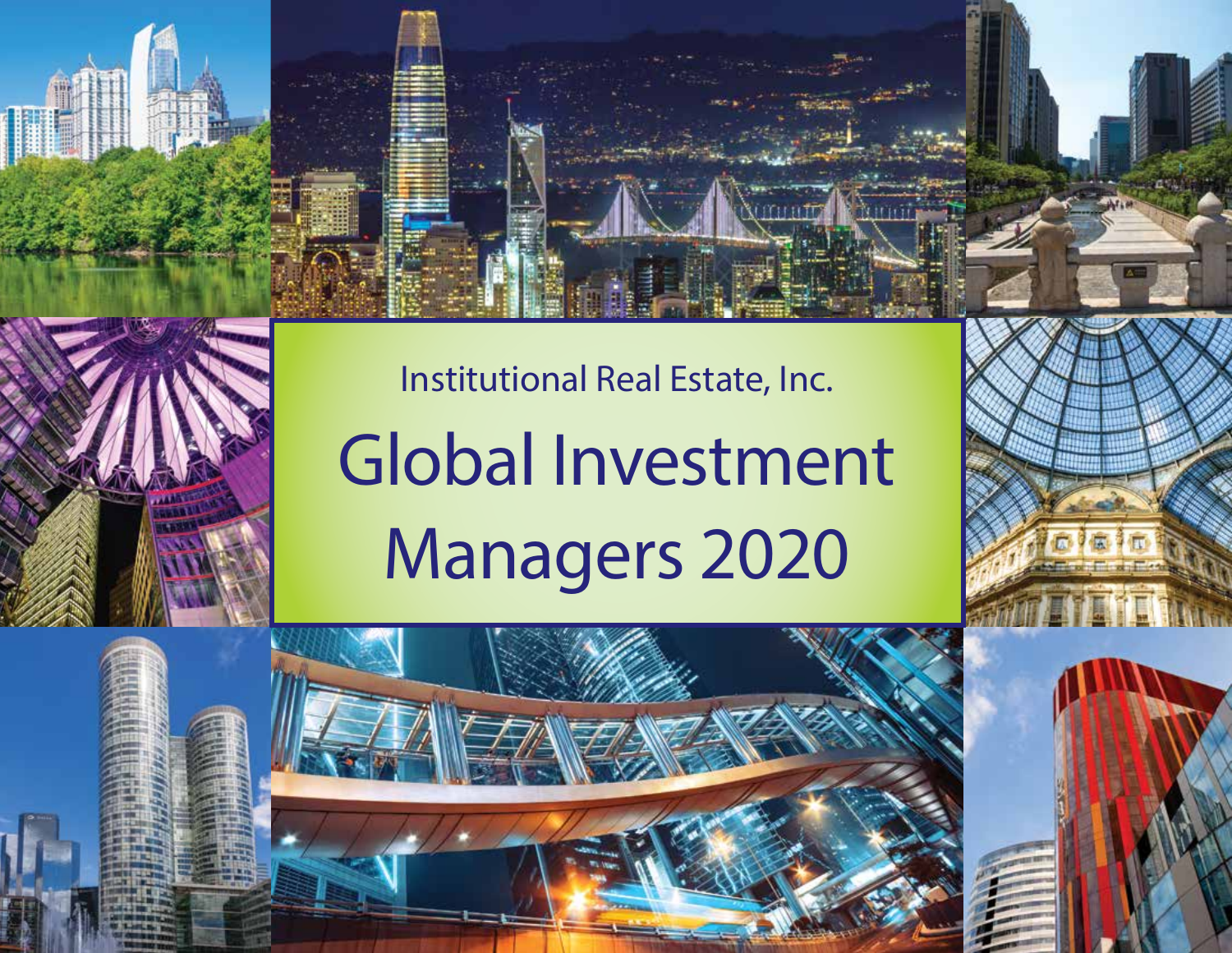# Special Report

# **Institutional Real Estate, Inc.**

# **Global Investment Managers 2020**

**Prepared by:**

### Property funds research

Warnford Court, 29 Throgmorton Street, London EC2N 2AT United Kingdom Phone: +44 (0)20-3026 3851 Fax: +44 (0)118-958 5849 www.propertyfundsresearch.com

### Institutional Real Estate, Inc.

2010 Crow Canyon Place, Suite 455 San Ramon, CA 94583 USA Phone: +1 925-244-0500 Fax: +1 925-244-0520 www.irei.com

© 2020 Institutional Real Estate, Inc. All Rights Reserved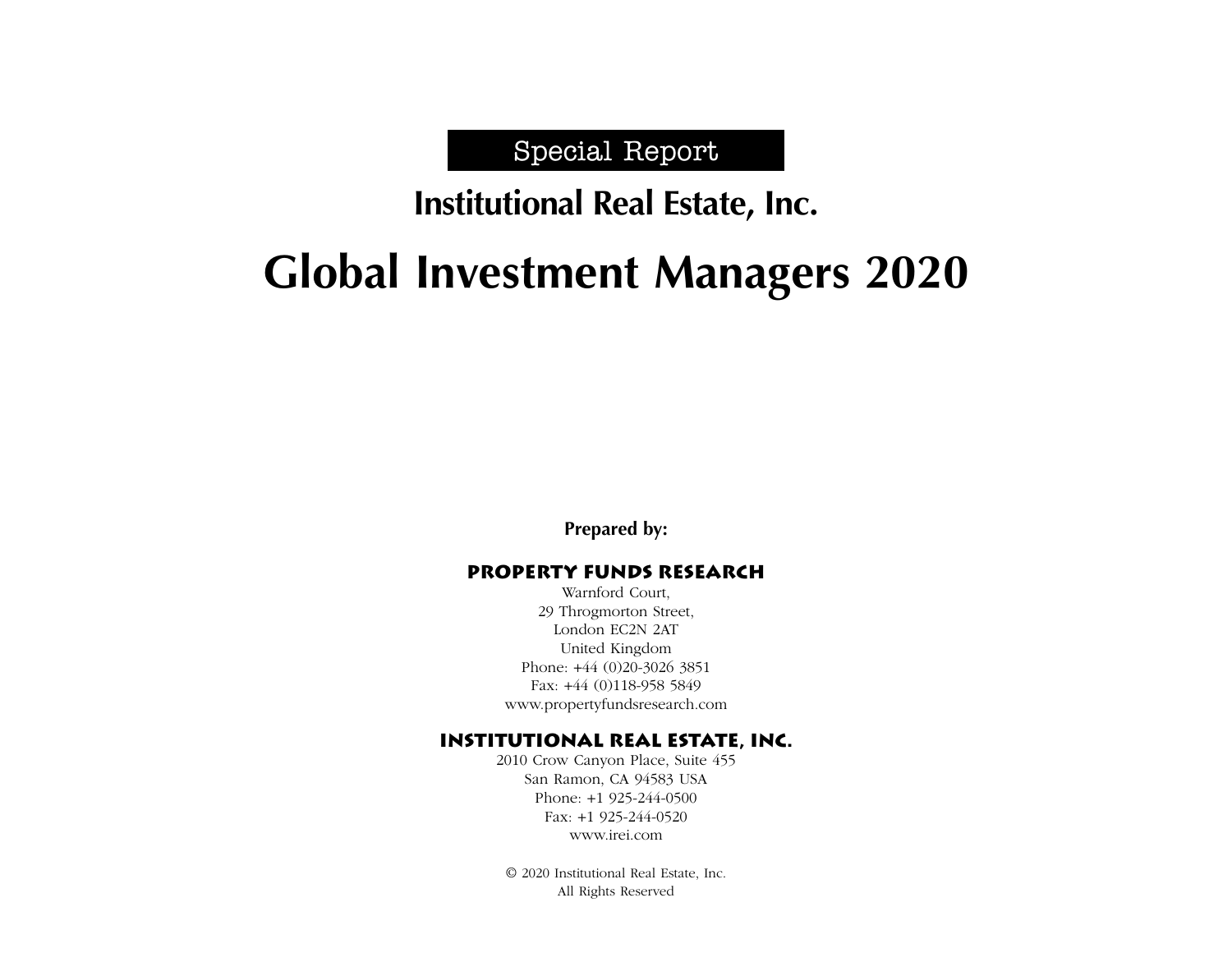# TABLE OF CONTENTS:

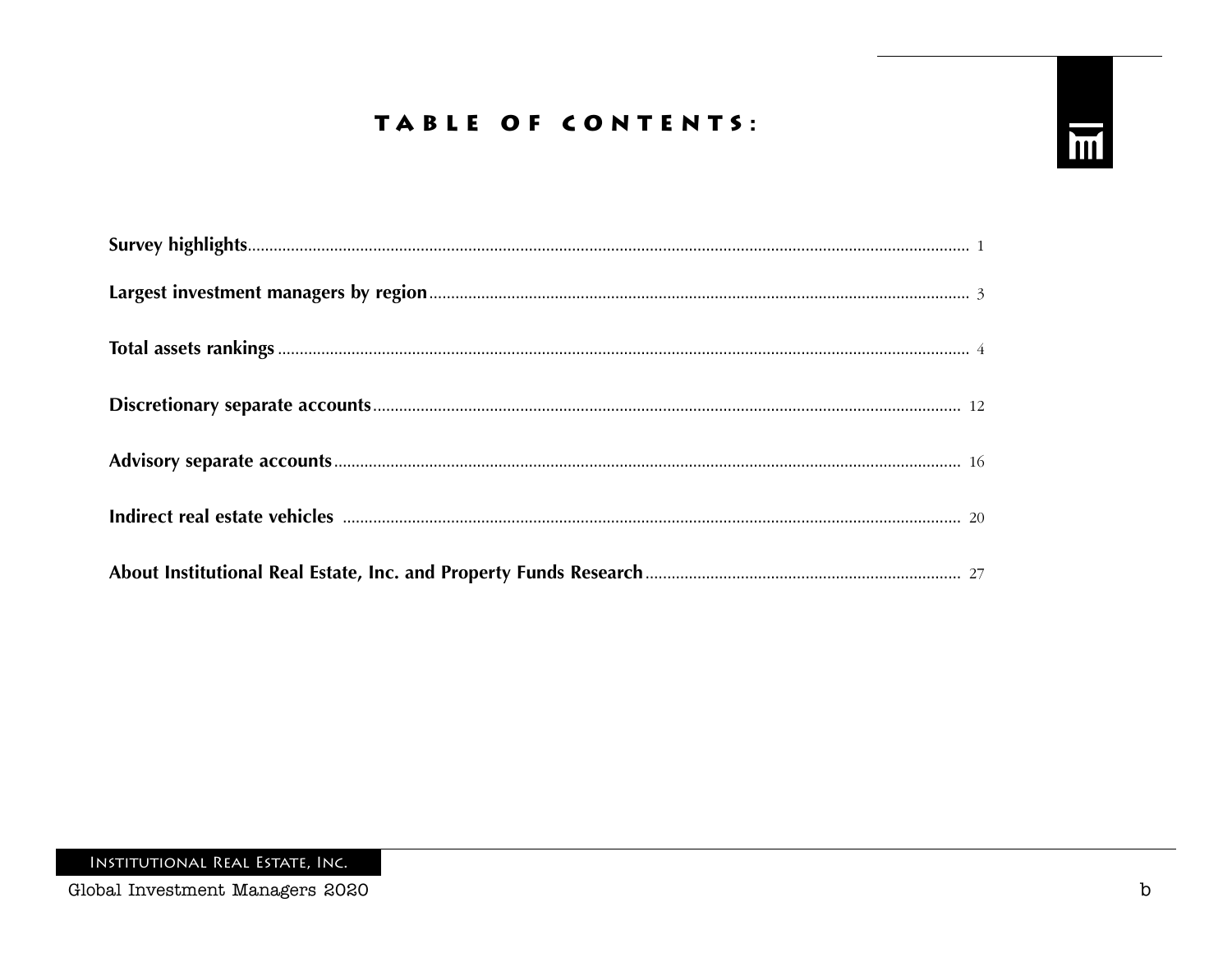# **Taming the bull**



**Uncertainty is shaping the timeline for 2020**

### **by Denise DeChaine**

Over the past decade, the real estate asset class<br>and investment managers have prospered during<br>the post-global financial crisis asset inflation. This<br>period of time has been the longest economic expansion and investment managers have prospered during the post–global financial crisis asset inflation. This period of time has been the longest economic expansion on record and has produced strong equity markets and capital flows, as well as asset appreciation. Real estate enjoyed popularity among investors due to its relatively higher yields and income-producing character in the recent low interest-rate environment.

The winds have shifted in 2020, however, with economies around the globe suffering from the economic consequences of the COVID-19 pandemic. Uncertainty in the financial markets has put many investment decisions on hold and property types have been affected to varying degrees. The storyline for 2020 is still being shaped, but it is clear: The long bull market of the past decade is now history.

But, looking back to 2019, the aggregate AUM of the top 100 real estate largest investment managers increased by 9.1 percent, totaling more than \$3.83 trillion, according to *Global Investment Managers 2020,* the annual survey and report produced by Property Funds Research and Institutional Real Estate, Inc. For some perspective, at year-end 2008, the aggregate AUM of the top 100 investment managers totaled \$1.2 trillion.

A total of 208 real estate investment managers across the globe responded to the survey, representing an aggregate AUM of nearly \$4.12 trillion.

The top 10 largest investment managers accounted for \$1.35 trillion of AUM, which represents 32.6 percent of the total. The 2020 report, based on 2019 AUM figures, showed eight investment managers with assets of more than \$100 billion, up from only three in 2017.

The eye opener is the fact that there are two investment managers with assets of more than \$200 billion. Holding on to the number one spot from last year's rankings, Blackstone topped the list with nearly \$279 billion of AUM, followed by Brookfield Asset Management with \$208 billion.

Rounding out the top 10 were Nuveen Real Estate, Hines, AXA Investment Managers – Real Assets, CBRE Global Investors, Swiss Life Assets Management, UBS Global Asset Management, MetLife Investment Management and Principal Real Estate Investors. (The complete list of investment managers, which includes total AUM and AUM by geographic region, starts on page 4.)

Indicative of the top-heavy nature of the industry, the top 20 firms in the survey represent total AUM of approximately \$2.1 trillion, approximately the same as the aggregate AUM of the other 189 firms in the field (\$2.01 trillion). Even more remarkable, the top 20 firms in this year's survey

### Assets under management by geographic distribution



*Sources: Property Funds Research; Institutional Real Estate, Inc.*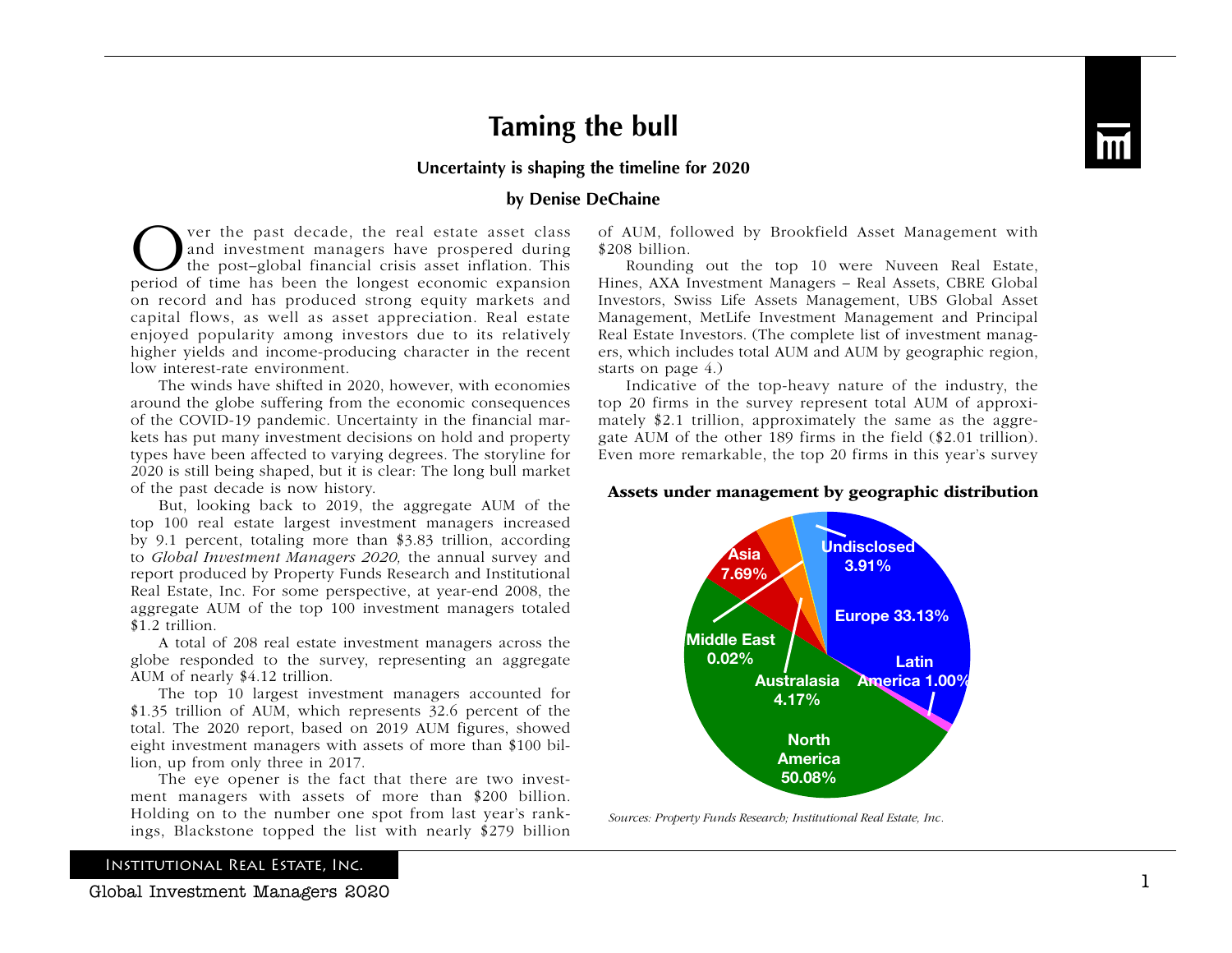manage nearly as much AUM today as the top 100 firms did in 2013.

Looking at total market AUM on a geographic basis, North America–based assets account for approximately 50.1 percent, while Europe represents 33.1 percent. Asia claims 7.7 percent of the assets and Australasia accounts for 4.2 percent, while Latin America tallies roughly 1 percent.

Brookfield Asset Management ranks as the largest investment manager based on AUM just in North America. The firm manages \$149.3 billion in the region. In Europe, the topranking manager is Swiss Life Asset Managers, with AUM of \$100.8 billion, and in Asia, GLP claims the most assets with AUM of \$59.7 billion. In the Australasia region, Charter Hall ranks number one with AUM of \$27.4 billion. GLP is also the top-ranking manager in Latin America, with AUM of \$3.75 billion. (For rankings of the top 10 largest investment managers in each region, see page 3.)

The report also ranks real estate managers based on their total AUM in the categories of discretionary separate accounts under management, advisory separate accounts and assets, and indirect real estate investment vehicles. NYL Investors manages the most capital based solely on discretionary separate

accounts, with AUM of \$54.9 billion (see page 12). In the category of advisory separate accounts, Nuveen Real Estate tops the list, with AUM of approximately \$55.8 billion (see page 16). And based on indirect real estate investment vehicles, Blackstone ranks highest, with an asset base of more than \$265.7 billion (see page 20).  $\triangleleft$ 

Denise DeChaine is special reports editor of Institutional Real Estate, Inc.

The survey was conducted by U.K.-based Property Funds Research (PFR). PFR is an independent management-owned business that provides confidential research and strategic consulting for investors in European real estate. PFR's foundations are an expert team, a suite of products for underwriting investments in the European market, and access to a unique dataset describing the major investors, vehicles, and managers in the European and global institutional property markets. For more information, please visit www.propertyfundsresearch.com. For additional information on the global fund manager survey, contact Jane Fear at +44 (0)20-3026 3851 or jf@propertyfundsresearch.com.



### \$4.50 Top 100 firms in aggregate (AUM, US\$ trillion)

2014 2015 2016 2017 2018 2019

\$0.00 \$0.50 \$1.00

*Sources: Property Funds Research; Institutional Real Estate, Inc.*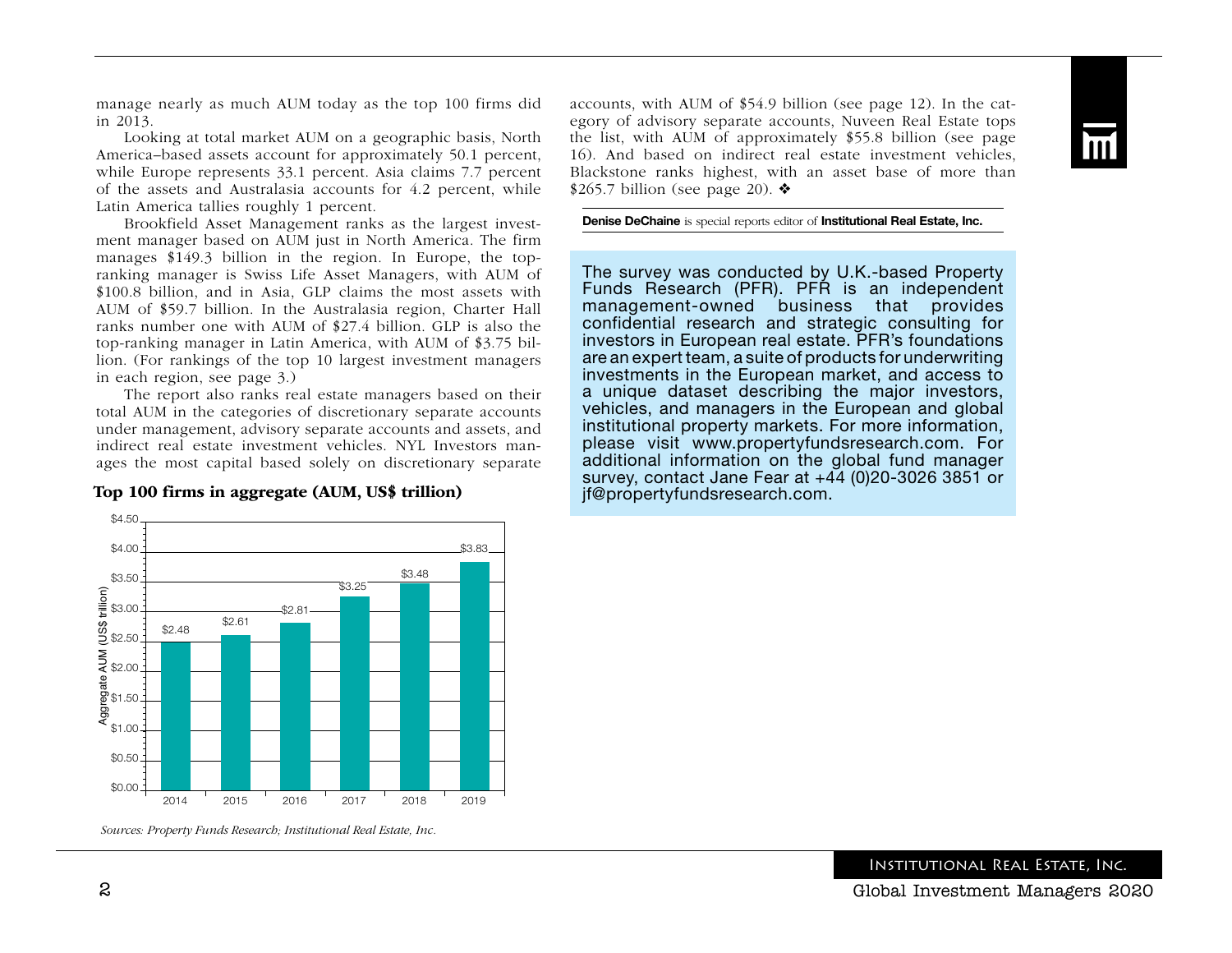| <b>Rank</b><br>$\mathbf{1}$<br>$\overline{c}$<br>$\overline{3}$<br>4<br>$5\phantom{.0}$<br>6<br>$\overline{7}$<br>8<br>$9\phantom{.}$<br>10<br><b>TOP 10 MANAGERS BASED ON AUSTRALASIA ASSETS (US\$M)</b><br>Rank | <b>Investment manager</b><br><b>Swiss Life Asset Managers</b><br>AXA Investment Managers - Real Assets<br><b>Blackstone</b><br><b>Credit Suisse Asset Management</b><br><b>CBRE Global Investors</b><br>Deka Immobilien Investment/WestInvest<br>PATRIZIA AG<br>Aberdeen Standard Investments<br><b>UBS Global Asset Management</b><br>M&G Real Estate | <b>Europe</b><br>100,818.53<br>82,959.73<br>67,026.00<br>63,824.14<br>59,600.00<br>50,052.24<br>45,732.09<br>44,087.96<br>41,476.00<br>40,733.79 | <b>Total</b><br>100,818.53<br>102,418.38<br>278,712.00<br>70,906.90<br>102,000.00<br>54,006.40<br>47,627.21<br>50,550.56 |
|-------------------------------------------------------------------------------------------------------------------------------------------------------------------------------------------------------------------|--------------------------------------------------------------------------------------------------------------------------------------------------------------------------------------------------------------------------------------------------------------------------------------------------------------------------------------------------------|--------------------------------------------------------------------------------------------------------------------------------------------------|--------------------------------------------------------------------------------------------------------------------------|
|                                                                                                                                                                                                                   |                                                                                                                                                                                                                                                                                                                                                        |                                                                                                                                                  |                                                                                                                          |
|                                                                                                                                                                                                                   |                                                                                                                                                                                                                                                                                                                                                        |                                                                                                                                                  |                                                                                                                          |
|                                                                                                                                                                                                                   |                                                                                                                                                                                                                                                                                                                                                        |                                                                                                                                                  |                                                                                                                          |
|                                                                                                                                                                                                                   |                                                                                                                                                                                                                                                                                                                                                        |                                                                                                                                                  |                                                                                                                          |
|                                                                                                                                                                                                                   |                                                                                                                                                                                                                                                                                                                                                        |                                                                                                                                                  |                                                                                                                          |
|                                                                                                                                                                                                                   |                                                                                                                                                                                                                                                                                                                                                        |                                                                                                                                                  |                                                                                                                          |
|                                                                                                                                                                                                                   |                                                                                                                                                                                                                                                                                                                                                        |                                                                                                                                                  |                                                                                                                          |
|                                                                                                                                                                                                                   |                                                                                                                                                                                                                                                                                                                                                        |                                                                                                                                                  |                                                                                                                          |
|                                                                                                                                                                                                                   |                                                                                                                                                                                                                                                                                                                                                        |                                                                                                                                                  |                                                                                                                          |
|                                                                                                                                                                                                                   |                                                                                                                                                                                                                                                                                                                                                        |                                                                                                                                                  | 100,683.00                                                                                                               |
|                                                                                                                                                                                                                   |                                                                                                                                                                                                                                                                                                                                                        |                                                                                                                                                  | 49,030.37                                                                                                                |
| $\overline{c}$<br>$\mathbf{3}$                                                                                                                                                                                    | Dexus<br><b>AMP Capital</b>                                                                                                                                                                                                                                                                                                                            | 23,752.75<br>20,741.30                                                                                                                           | 23,752.75<br>25,406.79                                                                                                   |
| $\mathbf{1}$                                                                                                                                                                                                      | <b>Charter Hall</b>                                                                                                                                                                                                                                                                                                                                    | 27,364.52                                                                                                                                        | 27,364.52                                                                                                                |
|                                                                                                                                                                                                                   |                                                                                                                                                                                                                                                                                                                                                        |                                                                                                                                                  |                                                                                                                          |
|                                                                                                                                                                                                                   |                                                                                                                                                                                                                                                                                                                                                        |                                                                                                                                                  | 24,603.32                                                                                                                |
|                                                                                                                                                                                                                   |                                                                                                                                                                                                                                                                                                                                                        |                                                                                                                                                  | 13,337.11                                                                                                                |
|                                                                                                                                                                                                                   |                                                                                                                                                                                                                                                                                                                                                        |                                                                                                                                                  | 14,489.25                                                                                                                |
|                                                                                                                                                                                                                   |                                                                                                                                                                                                                                                                                                                                                        |                                                                                                                                                  | 208,182.00                                                                                                               |
| 8                                                                                                                                                                                                                 |                                                                                                                                                                                                                                                                                                                                                        |                                                                                                                                                  | 9,374.57                                                                                                                 |
| $\boldsymbol{9}$                                                                                                                                                                                                  | MetLife Investment Management                                                                                                                                                                                                                                                                                                                          | 6,736.00                                                                                                                                         | 99,193.00                                                                                                                |
| 10                                                                                                                                                                                                                | Investa Property Group                                                                                                                                                                                                                                                                                                                                 | 6,200.32                                                                                                                                         | 6,200.32                                                                                                                 |
|                                                                                                                                                                                                                   | $\overline{\mathbf{4}}$<br>$\overline{5}$<br>$\boldsymbol{6}$<br>$\overline{7}$                                                                                                                                                                                                                                                                        | LendLease Investment Management<br><b>ISPT Pty</b><br>QIC<br><b>Brookfield Asset Management</b><br><b>GPT Funds Management</b>                   | 17,362.91<br>13,337.11<br>10,907.71<br>9,837.00<br>9,374.57                                                              |

|                | <b>TOP 10 MANAGERS BASED ON EUROPE ASSETS (US\$M)</b> |               |              |
|----------------|-------------------------------------------------------|---------------|--------------|
| Rank           | <b>Investment manager</b>                             | <b>Europe</b> | <b>Total</b> |
|                | <b>Swiss Life Asset Managers</b>                      | 100,818.53    | 100,818.53   |
| 2              | AXA Investment Managers - Real Assets                 | 82,959.73     | 102,418.38   |
| 3              | <b>Blackstone</b>                                     | 67,026.00     | 278,712.00   |
| 4              | <b>Credit Suisse Asset Management</b>                 | 63,824.14     | 70,906.90    |
| $\overline{5}$ | <b>CBRE Global Investors</b>                          | 59,600.00     | 102,000.00   |
| 6              | Deka Immobilien Investment/WestInvest                 | 50,052.24     | 54,006.40    |
|                | PATRIZIA AG                                           | 45,732.09     | 47,627.21    |
| 8              | Aberdeen Standard Investments                         | 44,087.96     | 50,550.56    |
| 9              | <b>UBS Global Asset Management</b>                    | 41,476.00     | 100,683.00   |
| 10             | M&G Real Estate                                       | 40,733.79     | 49,030.37    |

|                |                                    | <b>TOP 10 MANAGERS BASED ON ASIA ASSETS (US\$M)</b> |              |  |  |  |  |  |  |  |  |
|----------------|------------------------------------|-----------------------------------------------------|--------------|--|--|--|--|--|--|--|--|
| <b>Rank</b>    | <b>Investment manager</b>          | Asia                                                | <b>Total</b> |  |  |  |  |  |  |  |  |
|                | <b>GLP</b>                         | 59,700.00                                           | 72,700.00    |  |  |  |  |  |  |  |  |
| $\overline{c}$ | <b>UBS Global Asset Management</b> | 21,054.00                                           | 100,683.00   |  |  |  |  |  |  |  |  |
| 3              | <b>IGIS Asset Management</b>       | 20,664.35                                           | 28,294.32    |  |  |  |  |  |  |  |  |
| 4              | <b>ESR Cayman</b>                  | 20,624.00                                           | 22,135.00    |  |  |  |  |  |  |  |  |
| 5              | <b>Blackstone</b>                  | 19,208.00                                           | 278,712.00   |  |  |  |  |  |  |  |  |
| 6              | <b>Keppel Capital Holdings</b>     | 11,972.87                                           | 20,822.39    |  |  |  |  |  |  |  |  |
| $\overline{7}$ | <b>Phoenix Property Investors</b>  | 11,679.50                                           | 11,823.10    |  |  |  |  |  |  |  |  |
| 8              | <b>CBRE Global Investors</b>       | 10,500.00                                           | 102,000.00   |  |  |  |  |  |  |  |  |
| 9              | Prologis                           | 10,465.00                                           | 59,529.00    |  |  |  |  |  |  |  |  |
| 10             | <b>Brookfield Asset Management</b> | 10,064.00                                           | 208,182.00   |  |  |  |  |  |  |  |  |

|                | <b>TOP 10 MANAGERS BASED ON AUSTRALASIA ASSETS (US\$M)</b> |                    |              |  |  |  |  |  |  |  |
|----------------|------------------------------------------------------------|--------------------|--------------|--|--|--|--|--|--|--|
| <b>Rank</b>    | <b>Investment manager</b>                                  | <b>Australasia</b> | <b>Total</b> |  |  |  |  |  |  |  |
|                | <b>Charter Hall</b>                                        | 27,364.52          | 27,364.52    |  |  |  |  |  |  |  |
| 2              | Dexus                                                      | 23,752.75          | 23,752.75    |  |  |  |  |  |  |  |
| 3              | <b>AMP Capital</b>                                         | 20,741.30          | 25,406.79    |  |  |  |  |  |  |  |
| 4              | LendLease Investment Management                            | 17,362.91          | 24,603.32    |  |  |  |  |  |  |  |
| 5              | <b>ISPT Pty</b>                                            | 13,337.11          | 13,337.11    |  |  |  |  |  |  |  |
| 6              | QIC                                                        | 10,907.71          | 14,489.25    |  |  |  |  |  |  |  |
| $\overline{7}$ | <b>Brookfield Asset Management</b>                         | 9,837.00           | 208,182.00   |  |  |  |  |  |  |  |
| 8              | <b>GPT Funds Management</b>                                | 9,374.57           | 9,374.57     |  |  |  |  |  |  |  |
| 9              | MetLife Investment Management                              | 6,736.00           | 99,193.00    |  |  |  |  |  |  |  |
| 10             | <b>Investa Property Group</b>                              | 6,200.32           | 6,200.32     |  |  |  |  |  |  |  |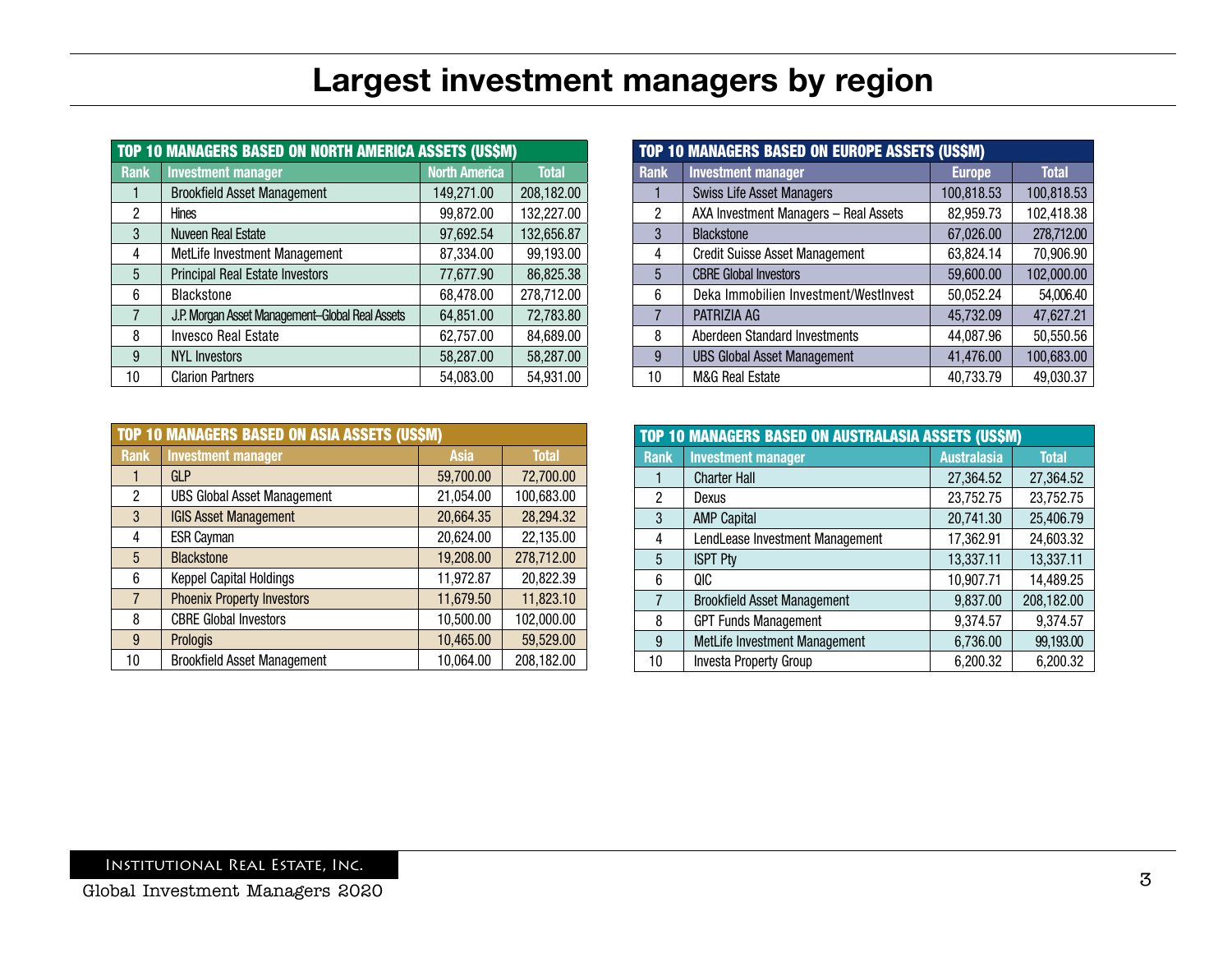# Total assets rankings

|                | Total gross value of real estate assets under management (US\$ million, as of Dec. 31, 2019) |              |                      |               |                      |             |                             |                    |
|----------------|----------------------------------------------------------------------------------------------|--------------|----------------------|---------------|----------------------|-------------|-----------------------------|--------------------|
| <b>Rank</b>    | <b>Fund manager</b>                                                                          | <b>Total</b> | <b>North America</b> | <b>Europe</b> | <b>Latin America</b> | <b>Asia</b> | <b>Australasia</b>          | <b>Middle East</b> |
|                | Blackstone                                                                                   | 278,712.00   | 68,478.00            | 67,026.00     |                      | 19,208.00   |                             |                    |
| $\overline{2}$ | <b>Brookfield Asset Management</b>                                                           | 208,182.00   | 149,271.00           | 35,539.00     | 2,810.00             | 10,064.00   | 9,837.00                    | 661.00             |
| 3              | Nuveen Real Estate                                                                           | 132,656.87   | 97,692.54            | 31,121.07     | 141.00               | 3,702.26    |                             |                    |
| $\overline{4}$ | <b>Hines</b>                                                                                 | 132,227.00   | 99,872.00            | 25,546.00     | 2,877.00             | 3,818.00    | 114.00                      |                    |
|                | AXA Investment Managers - Real Assets                                                        | 102,418.38   | 13,350.03            | 82,959.73     |                      | 2,120.78    | 3,985.59                    | 2.25               |
| 6              | <b>CBRE</b> Global Investors                                                                 | 102,000.00   | 31,900.00            | 59,600.00     |                      | 10,500.00   |                             |                    |
|                | Swiss Life Asset Managers                                                                    | 100,818.53   |                      | 100,818.53    |                      |             |                             |                    |
| 8              | <b>UBS Global Asset Management</b>                                                           | 100,683.00   | 38,153.00            | 41,476.00     |                      | 21,054.00   | $\frac{1}{2}$               |                    |
|                | MetLife Investment Management                                                                | 99,193.00    | 87,334.00            | 4,100.00      | 1,023.00             |             | 6,736.00                    |                    |
| 10             | Principal Real Estate Investors                                                              | 86,825.38    | 77,677.90            | 6,065.42      | 55.39                | 2,375.84    | 650.83                      |                    |
| 11             | <b>Invesco Real Estate</b>                                                                   | 84,689.00    | 62,757.00            | 14,596.00     |                      | 7,336.00    |                             |                    |
| 12             | <b>AEW Global</b>                                                                            | 77,985.00    | 37,457.00            | 37,000.00     |                      | 2,945.00    | 583.00                      |                    |
| 13             | J.P. Morgan Asset Management - Global Real Assets                                            | 72,783.80    | 64,851.00            | 6,163.20      |                      | 1,769.60    |                             |                    |
| 14             | GLP                                                                                          | 72,700.00    | 800.00               | 8,450.00      | 3,750.00             | 59,700.00   |                             |                    |
| 15             | <b>DWS</b>                                                                                   | 72,418.69    | 32,446.05            | 34,920.48     |                      | 5,052.15    |                             |                    |
| 16             | <b>PGIM</b>                                                                                  | 72,208.90    | 54,025.60            | 7,910.70      | 3,141.40             | 7,131.20    | $\overbrace{\hspace{15em}}$ |                    |
| 17             | Credit Suisse Asset Management                                                               | 70,906.90    | 3,078.45             | 63,824.14     | 2,104.53             | 862.00      | 1,037.78                    |                    |
| 18             | LaSalle Investment Management                                                                | 69,453.00    | 22,928.00            | 23,347.00     | 188.00               | 8,640.00    | 1,755.00                    |                    |
| 19             | Prologis                                                                                     | 59,529.00    | 26,629.00            | 19,606.00     | 2,829.00             | 10,465.00   |                             |                    |
| 20             | <b>NYL</b> Investors                                                                         | 58,287.00    | 58,287.00            |               |                      |             |                             |                    |
| 21             | Starwood Capital Group                                                                       | 57,494.70    | 47,594.00            | 9,048.40      | 124.50               | 727.80      |                             |                    |
| 22             | <b>Clarion Partners</b>                                                                      | 54,931.00    | 54,083.00            | 773.00        | 75.00                |             | $\overline{\phantom{0}}$    |                    |
| 23             | Deka Immobilien Investment/WestInvest                                                        | 54,006.40    | 2,222.95             | 50,052.24     | 791.50               | 404.17      | 535.53                      |                    |
| 24             | Aberdeen Standard Investments                                                                | 50,550.56    | 44,087.96            | 233.51        |                      | 593.06      |                             |                    |
| 25             | BentallGreenOak                                                                              | 49,070.00    | 43,548.00            | 4,951.00      |                      | 571.00      |                             |                    |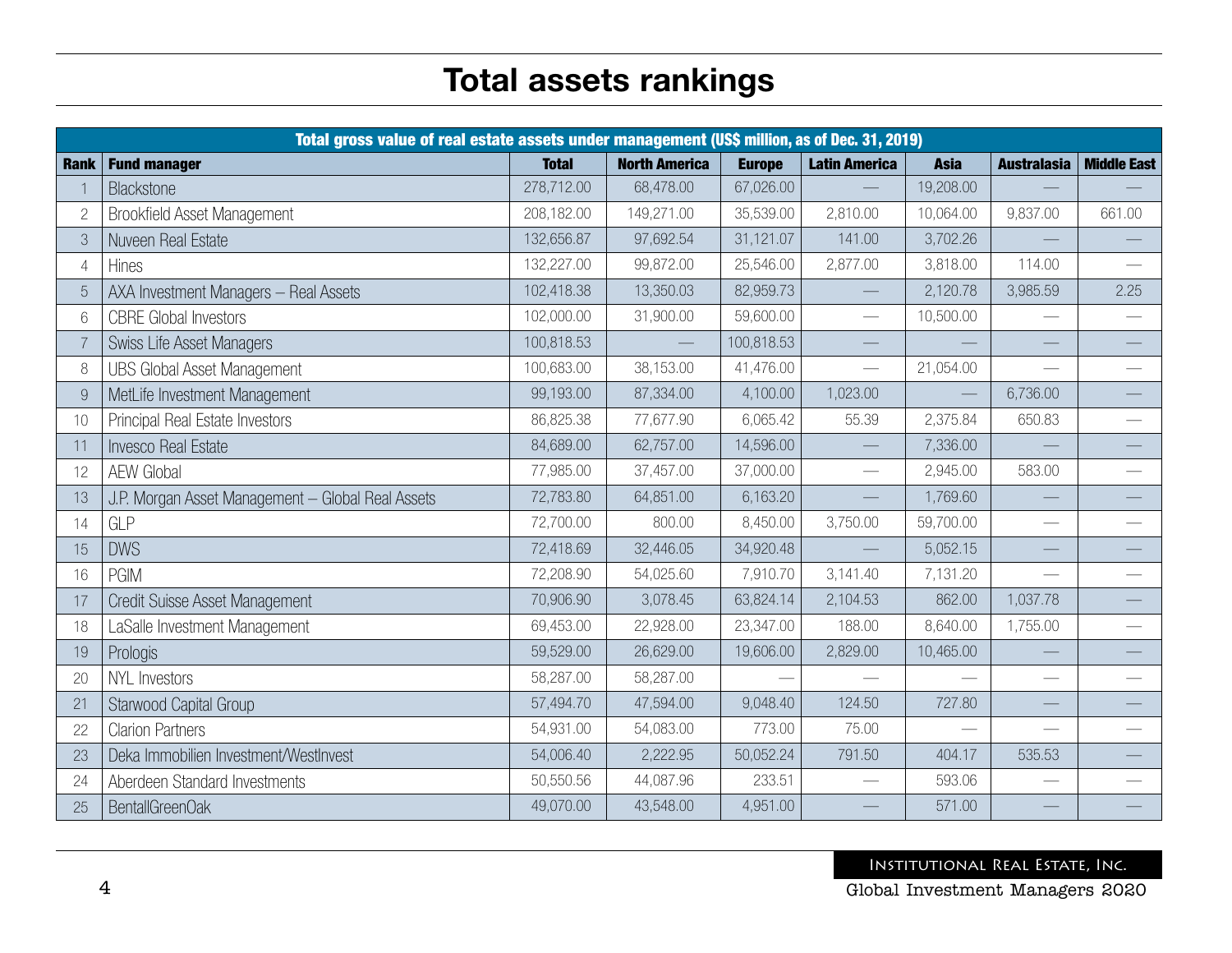|             | Total gross value of real estate assets under management (US\$ million, as of Dec. 31, 2019) |              |                      |               |                          |             |                          |                          |
|-------------|----------------------------------------------------------------------------------------------|--------------|----------------------|---------------|--------------------------|-------------|--------------------------|--------------------------|
| <b>Rank</b> | <b>Fund manager</b>                                                                          | <b>Total</b> | <b>North America</b> | <b>Europe</b> | <b>Latin America</b>     | <b>Asia</b> | <b>Australasia</b>       | <b>Middle East</b>       |
| 26          | M&G Real Estate                                                                              | 49,030.37    | 2,966.62             | 40,733.79     |                          | 3,587.14    | 1,742.82                 |                          |
| 27          | <b>Tishman Speyer Properties</b>                                                             | 47,703.00    | 35,541.00            | 5,692.00      | 985.00                   | 5,485.00    |                          |                          |
| 28          | PATRIZIA AG                                                                                  | 47,627.21    | 1,046.36             | 45,732.09     | 239.14                   | 609.63      |                          |                          |
| 29          | Union Investment Real Estate GmbH                                                            | 46,472.85    | 6,085.71             | 38,919.66     | 421.80                   | 638.48      | 407.20                   |                          |
| 30          | Heitman                                                                                      | 45,509.00    | 39,876.00            | 2,987.00      |                          | 1,798.00    | 848.00                   |                          |
| 31          | <b>Barings</b>                                                                               | 44,984.00    | 37,465.70            | 7,518.30      |                          |             |                          |                          |
| 32          | Morgan Stanley Real Estate Investing                                                         | 42,666.00    | 32,672.00            | 5,885.00      | 18.00                    | 3,247.00    | 844.00                   |                          |
| 33          | Manulife Investment Management                                                               | 41,674.30    | 39,578.80            |               |                          | 2,095.50    |                          |                          |
| 34          | Cohen & Steers Capital Management                                                            | 41,659.00    | 35,461.00            | 2,792.00      | 13.00                    | 2,793.00    | 600.00                   |                          |
| 35          | Greystar Investment Group                                                                    | 36,663.00    | 27,167.00            | 8,782.00      | 387.00                   | 324.00      | 3.00                     |                          |
| 36          | Generali Real Estate                                                                         | 34,803.72    |                      | 34,545.50     |                          | 258.22      |                          |                          |
| 37          | <b>BNP Paribas Real Estate Investment Management</b>                                         | 33,750.63    |                      | 33,592.33     |                          | 158.30      |                          |                          |
| 38          | <b>LGIM Real Assets</b>                                                                      | 32,107.39    |                      | 32,107.39     |                          |             |                          |                          |
| 39          | Aviva Investors                                                                              | 31,974.71    |                      | 31,974.71     |                          |             |                          |                          |
| 40          | Angelo, Gordon & Co.                                                                         | 31,700.00    | 24,644.00            | 3,071.00      |                          | 3,985.00    |                          |                          |
| 41          | CIM Group                                                                                    | 29,624.00    | 29,331.00            |               | 293.00                   |             |                          |                          |
| 42          | Colony Capital                                                                               | 29,500.00    | 22,300.00            | 6,500.00      | 700.00                   |             | $\overline{\phantom{0}}$ | $\overline{\phantom{0}}$ |
| 43          | <b>BlackRock</b>                                                                             | 29,039.00    | 9,897.00             | 9,713.00      |                          | 3,519.00    | 788.00                   |                          |
| 44          | <b>IGIS Asset Management</b>                                                                 | 28,294.32    | 4,113.72             | 3,448.03      |                          | 20,664.35   | 68.23                    |                          |
| 45          | <b>Charter Hall</b>                                                                          | 27,364.52    |                      |               |                          |             | 27,364.52                |                          |
| 46          | <b>AMP Capital</b>                                                                           | 25,406.79    | 3,386.12             | 631.95        | $\overline{\phantom{0}}$ | 647.42      | 20,741.30                |                          |
| 47          | LendLease Investment Management                                                              | 24,603.32    | 562.36               | 1,195.02      |                          | 5,483.03    | 17,362.91                |                          |
| 48          | Harrison Street Real Estate Capital                                                          | 24,409.10    | 22,053.70            | 2,355.40      |                          |             |                          |                          |
| 49          | <b>Dexus</b>                                                                                 | 23,752.75    |                      |               |                          |             | 23,752.75                |                          |
| 50          | Savills Investment Management                                                                | 23,081.60    | 16.84                | 20,891.22     |                          | 2,084.86    | 88.69                    |                          |
| 51          | <b>USAA Real Estate</b>                                                                      | 22,300.90    | 21,560.80            | 740.10        |                          |             |                          |                          |
| 52          | <b>ESR Cayman</b>                                                                            | 22,135.00    |                      |               |                          | 20,624.00   | 1,511.00                 |                          |
| 53          | Schroder Real Estate Investment Management                                                   | 21,649.93    | 1,089.26             | 20,085.69     | 9.29                     | 371.49      | 94.20                    |                          |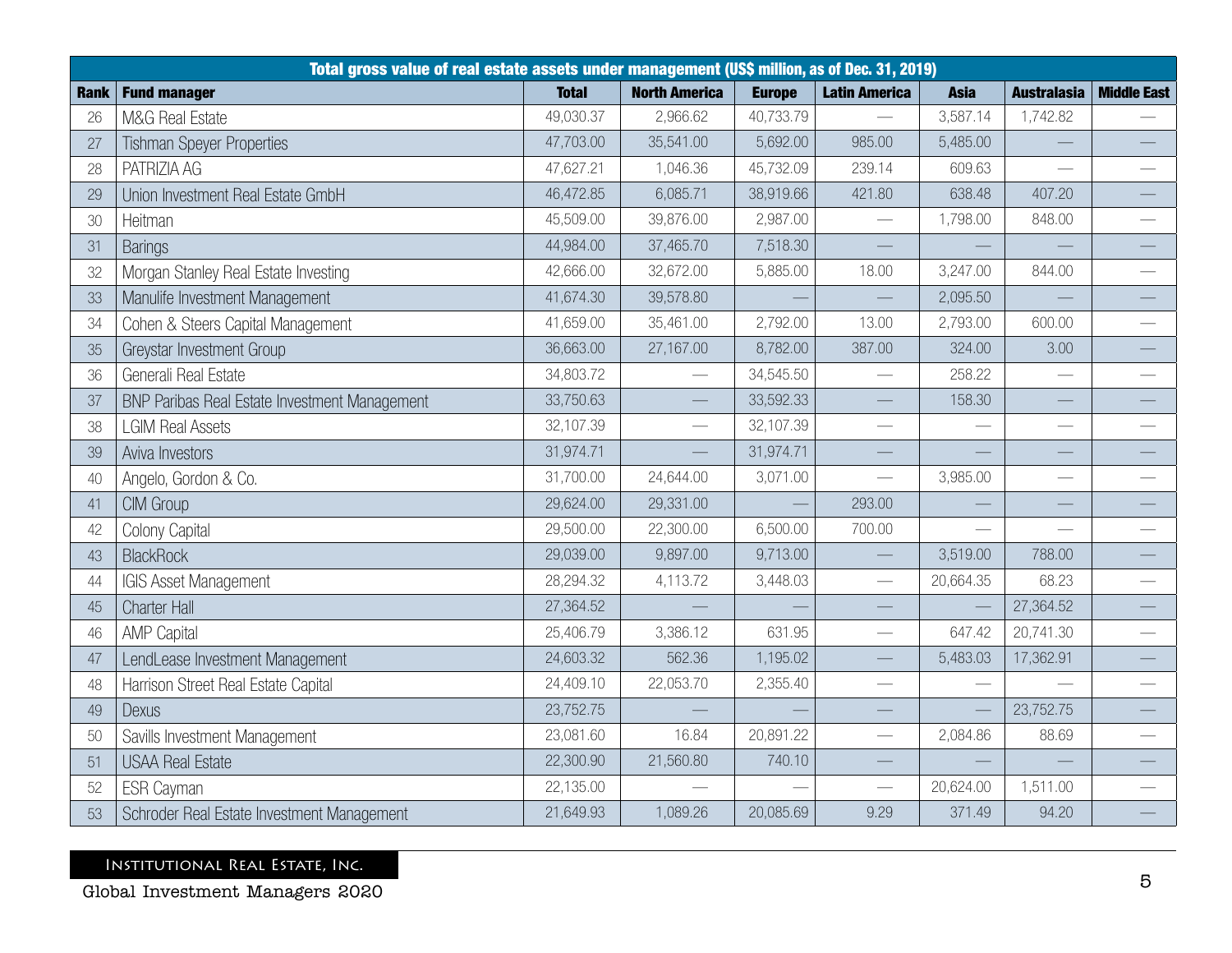|             | Total gross value of real estate assets under management (US\$ million, as of Dec. 31, 2019) |              |                      |               |                          |                          |                          |                                  |
|-------------|----------------------------------------------------------------------------------------------|--------------|----------------------|---------------|--------------------------|--------------------------|--------------------------|----------------------------------|
| <b>Rank</b> | <b>Fund manager</b>                                                                          | <b>Total</b> | <b>North America</b> | <b>Europe</b> | <b>Latin America</b>     | <b>Asia</b>              | <b>Australasia</b>       | <b>Middle East</b>               |
| 54          | Great West LifeCo.                                                                           | 21,563.50    | 14,696.44            | 6,867.06      |                          |                          |                          |                                  |
| 55          | <b>Keppel Capital Holdings</b>                                                               | 20,822.39    | 5,874.89             | 1,189.85      | 74.37                    | 11,972.87                | 1,710.41                 |                                  |
| 56          | <b>Bridge Investment Group</b>                                                               | 20,170.00    | 20,170.00            |               |                          |                          |                          |                                  |
| 57          | Rockpoint Group                                                                              | 20,069.70    | 20,024.00            | 45.70         |                          |                          |                          |                                  |
| 58          | Acore Capital                                                                                | 16,931.00    | 16,931.00            |               |                          |                          |                          |                                  |
| 59          | MEAG MUNICH ERGO Kapitalanlagegesellschaft mbH                                               | 16,320.70    | 1,824.39             | 14,402.01     |                          | 94.31                    |                          |                                  |
| 60          | Stockbridge Capital Group                                                                    | 16,300.00    | 16,300.00            |               |                          |                          |                          |                                  |
| 61          | Northwood Investors                                                                          | 15,605.32    | 11,174.47            | 4,430.85      |                          |                          |                          |                                  |
| 62          | <b>Exeter Property Group</b>                                                                 | 15,414.00    | 13,005.00            | 2,409.00      |                          | $\overline{\phantom{0}}$ | $\overline{\phantom{0}}$ |                                  |
| 63          | Partners Group                                                                               | 15,247.00    |                      |               |                          |                          |                          |                                  |
| 64          | <b>DTZ</b> Investors                                                                         | 15,232.00    |                      | 12,309.00     |                          | 2,923.00                 |                          |                                  |
| 65          | QIC                                                                                          | 14,489.25    | 3,581.54             |               |                          |                          | 10,907.71                |                                  |
| 66          | Paramount Group Real Estate Investment Advisors                                              | 14,090.10    | 14,090.10            |               | $\overline{\phantom{a}}$ | <u>e a</u>               |                          | $\overbrace{\qquad \qquad }^{ }$ |
| 67          | Mirae Asset Global Investments                                                               | 13,905.85    | 4,587.21             | 1,068.93      | 338.39                   | 7,223.02                 | 688.30                   |                                  |
| 68          | CenterSquare Investment Management                                                           | 13,403.00    | 12,073.00            | 580.00        |                          | 634.00                   | 116.00                   |                                  |
| 69          | <b>ISPT Pty</b>                                                                              | 13,337.11    |                      |               |                          |                          | 13,337.11                |                                  |
| 70          | Ares Management Corp.                                                                        | 13,208.00    | 8,623.00             | 4,585.00      | $\overline{\phantom{0}}$ | $\qquad \qquad$          |                          | $\overbrace{\qquad \qquad }^{ }$ |
| 71          | <b>Westbrook Partners</b>                                                                    | 13,034.00    |                      |               |                          |                          |                          |                                  |
| 72          | Edmond de Rothschild Real Estate Investment Management                                       | 12,383.39    |                      | 12,383.39     | $\overline{\phantom{a}}$ | $\overline{\phantom{0}}$ |                          |                                  |
| 73          | Jamestown                                                                                    | 11,840.67    | 11,465.27            | 327.00        | 48.40                    |                          |                          |                                  |
| 74          | Phoenix Property Investors                                                                   | 11,823.10    |                      |               |                          | 11,679.50                | 143.60                   |                                  |
| 75          | <b>Tristan Capital Partners</b>                                                              | 11,818.67    |                      | 11,818.67     |                          |                          |                          |                                  |
| 76          | <b>PCCP</b>                                                                                  | 11,608.44    | 11,608.44            |               | $\overline{\phantom{0}}$ |                          |                          | $\overbrace{\qquad \qquad }^{}$  |
| 77          | <b>Starlight Investments</b>                                                                 | 10,777.90    | 10,777.90            |               |                          |                          |                          |                                  |
| 78          | Samsung SRA Asset Management                                                                 | 10,765.27    | 4,401.78             | 4,405.06      | $\frac{1}{1}$            | 1,806.64                 | 151.79                   |                                  |
| 79          | Columbia Threadneedle Investments                                                            | 10,746.69    |                      | 10,746.69     |                          |                          |                          |                                  |
| 80          | <b>TA Realty</b>                                                                             | 10,623.30    | 10,623.30            |               | $\overline{\phantom{0}}$ |                          |                          |                                  |
| 81          | Royal London Asset Management                                                                | 10,582.83    |                      | 10,582.83     |                          |                          |                          |                                  |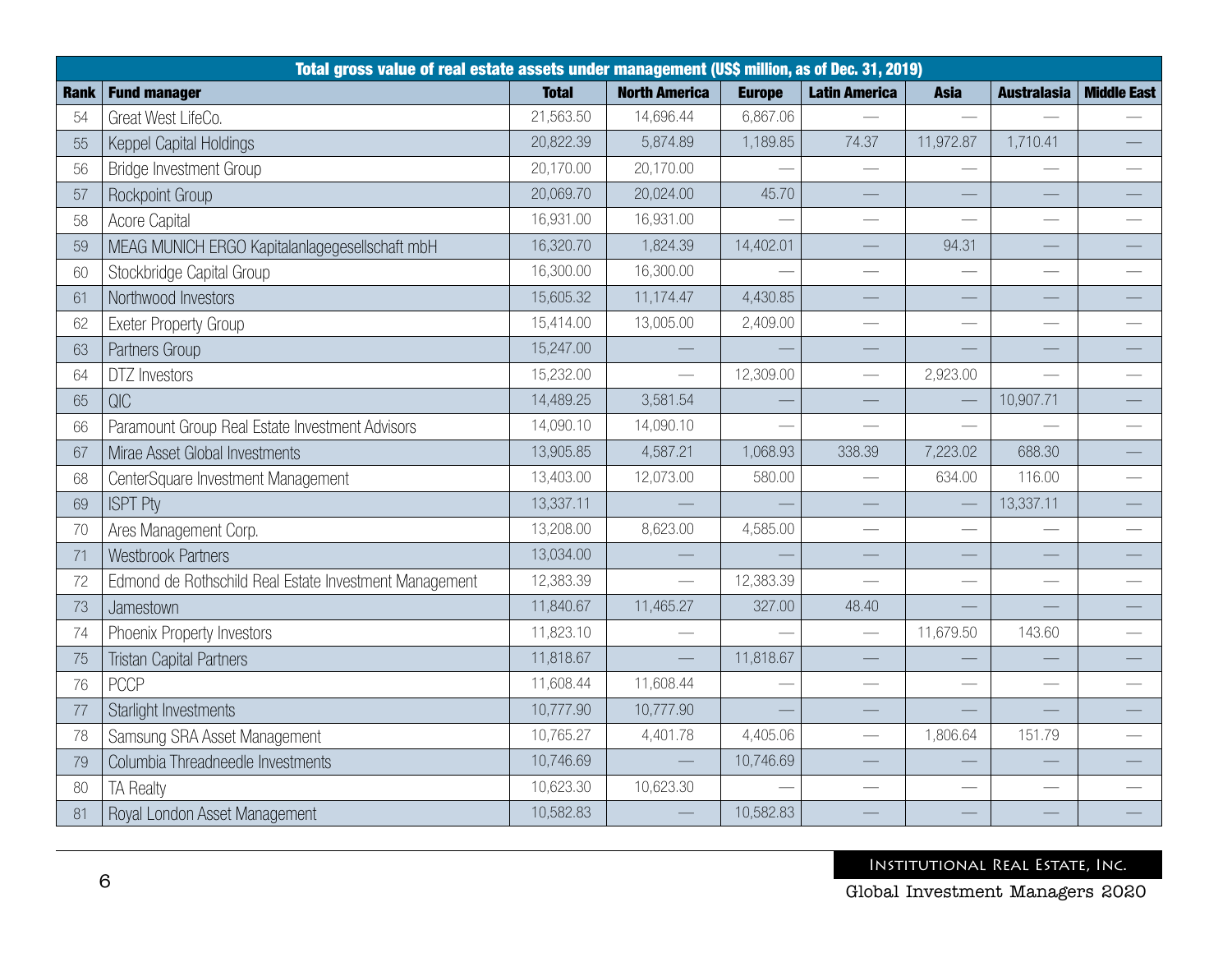|             | Total gross value of real estate assets under management (US\$ million, as of Dec. 31, 2019) |              |                      |               |                          |                 |                          |                                 |
|-------------|----------------------------------------------------------------------------------------------|--------------|----------------------|---------------|--------------------------|-----------------|--------------------------|---------------------------------|
| <b>Rank</b> | <b>Fund manager</b>                                                                          | <b>Total</b> | <b>North America</b> | <b>Europe</b> | <b>Latin America</b>     | <b>Asia</b>     | <b>Australasia</b>       | <b>Middle East</b>              |
| 82          | <b>Beacon Capital Partners</b>                                                               | 10,509.00    | 10,509.00            |               |                          |                 |                          |                                 |
| 83          | <b>American Realty Advisors</b>                                                              | 10,260.05    | 10,260.05            |               |                          |                 |                          |                                 |
| 84          | <b>Crow Holdings Capital Partners</b>                                                        | 9,931.90     | 9,931.90             |               |                          |                 |                          |                                 |
| 85          | Berkshire Residential Investments (Berkshire Group)                                          | 9,840.30     | 9,840.30             |               |                          |                 | $\overline{\phantom{m}}$ |                                 |
| 86          | Intercontinental Real Estate Corp.                                                           | 9,836.20     | 9,836.20             |               |                          |                 |                          |                                 |
| 87          | <b>GLL Real Estate Partners</b>                                                              | 9,521.63     | 3,444.45             | 5,318.23      | 407.54                   | 148.20          | 203.21                   |                                 |
| 88          | <b>GPT Funds Management</b>                                                                  | 9,374.57     |                      |               |                          | $\frac{1}{2}$   | 9,374.57                 |                                 |
| 89          | Rockwood Capital                                                                             | 9,368.50     | 9,368.50             |               |                          |                 |                          |                                 |
| 90          | <b>L&amp;B Realty Advisors</b>                                                               | 9,162.00     | 9,162.00             |               | $\overline{\phantom{0}}$ |                 |                          |                                 |
| 91          | Walton Street Capital                                                                        | 8,804.00     | 8,629.00             | 3.00          | 76.00                    | 96.00           |                          |                                 |
| 92          | Lionstone Investments                                                                        | 8,749.00     | 8,749.00             |               |                          |                 |                          |                                 |
| 93          | Landmark Partners                                                                            | 8,605.50     |                      |               |                          |                 |                          |                                 |
| 94          | <b>Cromwell Property Group</b>                                                               | 8,365.13     |                      | 4,288.01      |                          |                 | 4,077.12                 |                                 |
| 95          | PAG Investment Management                                                                    | 8,277.00     |                      |               |                          | 8,277.00        |                          |                                 |
| 96          | <b>KBS</b>                                                                                   | 8,263.00     | 8,263.00             |               |                          |                 |                          |                                 |
| 97          | Timbercreek Asset Management                                                                 | 8,192.62     | 7,342.67             | 612.01        |                          | 178.58          | 59.36                    |                                 |
| 98          | Hermes Real Estate Investment Management                                                     | 8,138.29     |                      | 8,138.29      |                          |                 |                          |                                 |
| 99          | <b>KGAL Investment Management</b>                                                            | 8,090.86     |                      | 8,090.86      |                          |                 |                          |                                 |
| 100         | <b>BMO Real Estate Partners</b>                                                              | 8,060.02     |                      | 8,060.02      | $\overline{\phantom{0}}$ | $\frac{1}{2}$   |                          |                                 |
| 101         | Luber-Adler Partners                                                                         | 7,990.00     | 7,990.00             |               |                          |                 |                          |                                 |
| 102         | <b>WNC &amp; Associates</b>                                                                  | 7,879.00     | 7,879.00             |               |                          |                 | $\overline{\phantom{0}}$ |                                 |
| 103         | <b>Amvest REIM</b>                                                                           | 7,060.67     |                      | 7,060.67      |                          |                 |                          |                                 |
| 104         | Sentinel Real Estate Corp.                                                                   | 7,048.00     | 6,861.00             | 26.00         | $\frac{1}{1}$            |                 | 161.00                   |                                 |
| 105         | Oak Street Real Estate Capital                                                               | 6,871.00     | 6,871.00             |               |                          |                 |                          |                                 |
| 106         | Stepstone Real Estate                                                                        | 6,761.50     | 5,891.30             | 757.50        | 10.40                    | 102.50          |                          |                                 |
| 107         | Amherst Holdings                                                                             | 6,325.70     | 6,325.70             |               |                          |                 |                          |                                 |
| 108         | Madison International Realty                                                                 | 6,263.30     | 2,893.10             | 3,370.20      | $\frac{1}{1}$            | $\qquad \qquad$ | $\overline{\phantom{m}}$ | $\overbrace{\qquad \qquad }^{}$ |
| 109         | Investa Property Group                                                                       | 6,200.32     |                      |               |                          |                 | 6,200.32                 |                                 |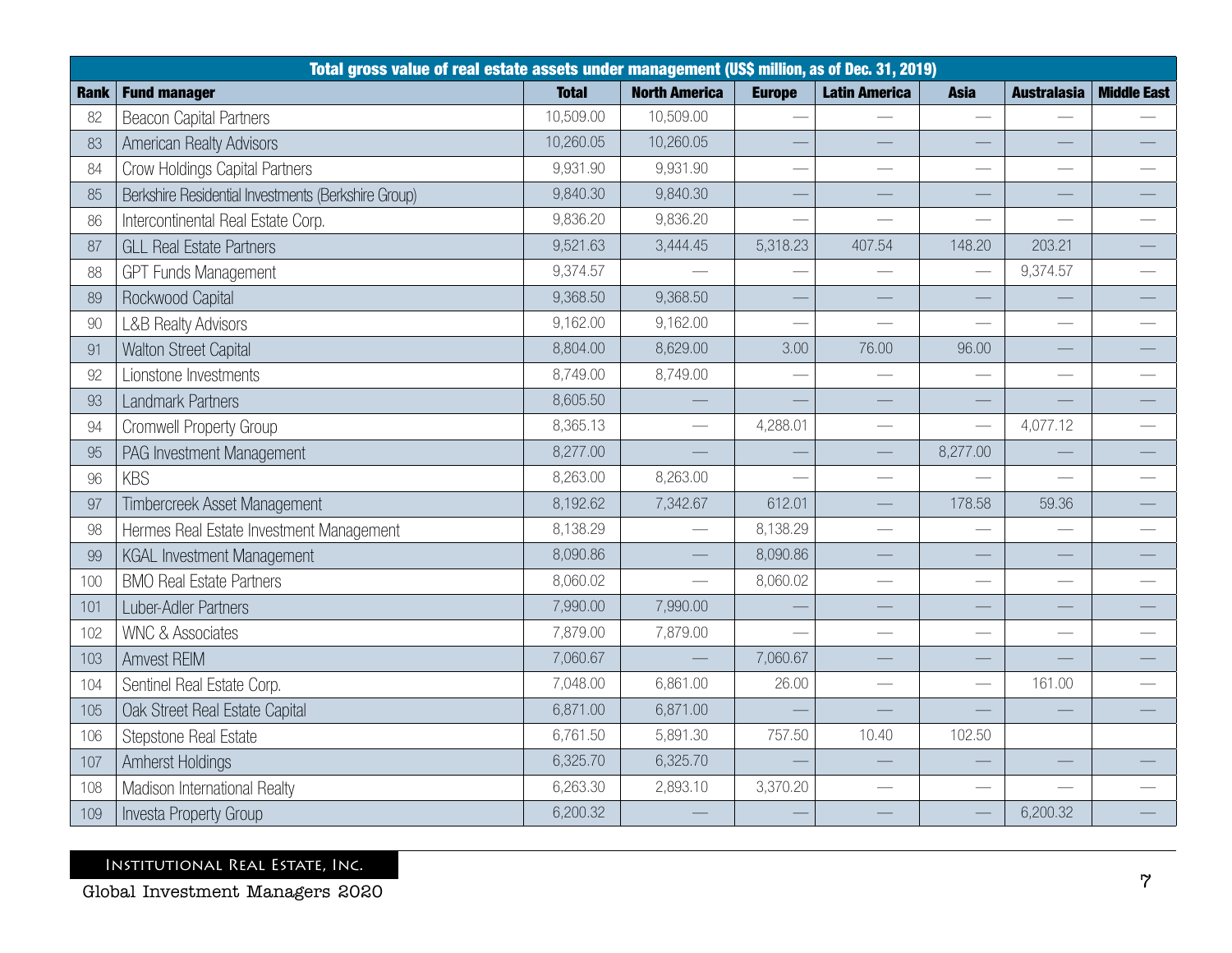|             | Total gross value of real estate assets under management (US\$ million, as of Dec. 31, 2019) |              |                      |               |                      |             |                          |                    |  |  |  |
|-------------|----------------------------------------------------------------------------------------------|--------------|----------------------|---------------|----------------------|-------------|--------------------------|--------------------|--|--|--|
| <b>Rank</b> | <b>Fund manager</b>                                                                          | <b>Total</b> | <b>North America</b> | <b>Europe</b> | <b>Latin America</b> | <b>Asia</b> | <b>Australasia</b>       | <b>Middle East</b> |  |  |  |
| 110         | Neuberger Berman Group                                                                       | 6,076.70     | 5,403.40             | 168.50        | 68.20                | 434.80      |                          | 0.40               |  |  |  |
| 111         | FPA Multifamily                                                                              | 6,006.00     | 6,006.00             |               |                      |             |                          |                    |  |  |  |
| 112         | National Real Estate Advisors                                                                | 5,870.60     | 5,870.60             |               |                      |             | $\overline{\phantom{0}}$ |                    |  |  |  |
| 113         | Intermediate Capital Group                                                                   | 5,796.58     |                      | 5,796.58      |                      |             |                          |                    |  |  |  |
| 114         | Orchard Street Investment Management                                                         | 5,710.60     |                      | 5,710.60      |                      |             |                          |                    |  |  |  |
| 115         | M3 Capital Partners                                                                          | 5,700.00     | 2,025.00             | 2,275.00      | 650.00               | 350.00      | 400.00                   |                    |  |  |  |
| 116         | <b>Carmel Partners</b>                                                                       | 5,692.30     | 5,692.30             |               |                      |             |                          |                    |  |  |  |
| 117         | M7 Real Estate                                                                               | 5,641.57     |                      | 5,641.57      |                      |             |                          |                    |  |  |  |
| 118         | Carroll Organization                                                                         | 5,640.00     | 5,640.00             |               |                      |             | $\overline{\phantom{0}}$ |                    |  |  |  |
| 119         | Round Hill Capital                                                                           | 5,576.00     | 235.00               | 5,341.00      |                      |             |                          |                    |  |  |  |
| 120         | <b>NREP</b>                                                                                  | 5,557.37     |                      | 5,557.37      |                      |             |                          |                    |  |  |  |
| 120         | Unite Integrated Solutions                                                                   | 5,552.46     |                      | 5,552.46      |                      |             |                          |                    |  |  |  |
| 122         | Diamond Realty Management                                                                    | 5,429.73     | 554.84               |               |                      | 4,874.89    | $\overline{\phantom{0}}$ |                    |  |  |  |
| 123         | <b>GEM Realty Capital</b>                                                                    | 5,305.00     | 5,305.00             |               |                      |             |                          |                    |  |  |  |
| 124         | Madison Realty Capital                                                                       | 5,119.00     | 5,119.00             |               |                      |             |                          |                    |  |  |  |
| 125         | Artemis Real Estate                                                                          | 4,910.00     | 4,910.00             |               |                      |             |                          |                    |  |  |  |
| 126         | Knight Frank Investment Management                                                           | 4,863.87     |                      | 4,863.87      |                      |             | $\overline{\phantom{0}}$ |                    |  |  |  |
| 127         | Dune Real Estate                                                                             | 4,761.00     | 4,663.00             | 98.00         |                      |             |                          |                    |  |  |  |
| 128         | <b>GTIS Partners</b>                                                                         | 4,476.00     | 2,521.00             |               | 1,955.00             |             | $\overline{\phantom{0}}$ |                    |  |  |  |
| 129         | Meyer Bergman                                                                                | 4,395.37     | 353.65               | 4,041.72      |                      |             |                          |                    |  |  |  |
| 130         | Canyon Partners Real Estate                                                                  | 4,321.00     | 4,321.00             |               |                      |             |                          |                    |  |  |  |
| 131         | <b>Blue Vista Capital Management</b>                                                         | 4,167.00     | 4,167.00             |               |                      |             |                          |                    |  |  |  |
| 132         | <b>NIAM</b>                                                                                  | 3,986.71     |                      | 3,986.71      |                      |             | $\overline{\phantom{0}}$ |                    |  |  |  |
| 133         | China Visionary Group                                                                        | 3,900.00     |                      |               |                      | 3,900.00    |                          |                    |  |  |  |
| 134         | Realterm                                                                                     | 3,813.00     | 3,065.00             |               |                      | 748.00      |                          |                    |  |  |  |
| 135         | <b>Equus Capital Partners</b>                                                                | 3,794.00     | 3,794.00             |               |                      |             |                          |                    |  |  |  |
| 136         | <b>Sculptor Real Estate Advisors</b>                                                         | 3,561.40     | 2,516.60             | 1,044.80      |                      |             |                          |                    |  |  |  |
| 137         | Patron Capital                                                                               | 3,473.64     |                      | 3,473.64      |                      |             |                          |                    |  |  |  |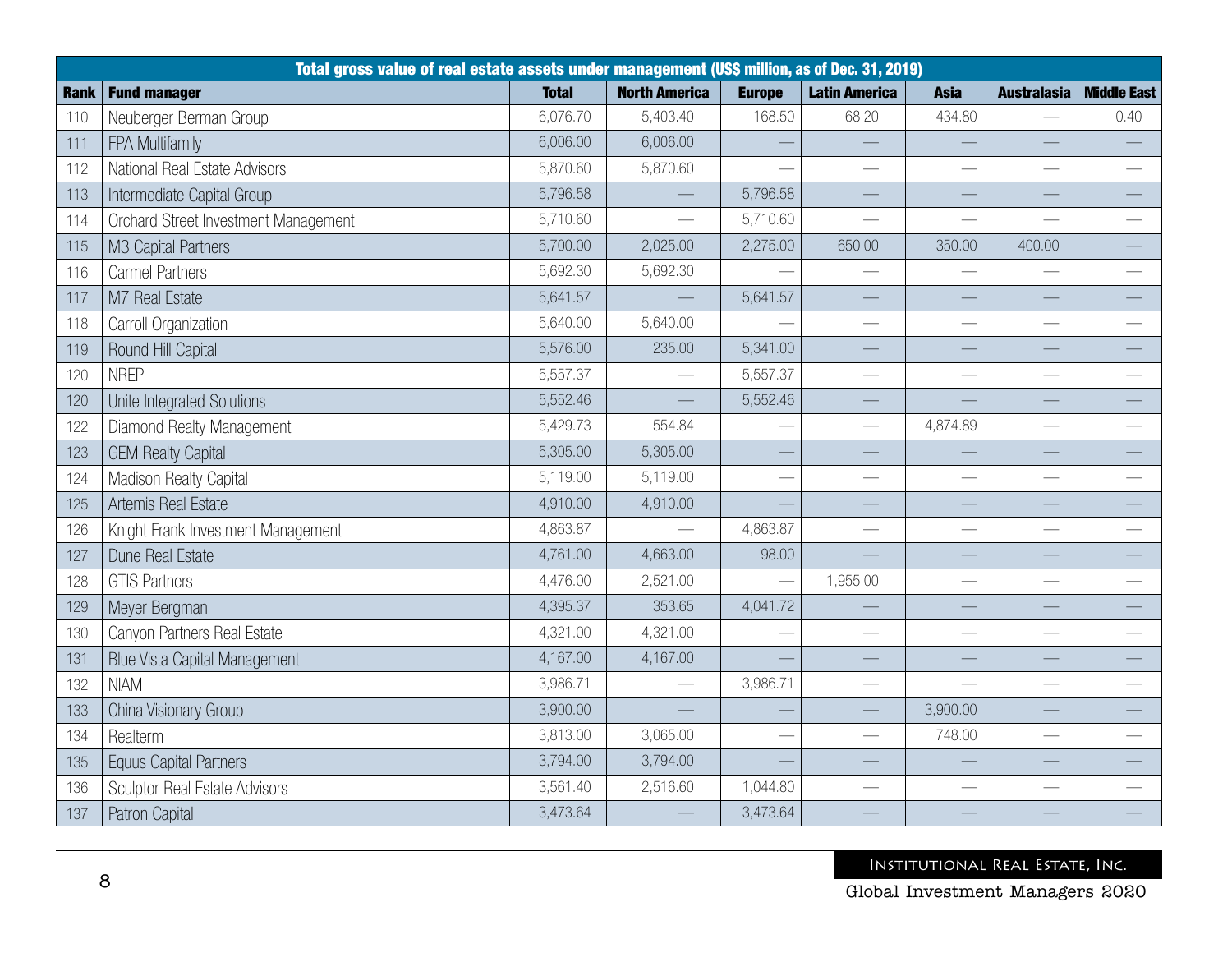|             | Total gross value of real estate assets under management (US\$ million, as of Dec. 31, 2019) |              |                      |               |                      |                          |                          |                    |  |
|-------------|----------------------------------------------------------------------------------------------|--------------|----------------------|---------------|----------------------|--------------------------|--------------------------|--------------------|--|
| <b>Rank</b> | <b>Fund manager</b>                                                                          | <b>Total</b> | <b>North America</b> | <b>Europe</b> | <b>Latin America</b> | <b>Asia</b>              | <b>Australasia</b>       | <b>Middle East</b> |  |
| 138         | Cheyne Capital                                                                               | 3,440.60     |                      | 3,440.60      |                      |                          |                          |                    |  |
| 139         | <b>Everwest Advisors</b>                                                                     | 3,399.00     | 3,399.00             |               |                      |                          |                          |                    |  |
| 140         | Pradera                                                                                      | 3,389.43     |                      | 2,238.67      |                      | 1,150.77                 | $\overline{\phantom{0}}$ |                    |  |
| 141         | Hahn Group                                                                                   | 3,368.10     |                      | 3,368.10      |                      |                          | $\overline{\phantom{0}}$ |                    |  |
| 142         | Domain Capital Group                                                                         | 3,309.10     | 3,309.10             |               | $\frac{1}{1}$        |                          | $\frac{1}{1}$            |                    |  |
| 143         | Torchlight Investors                                                                         | 3,056.90     | 3,056.90             |               |                      |                          |                          |                    |  |
| 144         | InfraRed Capital Partners                                                                    | 3,010.00     |                      | 1,833.00      |                      | 1,177.00                 |                          |                    |  |
| 145         | Altera Vastgoed                                                                              | 2,919.02     |                      | 2,919.02      |                      |                          |                          |                    |  |
| 146         | Degroof Petercam Asset Management                                                            | 2,674.27     | 2,674.27             |               |                      |                          | $\overline{\phantom{0}}$ |                    |  |
| 147         | <b>Encore Capital Management</b>                                                             | 2,600.00     | 2,600.00             |               |                      |                          |                          |                    |  |
| 148         | <b>Wheelock Street Capital</b>                                                               | 2,572.00     | 2,572.00             |               |                      |                          |                          |                    |  |
| 149         | Fidelity International                                                                       | 2,499.47     |                      | 2,259.21      |                      |                          |                          | 240.26             |  |
| 150         | MaxCap Investment Management                                                                 | 2,399.88     |                      |               |                      |                          | 2,399.88                 |                    |  |
| 151         | Lothbury Investment Management                                                               | 2,271.33     |                      | 2,271.33      |                      |                          |                          |                    |  |
| 152         | <b>TGM Associates</b>                                                                        | 2,270.80     | 2,270.80             |               |                      |                          |                          |                    |  |
| 153         | <b>Bristol Group</b>                                                                         | 2,185.00     | 2,185.00             |               |                      |                          |                          |                    |  |
| 154         | Avanath Capital Management                                                                   | 2,179.30     | 2,179.30             |               |                      |                          | $\overline{\phantom{0}}$ |                    |  |
| 155         | <b>LEM Capital</b>                                                                           | 1,966.90     | 1,966.90             |               |                      |                          |                          |                    |  |
| 156         | HIS - Hemisfério Sul Investimentos S.A.                                                      | 1,922.00     |                      |               | 1,922.00             | $\overline{\phantom{0}}$ | $\overline{\phantom{0}}$ |                    |  |
| 157         | <b>EURAMCO Group</b>                                                                         | 1,900.73     |                      | 1,631.28      |                      | 160.55                   | 108.90                   |                    |  |
| 158         | The Davis Cos.                                                                               | 1,800.00     | 1,800.00             |               |                      |                          |                          |                    |  |
| 159         | LendInvest Capital                                                                           | 1,724.78     |                      | 1,724.78      |                      |                          |                          |                    |  |
| 160         | Sarofim Realty Advisors                                                                      | 1,704.00     | 1,704.00             |               |                      |                          | $\qquad \qquad$          |                    |  |
| 161         | Resmark Cos.                                                                                 | 1,640.60     | 1,640.60             |               |                      |                          |                          |                    |  |
| 162         | Ascentris                                                                                    | 1,601.00     | 1,601.00             |               |                      |                          |                          |                    |  |
| 163         | Western National Group                                                                       | 1,600.00     | 1,600.00             |               |                      |                          |                          |                    |  |
| 164         | Mosaic Real Estate Credit                                                                    | 1,594.80     | 1,594.80             |               |                      | $\overline{\phantom{0}}$ |                          |                    |  |
| 165         | <b>Mosser Capital</b>                                                                        | 1,500.00     | 1,500.00             |               |                      |                          |                          |                    |  |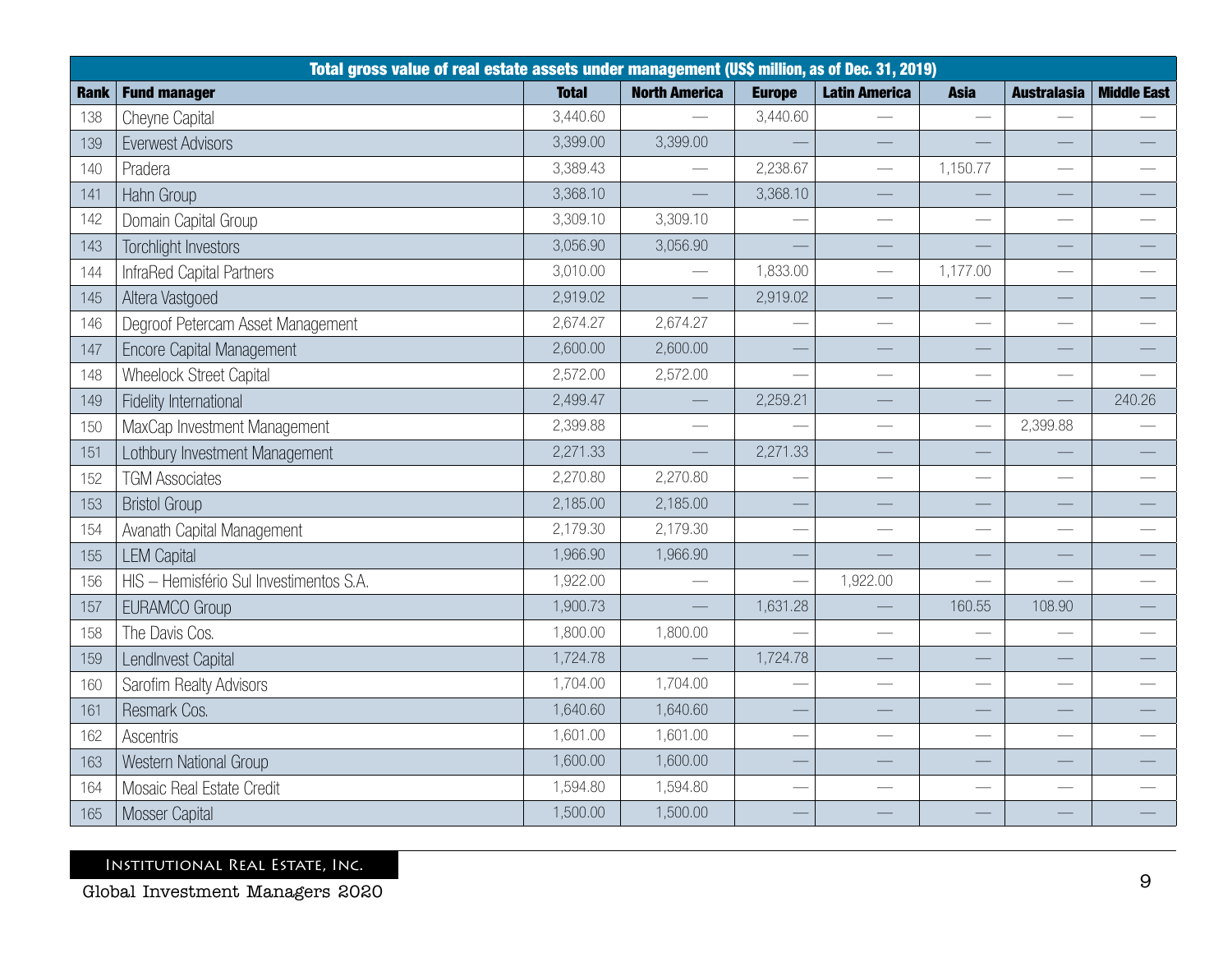|             | Total gross value of real estate assets under management (US\$ million, as of Dec. 31, 2019) |              |                      |               |                      |                          |                    |                    |  |  |  |
|-------------|----------------------------------------------------------------------------------------------|--------------|----------------------|---------------|----------------------|--------------------------|--------------------|--------------------|--|--|--|
| <b>Rank</b> | <b>Fund manager</b>                                                                          | <b>Total</b> | <b>North America</b> | <b>Europe</b> | <b>Latin America</b> | <b>Asia</b>              | <b>Australasia</b> | <b>Middle East</b> |  |  |  |
| 166         | Broadshore Capital Partners (Lowe Enterprises)                                               | 1,498.00     | 1,498.00             |               |                      |                          |                    |                    |  |  |  |
| 167         | Areim AB                                                                                     | 1,457.27     |                      | 1,457.27      |                      |                          |                    |                    |  |  |  |
| 168         | Kairos Investment Management Co.                                                             | 1,440.00     | 1,440.00             |               | $\frac{1}{2}$        | $\overline{\phantom{0}}$ |                    |                    |  |  |  |
| 169         | Long Wharf Capital                                                                           | 1,426.00     | 1,426.00             |               |                      |                          |                    |                    |  |  |  |
| 170         | VBI Real Estate Gestão de Carteiras                                                          | 1,315.10     |                      |               | 1,315.10             | $\overline{\phantom{0}}$ |                    |                    |  |  |  |
| 171         | <b>Elion Partners</b>                                                                        | 1,314.00     | 1,314.00             |               |                      |                          |                    |                    |  |  |  |
| 172         | Argosy Real Estate                                                                           | 1,300.00     | 1,300.00             |               |                      |                          |                    |                    |  |  |  |
| 173         | <b>BKM Capital Partners</b>                                                                  | 1,292.60     | 1,292.60             |               |                      |                          |                    |                    |  |  |  |
| 174         | AviaRent Invest AG                                                                           | 1,266.86     |                      | 1,266.86      |                      |                          |                    |                    |  |  |  |
| 175         | Presima                                                                                      | 1,266.01     | 662.98               | 223.48        |                      | 341.01                   | 38.54              |                    |  |  |  |
| 176         | <b>Clearbell Fund Management</b>                                                             | 1,238.12     |                      | 1,238.12      |                      |                          |                    |                    |  |  |  |
| 177         | <b>Trigate Capital</b>                                                                       | 1,233.70     | 1,233.70             |               |                      |                          |                    |                    |  |  |  |
| 178         | <b>Colliers Capital</b>                                                                      | 1,216.63     |                      | 1,216.63      |                      |                          |                    |                    |  |  |  |
| 179         | <b>EMMES Realty Advisors</b>                                                                 | 1,200.00     | 1,200.00             |               |                      |                          |                    |                    |  |  |  |
| 180         | JCR Capital Investment Corp.                                                                 | 1,195.00     | 1,195.00             |               |                      |                          |                    |                    |  |  |  |
| 181         | Rynda Property Investors                                                                     | 1,117.09     |                      | 1,117.09      |                      |                          |                    |                    |  |  |  |
| 182         | Fiera Real Estate                                                                            | 1,074.01     |                      | 1,074.01      |                      |                          |                    |                    |  |  |  |
| 183         | <b>Grubb Properties</b>                                                                      | 1,073.00     | 1,073.00             |               |                      |                          |                    |                    |  |  |  |
| 184         | Covenant Capital Group                                                                       | 1,042.90     | 1,042.90             |               |                      |                          |                    |                    |  |  |  |
| 185         | AmCap                                                                                        | 1,030.00     | 1,030.00             |               |                      |                          |                    |                    |  |  |  |
| 186         | <b>Berkeley Partners</b>                                                                     | 1,018.00     | 1,018.00             |               |                      |                          |                    |                    |  |  |  |
| 187         | Conundrum Capital Corp.                                                                      | 1,009.27     | 1,009.27             |               |                      |                          |                    |                    |  |  |  |
| 188         | Hunt Investment Management                                                                   | 956.30       | 947.00               | 9.30          |                      |                          |                    |                    |  |  |  |
| 189         | Greenman                                                                                     | 954.30       |                      | 954.30        |                      |                          |                    |                    |  |  |  |
| 190         | Thorofare Capital                                                                            | 940.50       | 940.50               |               |                      | $\overline{\phantom{0}}$ |                    |                    |  |  |  |
| 191         | Pamfleet                                                                                     | 936.80       |                      |               |                      | 936.80                   |                    |                    |  |  |  |
| 192         | Velocis                                                                                      | 837.60       | 837.60               |               |                      |                          |                    |                    |  |  |  |
| 193         | <b>CS Capital Management</b>                                                                 | 834.59       | 834.59               |               |                      |                          |                    |                    |  |  |  |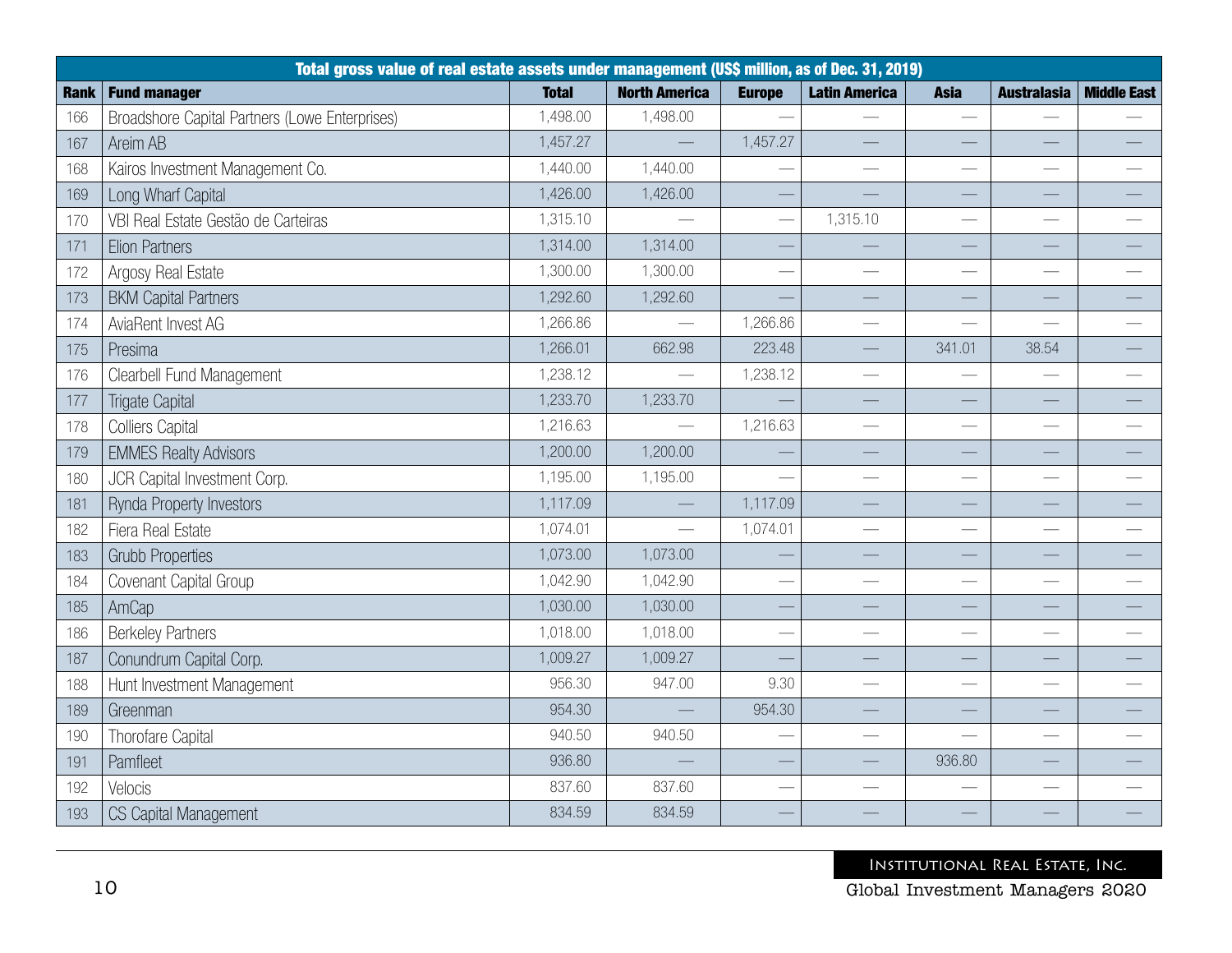|             | Total gross value of real estate assets under management (US\$ million, as of Dec. 31, 2019) |              |                      |               |                      |                          |                    |                    |
|-------------|----------------------------------------------------------------------------------------------|--------------|----------------------|---------------|----------------------|--------------------------|--------------------|--------------------|
| <b>Rank</b> | <b>Fund manager</b>                                                                          | <b>Total</b> | <b>North America</b> | <b>Europe</b> | <b>Latin America</b> | <b>Asia</b>              | <b>Australasia</b> | <b>Middle East</b> |
| 194         | Pearlmark                                                                                    | 821.50       | 821.50               |               |                      |                          |                    |                    |
| 195         | Alex. Brown Realty                                                                           | 708.20       | 708.20               |               |                      |                          |                    |                    |
| 196         | Locust Point Capital                                                                         | 620.00       | 620.00               |               |                      |                          |                    |                    |
| 197         | Gresham House                                                                                | 600.36       |                      | 600.36        |                      |                          |                    |                    |
| 198         | Ram Realty Advisors                                                                          | 587.80       | 587.80               |               |                      |                          |                    |                    |
| 199         | Paloma Capital                                                                               | 553.53       |                      | 553.53        |                      |                          |                    |                    |
| 200         | <b>Hart Realty Advisers</b>                                                                  | 534.00       | 534.00               |               |                      |                          |                    |                    |
| 201         | <b>Equity Estate</b>                                                                         | 505.22       |                      | 505.22        |                      |                          |                    |                    |
| 202         | <b>GFI Partners</b>                                                                          | 496.00       | 496.00               |               |                      | $\overline{\phantom{a}}$ |                    |                    |
| 203         | Newport Capital Partners                                                                     | 446.00       | 446.00               |               |                      |                          |                    |                    |
| 204         | <b>Barwood Capital</b>                                                                       | 437.83       |                      | 437.83        |                      |                          |                    |                    |
| 205         | <b>Curlew Capital</b>                                                                        | 437.83       |                      | 437.83        |                      |                          |                    |                    |
| 206         | Novare Fund Manager                                                                          | 422.00       |                      |               |                      |                          |                    |                    |
| 207         | Newcore Capital Management                                                                   | 278.62       |                      | 278.62        |                      |                          |                    |                    |
| 208         | <b>Brasa Capital Management</b>                                                              | 170.00       | 170.00               |               |                      |                          |                    |                    |

### **End notes**

### Ares Management

Net figures supplied

Colony Capital Data as of end Q1/2020

Columbia Threadneedle Investments Data as of Dec. 31, 2019

**Greystar** AUM includes \$10 billion of joint ventures 's and club deals

Hines AUM includes fund and non-fund assets

Intermediate Capital Groupo AUM includes deployed capital and undrawn third party commitments

Landmark Partners AUM includes committed capital M&G Net figures supplied

M3 Capital Partners Net figures supplied

Madison Realty Capital Ddata as of end Q1/2020

Neuberger Berman Data as of end Q1/2020

Northwood Investors AuM includes US\$2.5 billion in uncalled capital

NYL Investors AUM includes US\$1.48 billion assets under administration Patron Capital All figures as of March 31, 2020

Pearlmark AUM only includes invested money

Stepstone Real Estate AUM comprises NAV plus unfunded commitments and dry powder. It excludes \$97 billion assets under advisement.

TA Realty Includes uncalled capital Walton Street Capital

AUM includes \$2.8 billion of fund level items and uncalled capital.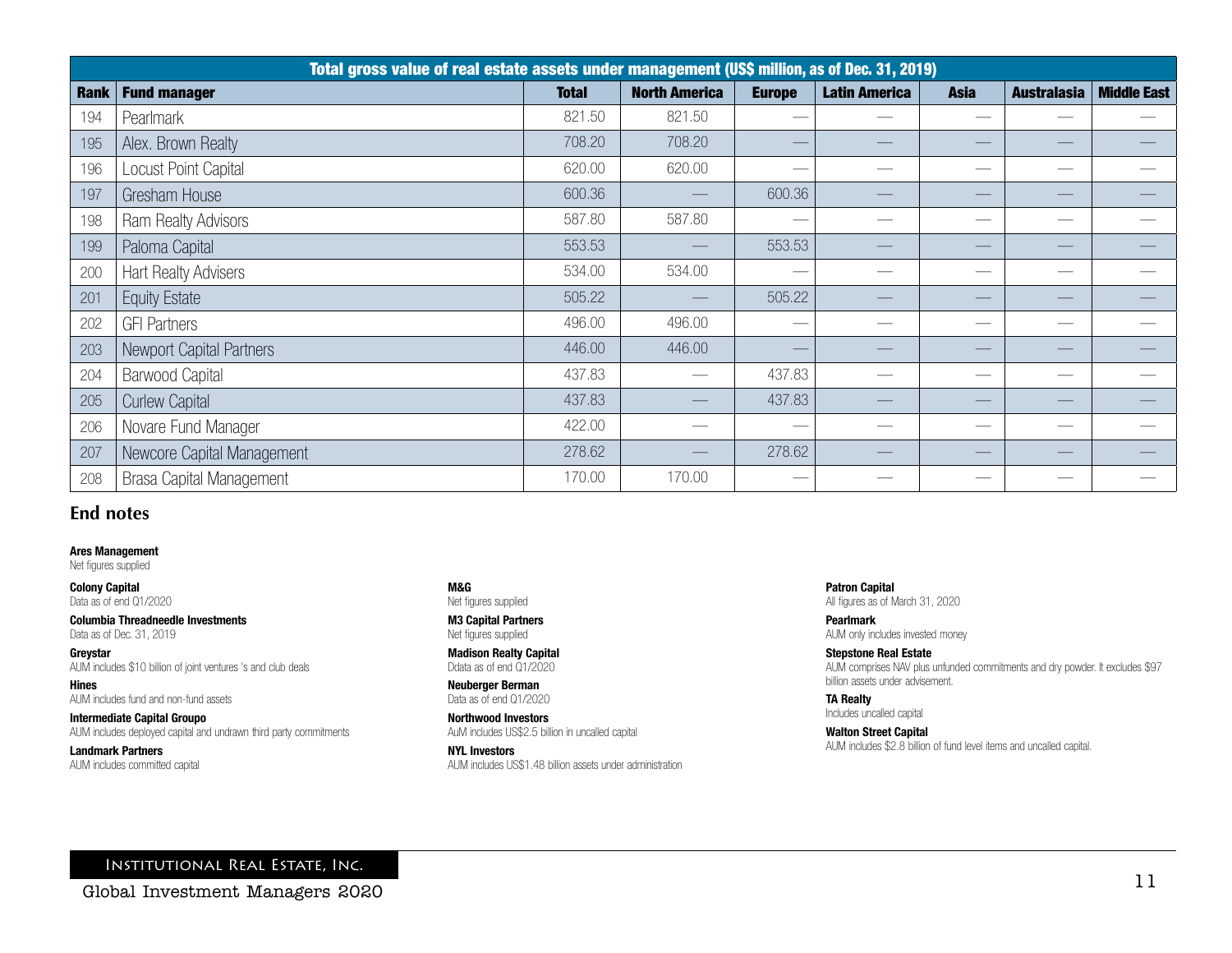# Discretionary separate accounts

|                | Discretionary separate account mandates by investor domicile (gross, US\$ million, as of Dec. 31, 2019) |              |                                |               |                                |                          |                          |                              |                                     |
|----------------|---------------------------------------------------------------------------------------------------------|--------------|--------------------------------|---------------|--------------------------------|--------------------------|--------------------------|------------------------------|-------------------------------------|
| <b>Rank</b>    | <b>Fund manager</b>                                                                                     | <b>Total</b> | <b>North</b><br><b>America</b> | <b>Europe</b> | <b>Latin</b><br><b>America</b> | <b>Asia</b>              | <b>Australasia</b>       | <b>Middle</b><br><b>East</b> | <b>Number of</b><br><b>mandates</b> |
|                | <b>NYL Investors</b>                                                                                    | 54,879.00    | 54,573.00                      |               |                                | 306.00                   |                          |                              | $\overline{7}$                      |
| $\mathbf{2}$   | AXA Investment Managers - Real Assets                                                                   | 44,941.71    | 9,857.31                       | 35,084.40     | $\frac{1}{2}$                  |                          |                          |                              | 15                                  |
| 3              | Manulife Investment Management                                                                          | 34,228.10    | 32,132.60                      |               |                                | 2,095.50                 |                          |                              | $6\phantom{1}6$                     |
| 4              | <b>CBRE</b> Global Investors                                                                            | 33,800.00    | 3,000.00                       | 25,900.00     |                                | 4,800.00                 | 100                      |                              | 212                                 |
| 5              | <b>BentallGreenOak</b>                                                                                  | 21,842.00    | 21,842.00                      |               |                                |                          | $\qquad \qquad -$        |                              | $\overline{9}$                      |
| 6              | M&G Real Estate                                                                                         | 21,419.08    |                                | 21,091.37     |                                | 327.71                   | $\overline{\phantom{0}}$ |                              | 21                                  |
| $\overline{7}$ | Prologis                                                                                                | 19,400.00    | 11,288.00                      | 6,492.00      | 502.00                         | 1,118.00                 |                          |                              | 5                                   |
| 8              | LaSalle Investment Management                                                                           | 17,656.00    | 3,566.00                       | 13,455.00     | 71.00                          | 517.00                   | 47                       |                              | 118                                 |
| $\overline{9}$ | <b>Invesco Real Estate</b>                                                                              | 17,251.00    | 8,188.00                       | 679.00        | $\overline{\phantom{0}}$       | 8,384.00                 | $\overline{\phantom{0}}$ |                              | 20                                  |
| 10             | <b>DWS</b>                                                                                              | 16,111.88    | 15,282.99                      | 579.41        |                                |                          |                          |                              | 66                                  |
| 11             | Aberdeen Standard Investments                                                                           | 16,028.49    |                                | 15,743.23     |                                | 285.25                   |                          |                              | 22                                  |
| 12             | <b>Clarion Partners</b>                                                                                 | 14,091.00    | 13,171.00                      | 55.00         | $\frac{1}{2}$                  | 865.00                   | $\frac{1}{2}$            |                              | 12                                  |
| 13             | Aviva Investors                                                                                         | 14,054.28    |                                | 14,054.28     |                                |                          |                          |                              | 67                                  |
| 14             | MEAG MUNICH ERGO                                                                                        | 12,626.23    |                                | 12,626.23     | $\frac{1}{2}$                  |                          |                          |                              | 11                                  |
| 15             | <b>LGIM Real Assets</b>                                                                                 | 11,664.40    |                                | 11,664.40     |                                | $\overline{\phantom{0}}$ | —<br>—                   |                              | $6\phantom{.}6$                     |
| 16             | <b>UBS Global Asset Management</b>                                                                      | 11,322.00    | 5,243.00                       | 5,612.00      | $\overbrace{\hspace{27mm}}$    | 467.00                   |                          |                              | $\frac{1}{1}$                       |
| 17             | <b>AEW Global</b>                                                                                       | 10,585.00    | 8,738.00                       | 1,016.00      | $\overline{\phantom{0}}$       | 647.00                   | 184                      |                              | 26                                  |
| 18             | Principal Real Estate Investors                                                                         | 10,375.39    | 4,741.80                       | 1,753.70      | $\overline{\phantom{m}}$       | 2,418.75                 | 1027.71                  | 433.43                       | 76                                  |
| 19             | Cohen & Steers Capital Management                                                                       | 9,053.00     | 4,864.00                       | 2,042.00      | $\qquad \qquad$                | 2,006.00                 | $\overline{\phantom{0}}$ | 141.00                       | 47                                  |
| 20             | <b>BlackRock</b>                                                                                        | 7,710.00     | 5,098.00                       | 73.00         | $\overline{\phantom{0}}$       | $\overline{\phantom{0}}$ | $\overline{\phantom{0}}$ |                              | 18                                  |
| 21             | CenterSquare Investment Management                                                                      | 7,447.00     | 6,376.00                       | 1,071.00      | $\overline{\phantom{0}}$       | $\overline{\phantom{0}}$ |                          |                              | 70                                  |
| 22             | DTZ Investors                                                                                           | 6,385.40     |                                | 6,385.40      | $\overline{\phantom{0}}$       |                          |                          |                              | 8                                   |
| 23             | Heitman                                                                                                 | 6,275.00     | 4,387.00                       | 34.00         |                                | 795.00                   | 1043                     | 16.00                        | 34                                  |
| 24             | Brookfield Asset Management (Public Securities Group)                                                   | 6,266.00     | 5,054.00                       | 998.00        |                                |                          | 214                      |                              | 60                                  |
| 25             | LendLease Investment Management                                                                         | 6,185.98     |                                |               |                                | 2,530.63                 | 3655.35                  |                              | 9                                   |
| 26             | Schroder Real Estate Investment Management                                                              | 5,957.11     | $\overline{\phantom{0}}$       | 5,922.62      | $\frac{1}{2}$                  | 34.50                    | $\overline{\phantom{0}}$ |                              | 25                                  |
| 27             | Orchard Street Investment Management                                                                    | 5,705.03     |                                | 5,472.85      |                                |                          |                          | 232.18                       | 5                                   |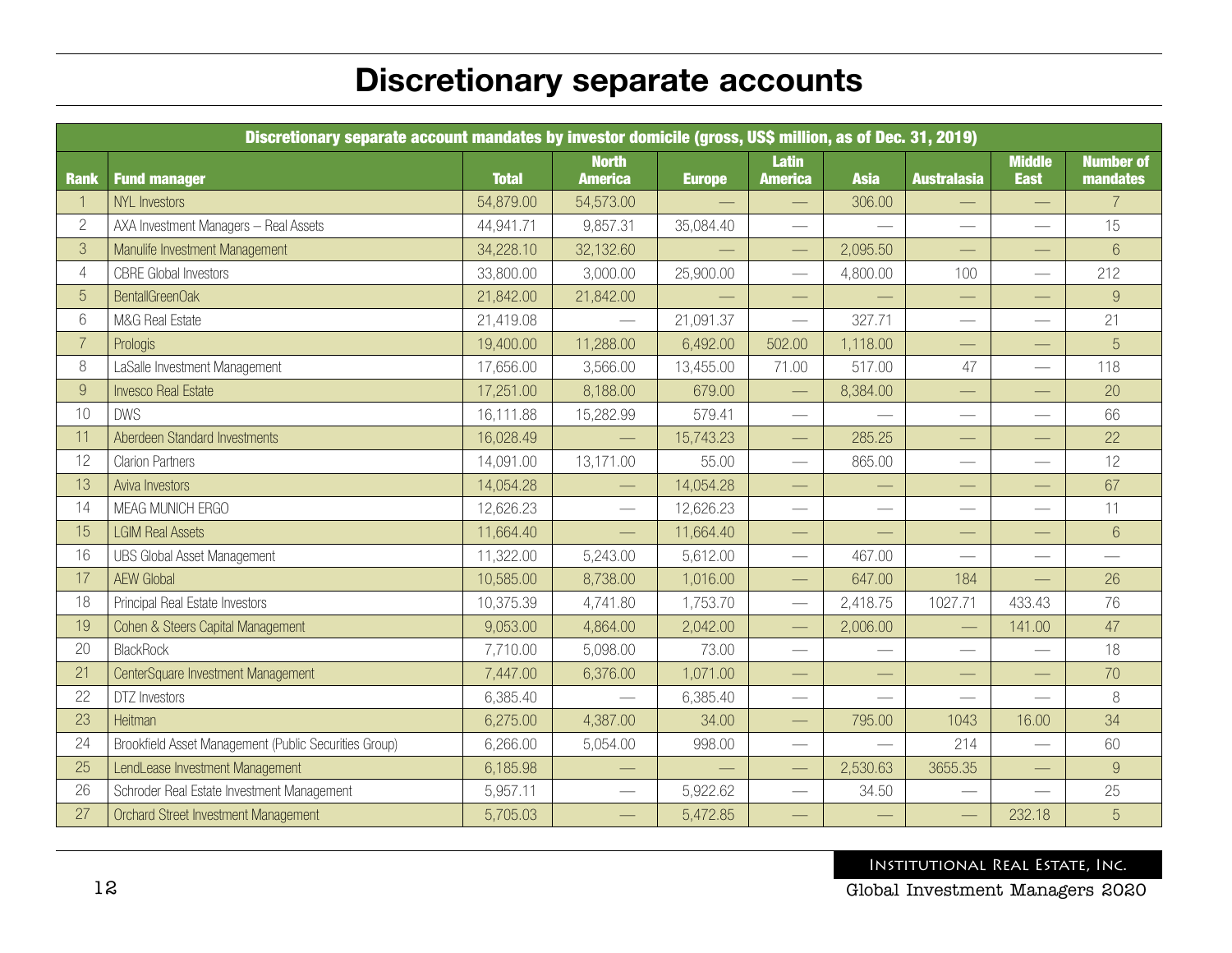|             | Discretionary separate account mandates by investor domicile (gross, US\$ million, as of Dec. 31, 2019) |              |                                |                          |                                 |                              |                          |                              |                                     |
|-------------|---------------------------------------------------------------------------------------------------------|--------------|--------------------------------|--------------------------|---------------------------------|------------------------------|--------------------------|------------------------------|-------------------------------------|
| <b>Rank</b> | <b>Fund manager</b>                                                                                     | <b>Total</b> | <b>North</b><br><b>America</b> | <b>Europe</b>            | <b>Latin</b><br><b>America</b>  | <b>Asia</b>                  | <b>Australasia</b>       | <b>Middle</b><br><b>East</b> | <b>Number of</b><br><b>mandates</b> |
| 28          | Rockwood Capital                                                                                        | 5,340.70     | 5,340.70                       | $\overline{\phantom{0}}$ | $\overbrace{\hspace{15em}}$     | $\overline{\phantom{m}}$     |                          | $\overline{\phantom{0}}$     | $\overline{7}$                      |
| 29          | <b>PGIM</b>                                                                                             | 5,070.60     | 2,556.60                       | 1,414.20                 |                                 | 1,099.80                     |                          |                              | 13                                  |
| 30          | Stepstone Real Estate                                                                                   | 4,750.40     | 2,423.10                       | 45.00                    | 90.90                           | 503.00                       | 179.5                    | 1,508.90                     | 23                                  |
| 31          | <b>CIM Group</b>                                                                                        | 4,119.00     | 2,534.00                       |                          | $\overline{\phantom{0}}$        |                              | 1585                     | <u>—</u>                     | 3                                   |
| 32          | Columbia Threadneedle Investments                                                                       | 3,826.35     |                                | 3,826.35                 | $\hspace{0.05cm}$               |                              |                          | $\overline{\phantom{0}}$     | 3                                   |
| 33          | <b>Acore Capital</b>                                                                                    | 3,500.00     | 600.00                         |                          |                                 | 2,900.00                     |                          |                              | $\overline{c}$                      |
| 34          | <b>Tishman Speyer Properties</b>                                                                        | 3,326.00     | 500.00                         |                          |                                 | 2,526.00                     |                          | 300.00                       | 5                                   |
| 35          | <b>TA Realty</b>                                                                                        | 3,322.40     | 3,322.40                       | <u>—</u>                 | $\hspace{0.1mm}-\hspace{0.1mm}$ |                              |                          |                              | $8\,$                               |
| 36          | Credit Suisse Asset Management                                                                          | 3,251.65     | $\overline{\phantom{0}}$       | 3,187.58                 | $\hspace{0.05cm}$               | 64.06                        |                          | $\overline{\phantom{0}}$     | 12                                  |
| 37          | Savills Investment Management                                                                           | 3,158.16     |                                | 3,158.16                 |                                 |                              | $\overline{\phantom{0}}$ |                              | $\overline{7}$                      |
| 38          | China Visionary Group                                                                                   | 2,946.00     | $\frac{1}{2}$                  | $\overline{\phantom{0}}$ | $\overline{\phantom{m}}$        | 2,946.00                     |                          | $\qquad \qquad$              | 11                                  |
| 39          | Stockbridge Capital Group                                                                               | 2,893.00     | 2,893.00                       |                          | $\overline{\phantom{0}}$        |                              |                          |                              | 5                                   |
| 40          | Patrizia Immobilien                                                                                     | 2,879.73     |                                | 1,549.33                 | $\overline{\phantom{m}}$        | 1,330.40                     | $\overline{\phantom{0}}$ | $\qquad \qquad$              | $\hbox{9}$                          |
| 41          | Lionstone Investments                                                                                   | 2,878.00     | 2,878.00                       |                          | $\hspace{0.05cm}$               | $\overline{\phantom{0}}$     |                          |                              | $\overline{4}$                      |
| 42          | Amvest REIM                                                                                             | 2,622.63     |                                | 2,622.63                 |                                 |                              | $\overline{\phantom{0}}$ |                              | $\overline{2}$                      |
| 43          | QIC                                                                                                     | 2,413.23     | 2,207.97                       |                          |                                 |                              | 205.26                   |                              | $\overline{c}$                      |
| 44          | Intermediate Capital Group (ICG)                                                                        | 2,384.17     |                                | 1,546.99                 |                                 | $\overbrace{\qquad \qquad }$ |                          | 837.18                       | 11                                  |
| 45          | <b>Amherst Holdings</b>                                                                                 | 2,363.60     | 2,363.60                       |                          |                                 |                              |                          |                              | $\overline{7}$                      |
| 46          | Angelo Gordon                                                                                           | 2,303.00     | 2,251.00                       |                          | $\overline{\phantom{m}}$        | 52.00                        |                          |                              | 6                                   |
| 47          | Neuberger Berman                                                                                        | 2,194.21     | 1,437.00                       | 127.00                   | 67.00                           | 435.00                       | 0.21                     | 1.00                         | 348                                 |
| 48          | Nuveen Real Estate                                                                                      | 2,180.70     | 1,614.17                       | 566.53                   |                                 | $\overline{\phantom{a}}$     |                          |                              | $\overline{7}$                      |
| 49          | Artemis Real Estate Partners                                                                            | 2,144.00     | 2,144.00                       |                          | $\overline{\phantom{0}}$        |                              | $\overline{\phantom{0}}$ |                              | $\overline{4}$                      |
| 50          | Hahn Group                                                                                              | 2,133.13     |                                | 2,133.13                 |                                 | $\overbrace{\hspace{27mm}}$  | $\overline{\phantom{0}}$ |                              | $\overline{4}$                      |
| 51          | <b>KBS</b>                                                                                              | 1,984.00     | 1,984.00                       |                          | --                              |                              | ٠                        |                              | $6\,$                               |
| 52          | <b>Equus Capital Partners</b>                                                                           | 1,788.70     | 1,788.70                       |                          |                                 | $\overline{\phantom{a}}$     | $\overline{\phantom{0}}$ |                              | 5                                   |
| 53          | FPA Multifamily                                                                                         | 1,774.00     | 1,774.00                       |                          | $\overbrace{\qquad \qquad }^{}$ | $\overline{\phantom{0}}$     | $\overline{\phantom{0}}$ |                              | $\overline{2}$                      |
| 54          | Hines                                                                                                   | 1,681.10     | 881.40                         | $\overline{\phantom{0}}$ |                                 | 683.20                       |                          | 116.50                       | 10                                  |
| 55          | <b>Barings</b>                                                                                          | 1,573.60     | 1,041.50                       | 105.30                   | $\overline{\phantom{0}}$        | 426.80                       |                          |                              | $\sqrt{3}$                          |
| 56          | Sentinel Real Estate Corp.                                                                              | 1,530.00     | 1,530.00                       | $\overline{\phantom{0}}$ | $\overline{\phantom{m}}$        |                              | $\qquad \qquad$          | $\qquad \qquad$              | $\mathbf{1}$                        |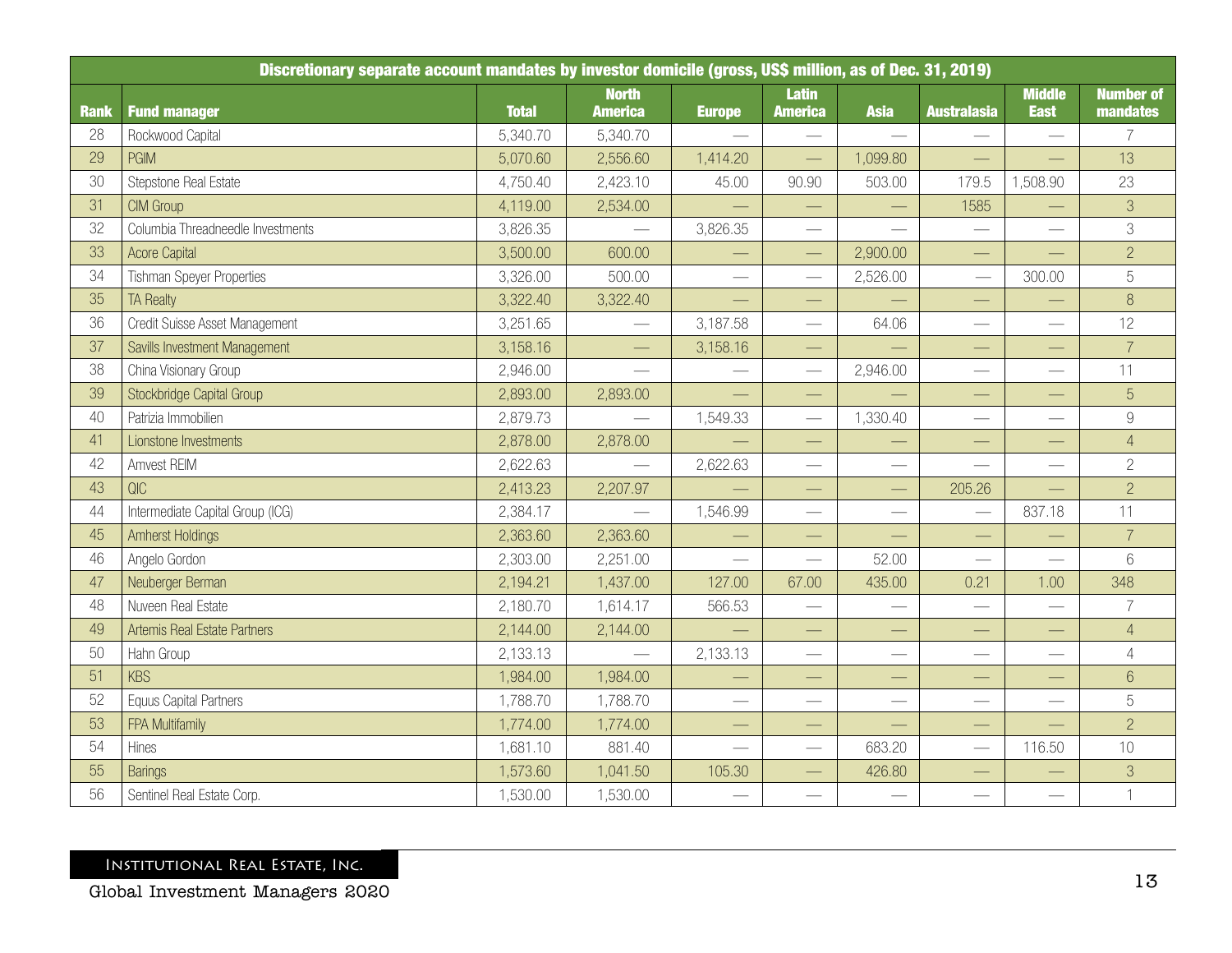|      | Discretionary separate account mandates by investor domicile (gross, US\$ million, as of Dec. 31, 2019) |              |                                |                          |                                 |                             |                             |                              |                              |
|------|---------------------------------------------------------------------------------------------------------|--------------|--------------------------------|--------------------------|---------------------------------|-----------------------------|-----------------------------|------------------------------|------------------------------|
| Rank | <b>Fund manager</b>                                                                                     | <b>Total</b> | <b>North</b><br><b>America</b> | <b>Europe</b>            | <b>Latin</b><br><b>America</b>  | <b>Asia</b>                 | <b>Australasia</b>          | <b>Middle</b><br><b>East</b> | <b>Number of</b><br>mandates |
| 57   | Knight Frank Investment Management                                                                      | 1,383.80     |                                | 1,383.80                 |                                 |                             |                             |                              | 3                            |
| 58   | Canyon Partners Real Estate                                                                             | 1,376.00     | 1,376.00                       |                          |                                 |                             | $\qquad \qquad$             | $\overline{\phantom{0}}$     | $\overline{4}$               |
| 59   | <b>AviaRent Invest</b>                                                                                  | 1,347.24     |                                | 1,347.24                 |                                 |                             |                             |                              | 70                           |
| 60   | PAG Investment Management                                                                               | 1,266.00     |                                |                          |                                 | 1,266.00                    | $\mathcal{L}_{\mathcal{A}}$ |                              | 3                            |
| 61   | LendInvest Capital                                                                                      | 1,216.63     |                                | 1,216.63                 |                                 |                             |                             |                              | 11                           |
| 62   | American Realty Advisors                                                                                | 1,154.10     | 946.83                         | 207.27                   | $\overline{\phantom{0}}$        |                             |                             |                              | 13                           |
| 63   | <b>Rynda Property Investors</b>                                                                         | 1,117.09     |                                | 1,117.09                 | $\overline{\phantom{0}}$        |                             |                             |                              | 8                            |
| 64   | J.P. Morgan Asset Management - Global Real Assets                                                       | 1,082.90     | 1,030.90                       |                          |                                 | 52.00                       | $\overline{\phantom{0}}$    |                              | $\hbox{g}$                   |
| 65   | Harrison Street Real Estate Capital                                                                     | 1,065.60     | 834.50                         | 231.10                   |                                 |                             |                             |                              | $\overline{4}$               |
| 66   | Exeter Property Group                                                                                   | 928.00       | 163.00                         |                          | $\overline{\phantom{a}}$        | 765.00                      | $\overline{\phantom{0}}$    |                              | $\overline{c}$               |
| 67   | <b>Diamond Realty Management</b>                                                                        | 910.94       | $\overline{\phantom{a}}$       |                          | $\frac{1}{2}$                   | 910.94                      | —<br>—                      |                              | 5                            |
| 68   | Timbercreek Asset Management                                                                            | 905.83       | 306.72                         | 599.11                   | $\overline{\phantom{m}}$        |                             | $\qquad \qquad$             | $\overline{\phantom{0}}$     | 11                           |
| 69   | <b>Starwood Capital Group</b>                                                                           | 848.00       | 848.00                         |                          |                                 |                             |                             |                              | $\overline{1}$               |
| 70   | Degroof Petercam Asset Management                                                                       | 766.80       | $\overline{\phantom{0}}$       | 766.80                   | $\overline{\phantom{m}}$        | $\frac{1}{2}$               | $\qquad \qquad$             | $\sim$                       | $\, 8$                       |
| 71   | <b>L&amp;B Realty Advisors</b>                                                                          | 757.00       | 757.00                         |                          |                                 |                             |                             |                              | $\overline{4}$               |
| 72   | Generali Real Estate                                                                                    | 729.76       |                                | 729.76                   |                                 | $\frac{1}{2}$               |                             | $\overline{\phantom{0}}$     | $\overline{c}$               |
| 73   | <b>Bristol Group</b>                                                                                    | 670.50       | 670.50                         |                          |                                 |                             |                             |                              | $\overline{1}$               |
| 74   | Resmark Cos.                                                                                            | 667.90       | 667.90                         | $\overline{\phantom{0}}$ | $\hspace{0.1mm}-\hspace{0.1mm}$ | $\overline{\phantom{a}}$    |                             |                              | 3                            |
| 75   | <b>Colliers Capital</b>                                                                                 | 607.65       |                                | 607.65                   |                                 |                             |                             |                              | 3                            |
| 76   | Presima                                                                                                 | 591.27       | 371.40                         |                          |                                 |                             | 219.87                      |                              | 3                            |
| 77   | Lothbury Investment Management                                                                          | 540.20       |                                | 540.20                   |                                 |                             |                             |                              |                              |
| 78   | <b>Berkeley Partners</b>                                                                                | 530.70       | 530.70                         |                          | $\overbrace{\hspace{27mm}}$     | $\overline{\phantom{a}}$    | $\overline{\phantom{0}}$    |                              | $\mathbf{1}$                 |
| 79   | M7 Real Estate                                                                                          | 518.91       |                                | 518.91                   |                                 | —                           |                             |                              | 3                            |
| 80   | Deka Immobilien Investment/WestInvest                                                                   | 506.34       |                                | 506.34                   | $\overline{\phantom{a}}$        | $\overbrace{\hspace{15em}}$ | $\overline{\phantom{0}}$    | $\sim$                       | 3                            |
| 81   | <b>Encore Capital Management</b>                                                                        | 500.00       | 250.00                         | 250.00                   |                                 |                             |                             |                              | $\overline{4}$               |
| 82   | Broadshore Capital Partners (Lowe Enterprises)                                                          | 440.00       | 290.00                         | $\overline{\phantom{0}}$ | $\overline{\phantom{a}}$        |                             |                             | 150.00                       | $\overline{c}$               |
| 83   | <b>Cheyne Capital</b>                                                                                   | 395.00       |                                |                          |                                 | 140.00                      |                             | 255.00                       | 3                            |
| 84   | Meyer Bergman                                                                                           | 353.65       | 353.65                         | $\overline{\phantom{0}}$ |                                 |                             | $\qquad \qquad$             |                              |                              |
| 85   | <b>IGIS Asset Management</b>                                                                            | 321.72       |                                |                          |                                 | 321.72                      |                             |                              | $\overline{1}$               |
| 86   | <b>Hart Realty Advisers</b>                                                                             | 298.00       | 298.00                         | $\overline{\phantom{0}}$ |                                 | $\overline{\phantom{0}}$    | $\overline{\phantom{a}}$    |                              | $\mathbf{1}$                 |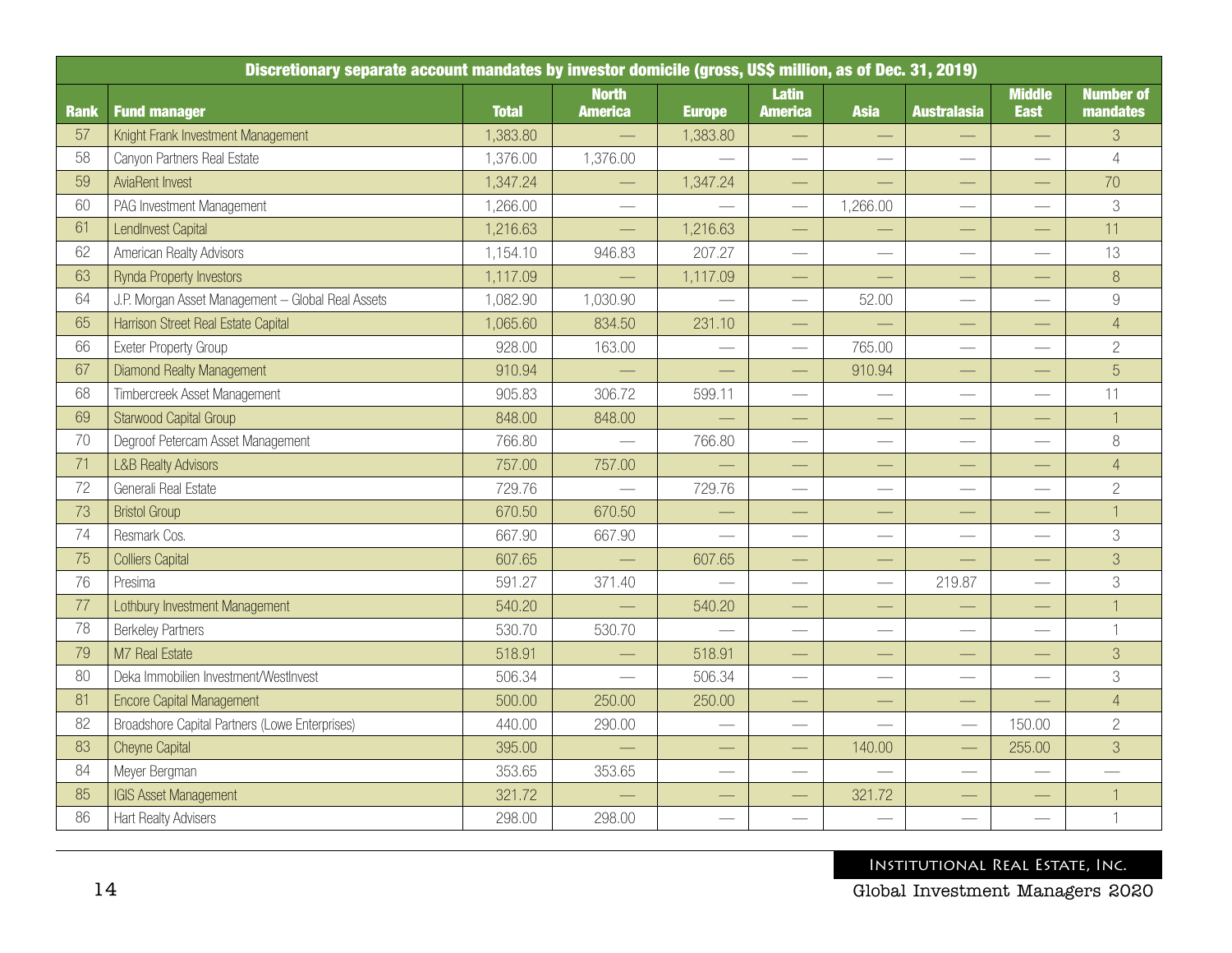|      | Discretionary separate account mandates by investor domicile (gross, US\$ million, as of Dec. 31, 2019) |              |                                |                          |                                |             |                                |                              |                              |
|------|---------------------------------------------------------------------------------------------------------|--------------|--------------------------------|--------------------------|--------------------------------|-------------|--------------------------------|------------------------------|------------------------------|
| Rank | <b>Fund manager</b>                                                                                     | <b>Total</b> | <b>North</b><br><b>America</b> | <b>Europe</b>            | <b>Latin</b><br><b>America</b> | <b>Asia</b> | <b>Australasia</b>             | <b>Middle</b><br><b>East</b> | <b>Number of</b><br>mandates |
| 87   | <b>ISPT</b>                                                                                             | 294.89       |                                | $\overline{\phantom{a}}$ | $\overline{\phantom{a}}$       |             | 294.89                         |                              | $\overline{2}$               |
| 88   | Blue Vista Capital Management                                                                           | 291.00       | 291.00                         | $\overline{\phantom{a}}$ |                                |             |                                | $\overline{\phantom{a}}$     | $\overline{2}$               |
| 89   | <b>PCCP</b>                                                                                             | 283.33       | 283.33                         |                          |                                |             | $-$                            |                              | 3                            |
| 90   | Fidelity International                                                                                  | 240.26       | __                             |                          |                                |             | $\overbrace{\hspace{25mm}}^{}$ | 240.26                       |                              |
| 91   | <b>Sarofim Realty Advisors</b>                                                                          | 221.00       | 221.00                         | $\qquad \qquad - \qquad$ | __                             | __          | $-$                            | __                           |                              |
| 92   | Mirae Asset Global Investments                                                                          | 173.01       |                                |                          | $\overline{\phantom{a}}$       | 173.01      |                                |                              |                              |
| 93   | <b>Madison Realty Capital</b>                                                                           | 170.00       | __                             | 170.00                   | $\overline{\phantom{a}}$       | __          | __                             | __                           |                              |
| 94   | Phoenix Property Investors                                                                              | 101.00       |                                | __                       |                                | 101.00      | $\hspace{0.05cm}$              | __                           |                              |
| 95   | Hunt Investment Management                                                                              | 67.90        | 67.90                          |                          | __                             | __          | $-$                            |                              | $\overline{2}$               |
| 96   | Pamfleet                                                                                                | 87.24        | __                             | __                       |                                | 87.24       | $\bigcap$                      |                              | $\overline{2}$               |
| 97   | <b>Sculptor Real Estate Advisors</b>                                                                    | 45.40        | 45.40                          | __                       |                                |             |                                |                              |                              |
| 98   | Madison International Realty                                                                            | 31.10        |                                | __                       |                                |             | 31.1                           | $\qquad \qquad$              |                              |
| 99   | <b>Gresham House</b>                                                                                    | 13.27        |                                | 13.27                    |                                | __          |                                |                              |                              |

### **End notes**

### Columbia Threadneedle Investments

Data as of Dec. 31, 2018

### LaSalle Investment Management

The number of mandates has increased since last year, due to the inclusion of individual mandates run out of LaSalle's Global Partner Solutions Business being reported individually rather than as one mandate.

### Madison Realty Capital

Data as of July 1, 2020

### Neuberger Berman

Pearlmark

Data as of Q1/2020. Contains sidecar vehicles or other single-investor vehicles that are structured as funds of one, and not separate accounts.

Data includes un-invested as well as invested equity

### PGIM

PGIM Real Estate's Global Real Estate Securities platform has eight discretionary separate accounts with \$932 million gross asset value which are not distinguished by region.

### Tishman Speyer

Asian mandates include a GP commitment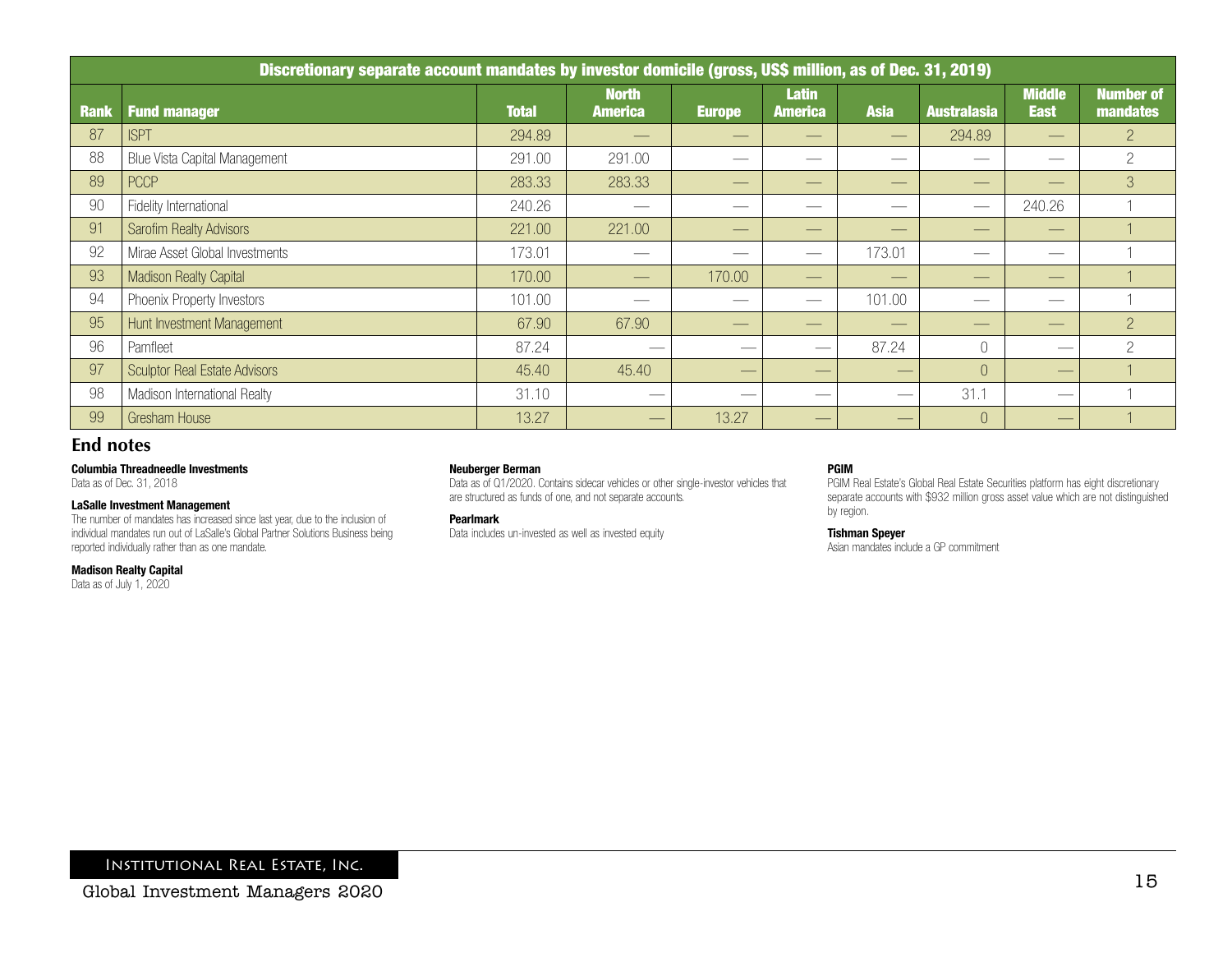# Advisory separate accounts

|                | Advisory separate accounts by investor domicile (gross, US\$ million, as of Dec. 31, 2019) |              |                                |               |                                |             |                          |                              |                              |
|----------------|--------------------------------------------------------------------------------------------|--------------|--------------------------------|---------------|--------------------------------|-------------|--------------------------|------------------------------|------------------------------|
| <b>Rank</b>    | <b>Fund manager</b>                                                                        | <b>Total</b> | <b>North</b><br><b>America</b> | <b>Europe</b> | <b>Latin</b><br><b>America</b> | <b>Asia</b> | <b>Australasia</b>       | <b>Middle</b><br><b>East</b> | <b>Number</b><br>of mandates |
| $\overline{1}$ | <b>Nuveen Real Estate</b>                                                                  | 55,799.00    | 46,960.47                      | 7,767.45      |                                | 1,071.55    |                          |                              | 34                           |
| $\overline{c}$ | Principal Real Estate Investors                                                            | 45,677.35    | 42,438.49                      | 1,807.13      |                                | 372.60      | 963.73                   | 95.40                        | 81                           |
| 3              | <b>Barings</b>                                                                             | 36,988.30    | 33,880.10                      | 1,280.40      | $\overline{\phantom{0}}$       | 1,827.80    |                          |                              | 25                           |
| $\overline{4}$ | MetLife Investment Management                                                              | 28,732.30    | 26,287.00                      | 1,708.00      |                                | 421.70      |                          | 315.60                       | 34                           |
| 5              | <b>AEW Global</b>                                                                          | 25,473.00    | 10,044.00                      | 12,670.00     |                                | 1,461.00    | 349.00                   | 949.00                       | 36                           |
| 6              | Generali Real Estate                                                                       | 24,305.35    |                                | 24,305.35     |                                |             |                          |                              | 18                           |
| $\overline{7}$ | <b>CBRE Global Investors</b>                                                               | 23,700.00    | 4,800.00                       | 13,600.00     |                                | 4,100.00    |                          | 1,200.00                     | 68                           |
| 8              | LaSalle Investment Management                                                              | 21,707.00    | 6,806.00                       | 9,887.00      | 12.00                          | 3,629.00    | 1,373.00                 |                              | 80                           |
| $\hbox{9}$     | Patrizia Immobilien                                                                        | 17,675.80    |                                | 15,040.82     | $\overline{\phantom{0}}$       | 2,634.98    |                          |                              | 97                           |
| 10             | Heitman                                                                                    | 17,628.00    | 15,495.00                      | 1,369.00      |                                | 764.00      | $\overline{\phantom{0}}$ |                              | 20                           |
| 11             | <b>Credit Suisse Asset Management</b>                                                      | 16,941.21    |                                | 16,941.21     | $\overline{\phantom{0}}$       |             |                          |                              | 8                            |
| 12             | <b>Invesco Real Estate</b>                                                                 | 15,503.00    | 6,756.00                       | 4,243.00      |                                | 4,504.00    |                          |                              | 32                           |
| 13             | J.P. Morgan Asset Management - Global Real Assets                                          | 14,547.60    | 10,590.60                      | 3,780.00      |                                | 177.00      | -                        |                              | 21                           |
| 14             | <b>USAA Real Estate</b>                                                                    | 12,811.80    | 11,729.10                      | 1,060.80      |                                |             |                          | 21.90                        | 21                           |
| 15             | Greystar                                                                                   | 12,800.00    | 4,463.00                       | 1,848.00      |                                | 500.00      | 618.00                   | 862.00                       | 56                           |
| 16             | Aviva Investors                                                                            | 12,588.22    |                                | 12,588.22     |                                |             |                          |                              | 9                            |
| 17             | <b>Acore Capital</b>                                                                       | 11,877.60    | 11,877.60                      |               | —                              |             | —                        |                              | $\overline{2}$               |
| 18             | Savills Investment Management                                                              | 11,678.33    | 186.37                         | 7,305.41      |                                | 4,186.55    |                          |                              | 34                           |
| 19             | <b>Hines</b>                                                                               | 11,380.80    | 2,384.00                       | 2,907.40      | $\overline{\phantom{0}}$       | 4,198.80    |                          | 1,890.60                     | 15                           |
| 20             | Great West LifeCo.                                                                         | 10,115.83    | 5,881.65                       | 3,749.17      | 485.01                         |             |                          |                              | 41                           |
| 21             | <b>DWS</b>                                                                                 | 10,005.51    | 404.17                         | 8,133.41      |                                | 1,871.77    |                          |                              | 19                           |
| 22             | <b>Charter Hall</b>                                                                        | 9,526.41     |                                |               |                                |             | 9,526.41                 |                              | 23                           |
| 23             | <b>DTZ Investors</b>                                                                       | 8,718.00     | $\overline{\phantom{0}}$       | 5,795.00      | $\qquad \qquad$                | 2,923.00    |                          |                              | 20                           |
| 24             | <b>L&amp;B Realty Advisors</b>                                                             | 8,121.00     | 7,539.00                       |               |                                | 582.00      |                          |                              | 8                            |
| 25             | <b>Exeter Property Group</b>                                                               | 7,649.00     | 2,090.00                       |               |                                | 3,743.00    |                          | 1,816.00                     | $\overline{7}$               |
| 26             | <b>GLL Real Estate Partners</b>                                                            | 7,482.80     |                                | 5,842.53      |                                | 1,591.99    | $\overline{\phantom{0}}$ | 48.28                        | 25                           |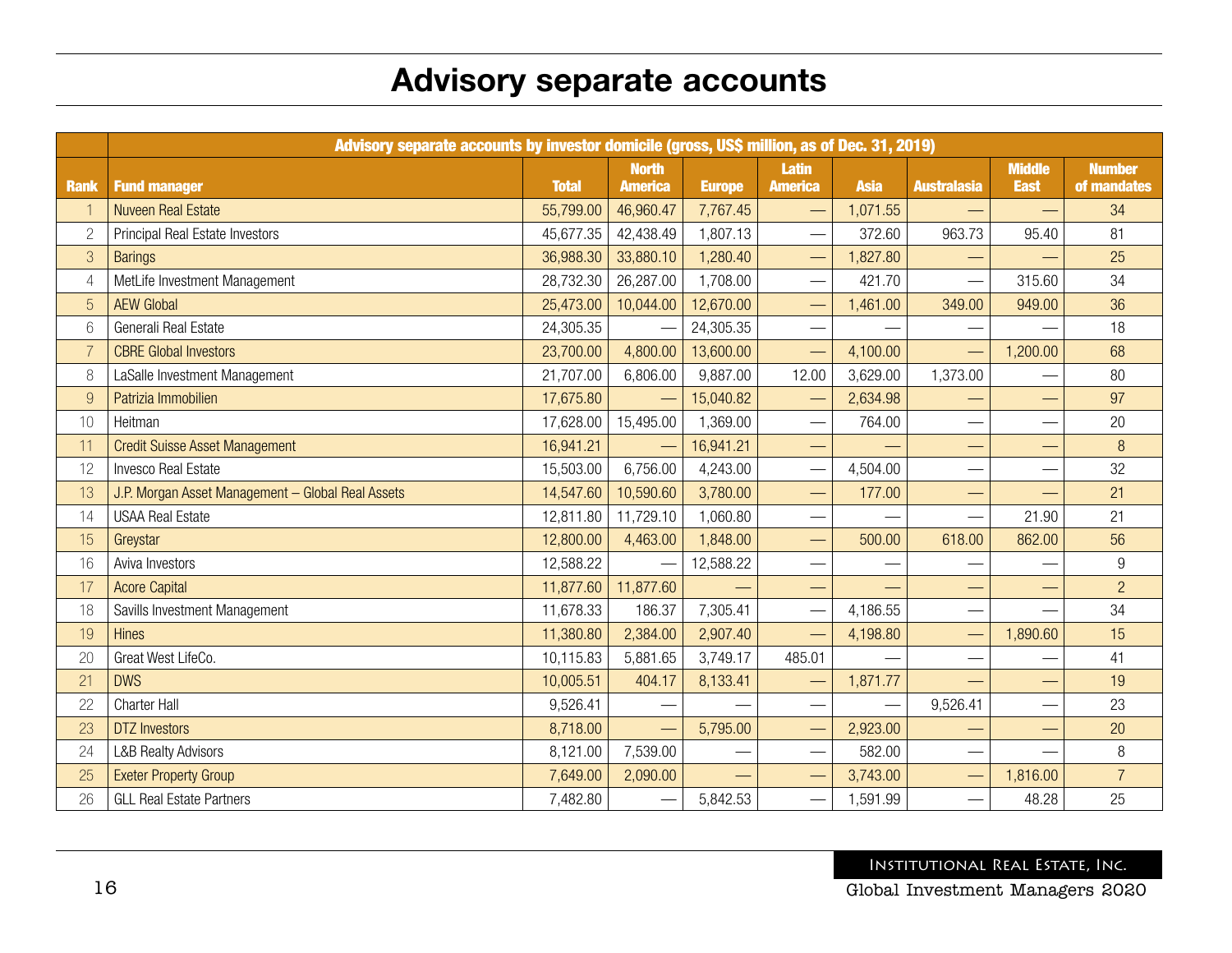|             | Advisory separate accounts by investor domicile (gross, US\$ million, as of Dec. 31, 2019) |              |                                |               |                                |             |                          |                              |                              |  |
|-------------|--------------------------------------------------------------------------------------------|--------------|--------------------------------|---------------|--------------------------------|-------------|--------------------------|------------------------------|------------------------------|--|
| <b>Rank</b> | <b>Fund manager</b>                                                                        | <b>Total</b> | <b>North</b><br><b>America</b> | <b>Europe</b> | <b>Latin</b><br><b>America</b> | <b>Asia</b> | <b>Australasia</b>       | <b>Middle</b><br><b>East</b> | <b>Number</b><br>of mandates |  |
| 27          | Aberdeen Standard Investments                                                              | 7,449.71     | 241.47                         | 7,208.24      |                                |             |                          |                              | 28                           |  |
| 28          | Samsung                                                                                    | 6,642.22     |                                | 129.95        | $\frac{1}{1}$                  | 6,512.27    |                          |                              | 57                           |  |
| 29          | <b>AMP Capital</b>                                                                         | 6,498.79     | 1,546.49                       | 418.96        |                                |             | 3,620.20                 | 913.13                       | 10                           |  |
| 30          | M3 Capital Partners                                                                        | 5,700.00     | 5,700.00                       |               |                                |             |                          |                              | $\overline{1}$               |  |
| 31          | AXA Investment Managers - Real Assets                                                      | 5,609.01     |                                | 1,717.73      |                                | 648.92      | 3,242.36                 |                              | 26                           |  |
| 32          | Round Hill Capital                                                                         | 5,341.00     | 4,661.00                       | 401.00        |                                |             |                          | 279.00                       | 20                           |  |
| 33          | <b>PCCP</b>                                                                                | 5,155.14     | 5,155.14                       |               | $\overline{\phantom{0}}$       |             | —                        |                              | 16                           |  |
| 34          | Schroder Real Estate Investment Management                                                 | 5,107.99     |                                | 5,107.99      |                                |             |                          |                              | 35                           |  |
| 35          | <b>Beacon Capital Partners</b>                                                             | 5,061.35     | 2,520.80                       | 453.25        |                                | 2,087.30    |                          |                              | 4                            |  |
| 36          | Berkshire Group                                                                            | 5,017.80     | 5,017.80                       |               |                                |             |                          |                              | 8                            |  |
| 37          | <b>UBS Global Asset Management</b>                                                         | 4,437.00     |                                | 3,322.00      |                                | 1,115.00    |                          |                              | $\overline{\phantom{0}}$     |  |
| 38          | Lionstone Investments                                                                      | 4,253.00     | 4,049.00                       | 204.00        |                                |             |                          |                              | 8                            |  |
| 39          | <b>Clarion Partners</b>                                                                    | 4,224.00     | 2,888.00                       |               |                                |             |                          | 1,336.00                     | $\overline{7}$               |  |
| 40          | Dexus                                                                                      | 4,184.67     | 1,907.11                       | 150.43        |                                | 603.13      | 1,524.00                 |                              | 5                            |  |
| 41          | <b>M&amp;G Real Estate</b>                                                                 | 4,024.04     |                                | 2,085.65      |                                | 1,938.38    |                          |                              | 3                            |  |
| 42          | PGIM                                                                                       | 3,662.80     | 553.70                         | 1,087.20      |                                | 2,021.90    | $\overline{\phantom{a}}$ |                              | 13                           |  |
| 43          | <b>Timbercreek Asset Management</b>                                                        | 3,454.72     | 3,454.72                       |               |                                |             | —                        |                              | $\overline{7}$               |  |
| 44          | <b>BlackRock</b>                                                                           | 3,297.10     | 0.10                           | 449.00        |                                | 2,848.00    |                          |                              | 3                            |  |
| 45          | <b>CIM Group</b>                                                                           | 3,278.88     | 2,988.48                       |               | 290.40                         |             |                          |                              | $\overline{7}$               |  |
| 46          | <b>BMO Real Estate Partners</b>                                                            | 3,156.34     |                                | 3,156.34      |                                |             |                          |                              | 13                           |  |
| 47          | Sentinel Real Estate Corp.                                                                 | 3,004.00     | 1,846.00                       | 639.00        |                                |             | 124.00                   | 395.00                       | 13                           |  |
| 48          | BentallGreenOak                                                                            | 2,983.00     | 2,317.00                       | 569.00        |                                | 97.00       |                          |                              | 19                           |  |
| 49          | Paramount Group Real Estate Investment Advisors                                            | 2,604.20     | 306.40                         | 1,113.90      |                                | 747.70      |                          | 436.20                       | $\overline{7}$               |  |
| 50          | Jamestown                                                                                  | 2,579.26     | 2,252.26                       | 327.00        |                                |             |                          |                              | $\overline{c}$               |  |
| 51          | <b>Stockbridge Capital Group</b>                                                           | 2,495.00     | 2,495.00                       |               |                                |             |                          |                              | 5                            |  |
| 52          | Knight Frank Investment Management                                                         | 2,429.28     |                                | 2,429.28      |                                |             |                          |                              | 19                           |  |
| 53          | <b>Tishman Speyer Properties</b>                                                           | 2,374.00     | 250.00                         | 2,124.00      |                                |             |                          |                              | $\overline{4}$               |  |
| 54          | Edmond de Rothschild Real Estate Investment Management                                     | 2,317.25     |                                | 2,317.25      |                                |             |                          |                              | 28                           |  |
| 55          | <b>TGM Associates</b>                                                                      | 2,270.80     | 2,270.80                       |               |                                |             |                          |                              | 5                            |  |
| 56          | ESR Cayman                                                                                 | 2,168.00     |                                |               |                                | 2,168.00    |                          |                              | 3                            |  |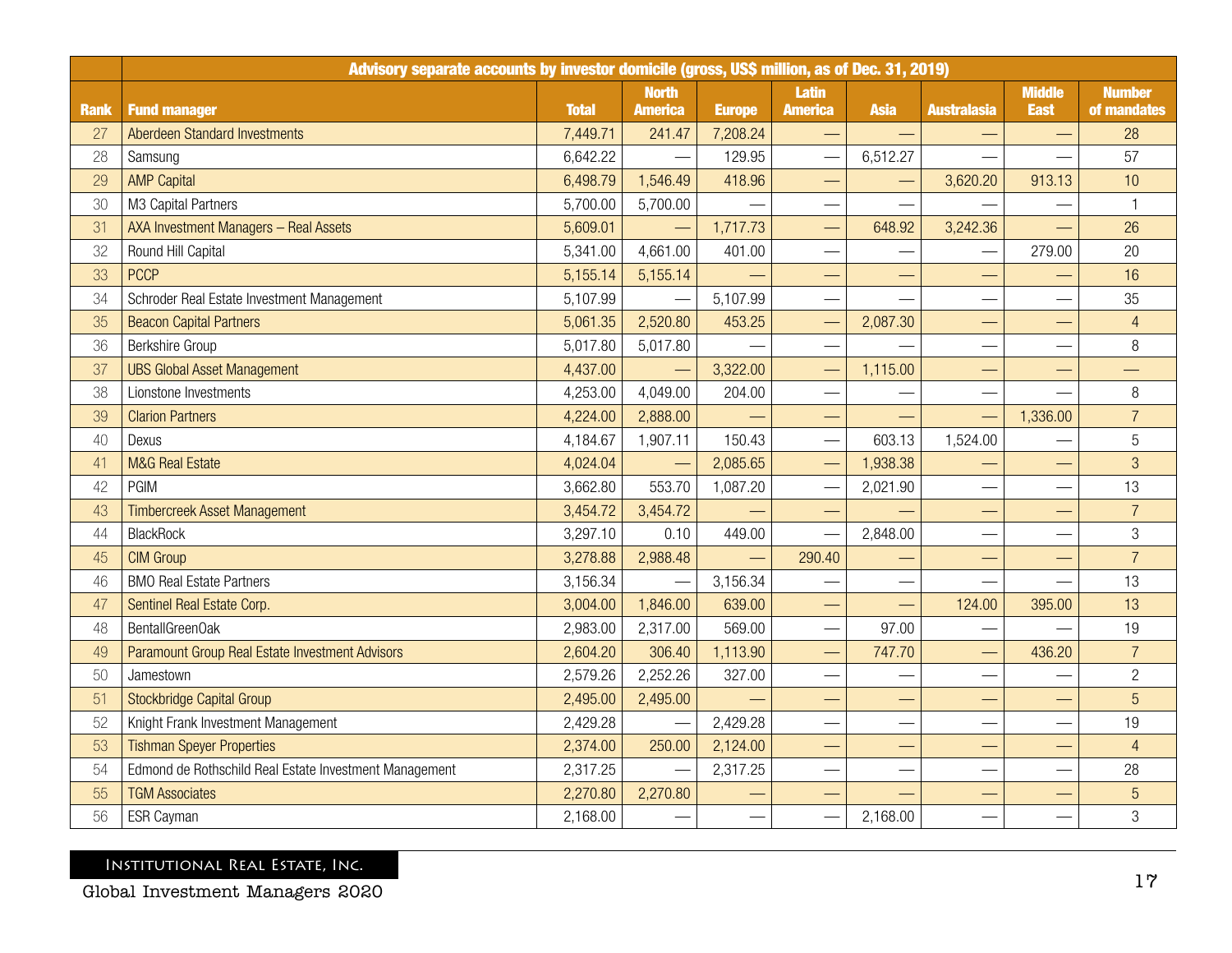|             | Advisory separate accounts by investor domicile (gross, US\$ million, as of Dec. 31, 2019) |              |                                |                          |                                |                                 |                          |                              |                              |  |
|-------------|--------------------------------------------------------------------------------------------|--------------|--------------------------------|--------------------------|--------------------------------|---------------------------------|--------------------------|------------------------------|------------------------------|--|
| <b>Rank</b> | <b>Fund manager</b>                                                                        | <b>Total</b> | <b>North</b><br><b>America</b> | <b>Europe</b>            | <b>Latin</b><br><b>America</b> | <b>Asia</b>                     | <b>Australasia</b>       | <b>Middle</b><br><b>East</b> | <b>Number</b><br>of mandates |  |
| 57          | Pradera                                                                                    | 2,074.75     |                                | 923.98                   |                                | 1,150.77                        |                          |                              | 5                            |  |
| 58          | Investa Property Group                                                                     | 2,011.69     | 1,739.45                       |                          |                                | 142.42                          | 129.81                   |                              | 3                            |  |
| 59          | <b>Stepstone Real Estate</b>                                                               | 2,011.10     | 2,011.10                       | $\overline{\phantom{0}}$ |                                |                                 |                          |                              | $\, 8$                       |  |
| 60          | <b>Equus Capital Partners</b>                                                              | 2,005.90     | 2,005.90                       |                          |                                |                                 |                          |                              | 6                            |  |
| 61          | <b>KGAL</b>                                                                                | 1,993.47     |                                | 1,993.47                 |                                |                                 |                          |                              | 1                            |  |
| 62          | Manulife Investment Management                                                             | 1,596.40     | 1,596.40                       |                          |                                |                                 |                          |                              | $\overline{c}$               |  |
| 63          | <b>Sarofim Realty Advisors</b>                                                             | 1,483.00     | 1,483.00                       |                          |                                |                                 |                          |                              | 3                            |  |
| 64          | QIC                                                                                        | 1,373.57     | 1,373.57                       |                          |                                |                                 |                          |                              | 1                            |  |
| 65          | <b>AviaRent Invest AG</b>                                                                  | 1,347.24     |                                | 1,347.24                 |                                |                                 |                          |                              | 70                           |  |
| 66          | Realterm                                                                                   | 1,306.00     | 1,306.00                       |                          |                                |                                 |                          |                              | 3                            |  |
| 67          | <b>NYL Investors</b>                                                                       | 1,237.00     |                                | 1,087.00                 |                                | 150.00                          |                          |                              | 3                            |  |
| 68          | MaxCap Investment Management                                                               | 1,230.17     |                                | 210.89                   |                                |                                 | 1,019.28                 |                              | 5                            |  |
| 69          | <b>EMMES Realty Advisors</b>                                                               | 1,200.00     | 1,200.00                       |                          |                                |                                 |                          |                              | $\overline{2}$               |  |
| 70          | Broadshore Capital Partners (Lowe Enterprises)                                             | 1,057.00     | 519.00                         | 97.00                    |                                |                                 |                          | 441.00                       | 12                           |  |
| 71          | <b>Mosser Capital</b>                                                                      | 904.00       | 868.00                         |                          | 36.00                          | $\overline{\phantom{0}}$        |                          |                              | 9                            |  |
| 72          | Northwood Investors                                                                        | 887.50       |                                | 887.50                   |                                |                                 | $\overline{\phantom{0}}$ |                              | 1                            |  |
| 73          | Hunt Investment Management                                                                 | 845.00       | 845.00                         |                          |                                | $\overline{\phantom{0}}$        | $\overline{\phantom{0}}$ |                              | 3                            |  |
| 74          | <b>Everwest Advisors</b>                                                                   | 840.50       | 840.50                         |                          |                                |                                 | $\overline{\phantom{0}}$ |                              | $\overline{4}$               |  |
| 75          | <b>Bristol Group</b>                                                                       | 838.50       | 838.50                         |                          |                                | $\overline{\phantom{0}}$        | —                        |                              | $\overline{c}$               |  |
| 76          | CS Capital Management                                                                      | 834.59       | 834.59                         |                          |                                |                                 | $\overline{\phantom{0}}$ |                              | $\overline{c}$               |  |
| 77          | AmCap                                                                                      | 781.60       | 781.60                         |                          |                                |                                 |                          |                              | $6\phantom{1}$               |  |
| 78          | Domain Capital Group                                                                       | 740.40       | 740.40                         |                          |                                | $\overbrace{\qquad \qquad }^{}$ |                          |                              | 11                           |  |
| 79          | <b>M7 Real Estate</b>                                                                      | 676.76       |                                | 676.76                   |                                |                                 |                          |                              | 12                           |  |
| 80          | <b>WNC &amp; Associates</b>                                                                | 647.40       | 647.40                         |                          |                                |                                 |                          |                              | 16                           |  |
| 81          | CenterSquare Investment Management                                                         | 631.00       | 556.00                         |                          |                                | —                               | 75.00                    |                              | 3                            |  |
| 82          | <b>Colliers Capital</b>                                                                    | 608.98       |                                | 608.98                   |                                | $\overbrace{\phantom{13333}}$   |                          |                              | $\mathbf{1}$                 |  |
| 83          | <b>Blue Vista Capital Management</b>                                                       | 578.00       | 578.00                         |                          |                                | —<br>—                          |                          |                              | 3                            |  |
| 84          | InfraRed Capital Partners                                                                  | 543.00       |                                |                          |                                | 398.00                          |                          | 145.00                       | $\overline{2}$               |  |
| 85          | <b>Diamond Realty Management</b>                                                           | 528.16       |                                |                          |                                | 528.16                          |                          |                              | $6\phantom{1}$               |  |
| 86          | <b>Sculptor Real Estate Advisors</b>                                                       | 517.10       | 517.10                         |                          |                                |                                 |                          |                              | 3                            |  |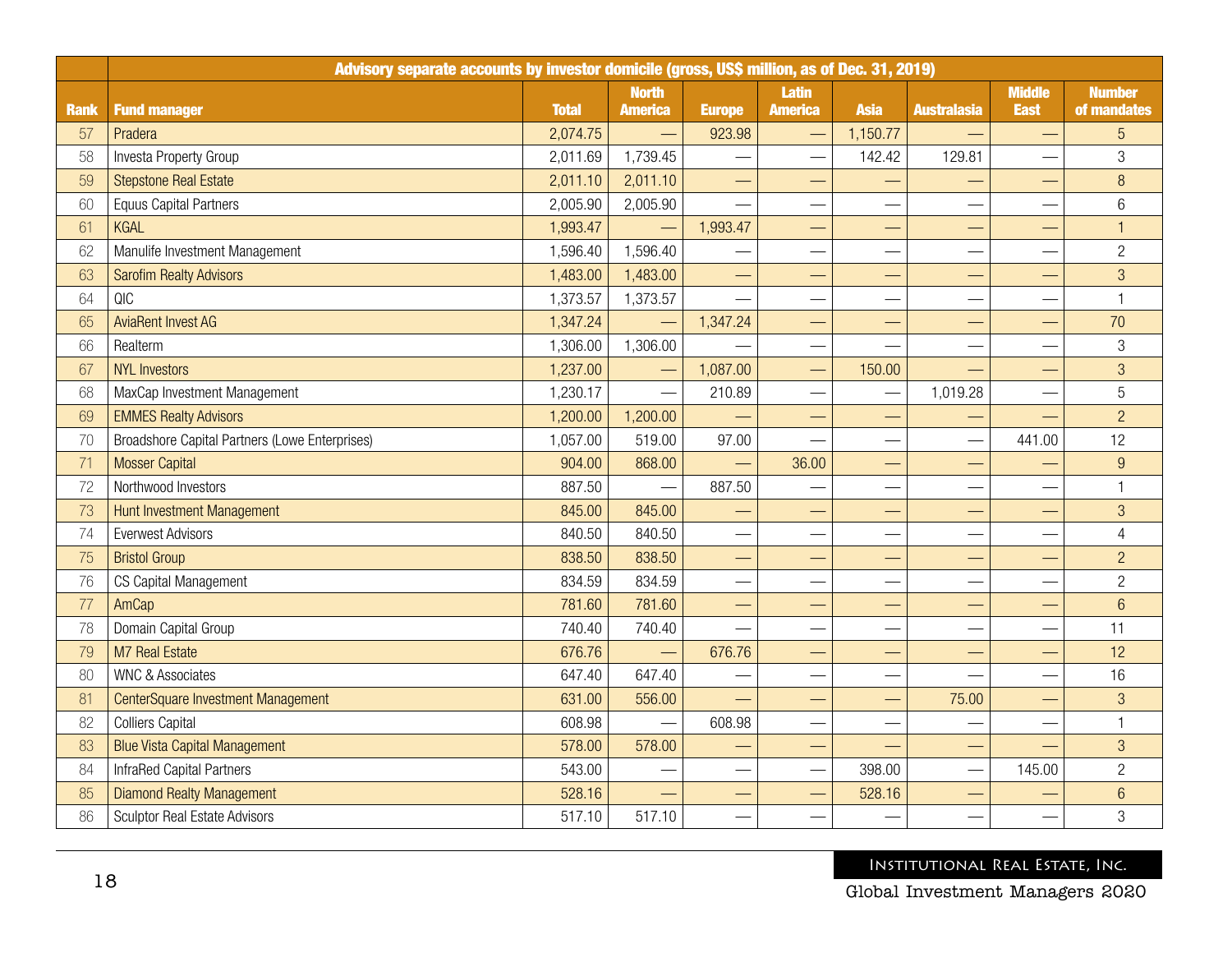|                 | Advisory separate accounts by investor domicile (gross, US\$ million, as of Dec. 31, 2019) |              |                                |                                   |                                   |                               |                          |                              |                              |  |
|-----------------|--------------------------------------------------------------------------------------------|--------------|--------------------------------|-----------------------------------|-----------------------------------|-------------------------------|--------------------------|------------------------------|------------------------------|--|
| <b>Rank</b>     | <b>Fund manager</b>                                                                        | <b>Total</b> | <b>North</b><br><b>America</b> | <b>Europe</b>                     | <b>Latin</b><br><b>America</b>    | <b>Asia</b>                   | <b>Australasia</b>       | <b>Middle</b><br><b>East</b> | <b>Number</b><br>of mandates |  |
| 87              | <b>Rockwood Capital</b>                                                                    | 497.80       |                                |                                   |                                   | 497.80                        |                          |                              | $\overline{2}$               |  |
| 88              | Resmark Cos.                                                                               | 486.20       | 486.20                         |                                   |                                   |                               | $\overline{\phantom{0}}$ |                              | $\overline{2}$               |  |
| 89              | <b>Fiera Real Estate</b>                                                                   | 455.10       |                                | $\overbrace{\phantom{aaaaa}}^{a}$ |                                   | 0.68                          |                          | 454.41                       | 3                            |  |
| 90              | <b>GTIS Partners</b>                                                                       | 454.00       | 454.00                         | $\overbrace{\phantom{aaaaa}}$     |                                   |                               |                          |                              | 3                            |  |
| 91              | <b>Thorofare Capital</b>                                                                   | 451.75       | 451.75                         | -                                 |                                   |                               |                          |                              | $\overline{1}$               |  |
| 92              | Pearlmark                                                                                  | 450.00       | 350.00                         |                                   |                                   | 100.00                        | $\overline{\phantom{0}}$ |                              | 5                            |  |
| 93              | <b>Equity Estate</b>                                                                       | 449.08       |                                | 449.08                            | $\overbrace{\phantom{aaaaa}}^{a}$ |                               |                          |                              | $\overline{5}$               |  |
| 94              | BNP Paribas Real Estate Investment Management                                              | 392.95       |                                | 392.95                            |                                   |                               |                          |                              | 3                            |  |
| 95              | <b>Mosaic Real Estate Credit</b>                                                           | 307.50       | 57.50                          |                                   |                                   | 250.00                        |                          |                              | 5                            |  |
| 96              | Clearbell Fund Management                                                                  | 281.01       | $\overline{\phantom{0}}$       | 281.01                            |                                   |                               | $\overline{\phantom{0}}$ |                              | $\overline{c}$               |  |
| 97              | Deka Immobilien Investment/WestInvest                                                      | 262.71       |                                | 262.71                            |                                   |                               |                          |                              | $\overline{2}$               |  |
| 98              | Areim AB                                                                                   | 258.22       | $\mathcal{L}_{\mathcal{A}}$    | 258.22                            |                                   | $\overbrace{\phantom{aaaaa}}$ |                          |                              | $\overline{c}$               |  |
| 99              | <b>GFI Partners</b>                                                                        | 250.00       | 250.00                         |                                   |                                   |                               |                          |                              | $\overline{4}$               |  |
| 100             | <b>Hart Realty Advisers</b>                                                                | 236.00       | 236.00                         |                                   |                                   |                               |                          |                              | 1                            |  |
| 101             | <b>VBI Real Estate</b>                                                                     | 216.60       |                                |                                   | 216.60                            |                               |                          |                              | $\overline{2}$               |  |
| 102             | Walton Street Capital                                                                      | 208.00       | 208.00                         |                                   |                                   |                               | $\overline{\phantom{0}}$ |                              | 1                            |  |
| 103             | <b>TA Realty</b>                                                                           | 203.90       | 203.90                         |                                   |                                   |                               |                          |                              | $\overline{1}$               |  |
| 104             | Newcore Capital Management                                                                 | 132.68       | $\overline{\phantom{0}}$       | 132.68                            |                                   |                               |                          |                              | $\overline{c}$               |  |
| 105             | <b>Newport Capital Partners</b>                                                            | 114.00       | 114.00                         |                                   |                                   |                               |                          |                              | 3                            |  |
| 106             | <b>Trigate Capital</b>                                                                     | 113.10       | 113.10                         |                                   |                                   |                               |                          |                              | 1                            |  |
| 107             | <b>KBS</b>                                                                                 | 112.00       | 112.00                         |                                   |                                   |                               |                          |                              | $\overline{2}$               |  |
| 108             | LendInvest Capital                                                                         | 94.20        |                                | 94.20                             | $\overline{\phantom{0}}$          |                               |                          |                              | $\overline{1}$               |  |
| 109             | Degroof Petercam Asset Management                                                          | 90.94        |                                | 90.94                             |                                   |                               |                          |                              | $\overline{1}$               |  |
| 110             | <b>IGIS Asset Management</b>                                                               | 87.53        |                                |                                   |                                   | 87.53                         |                          |                              | $\mathbf{1}$                 |  |
| 111             | <b>Brasa Capital Management</b>                                                            | 50.00        | 50.00                          |                                   |                                   |                               |                          |                              | 1                            |  |
| 112<br>$= 1.65$ | Patron Capital                                                                             | 44.91        |                                | 44.91                             | $\overline{\phantom{0}}$          |                               |                          |                              | $\mathbf{1}$                 |  |

### **End notes**

#### Columbia Threadneedle Investments

Data as of Dec. 31, 2018

### Greystar

Equity under management supplied. The advisory mandate number and values include as both separate account and club deals. Only single-asset and programmatic joint-ventures with one single partner have been excluded.

### Institutional Real Estate, Inc.

Global Investment Managers 2020

### LaSalle Investment Management

The number of mandates has increased since last year, previously LaSalle's Global Partner Solutions Business was stored as one entity within our data base. Since, each mandate has been separated per mandate.

#### MetLife Investment Management

The figures supplied represent separately managed accounts for clients and do not include MetLife general account investments

#### Patron Capital

All figures as of March 31, 2020.

### Pearlmark

Data includes un-invested as well as invested equity.

#### Tishman Speyer

Does not include 38 one-off joint ventures which indirectly own either operating property or development property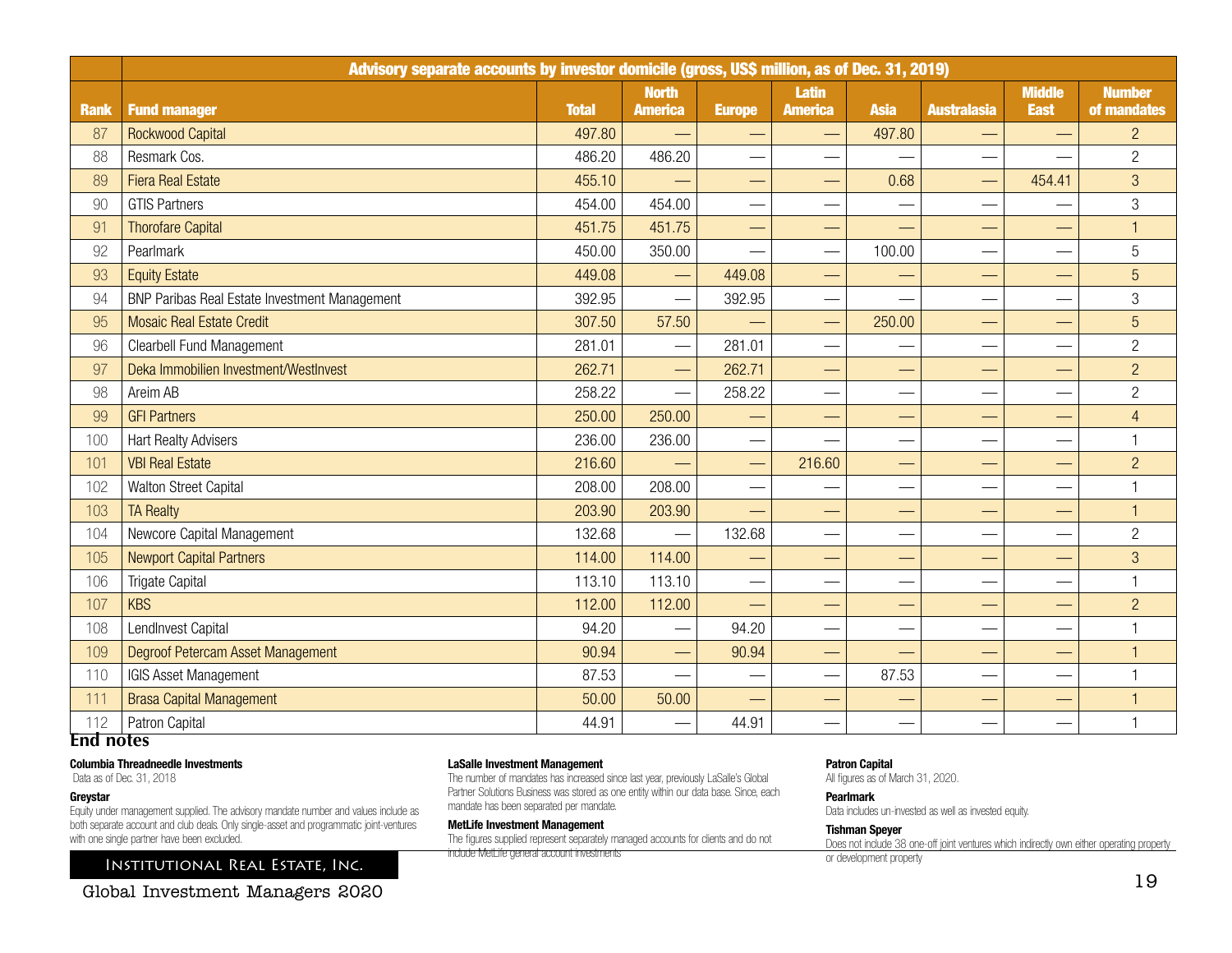# Indirect real estate vehicles

|                 | Value and number of vehicles under management (gross, US\$ million, as of Dec. 31, 2019) |                  |                       |
|-----------------|------------------------------------------------------------------------------------------|------------------|-----------------------|
| <b>Rank</b>     | <b>Manager name</b>                                                                      | <b>Total GAV</b> | <b>Total vehicles</b> |
| $\overline{1}$  | Blackstone                                                                               | 265,680.00       | 9                     |
| $\mathbf{2}$    | <b>UBS Global Asset Management</b>                                                       | 81,983.00        | 29                    |
| 3               | Nuveen Real Estate                                                                       | 74,677.33        | 69                    |
| $\overline{4}$  | PGIM                                                                                     | 62,544.40        | 45                    |
| 5               | Starwood Capital Group                                                                   | 57,494.80        | 12                    |
| $6\phantom{.}6$ | J.P. Morgan Asset Management - Global Real Assets                                        | 57,153.30        | $\overline{7}$        |
| $\overline{7}$  | Deka Immobilien Investment/WestInvest                                                    | 52,277.44        | 27                    |
| 8               | AXA Investment Managers - Real Assets                                                    | 50,990.82        | 109                   |
| 9               | Credit Suisse Asset Management                                                           | 50,303.90        | 29                    |
| 10              | Invesco Real Estate                                                                      | 50,264.00        | 45                    |
| 11              | GLP                                                                                      | 49,700.00        | 20                    |
| 12              | Union Investment                                                                         | 46,472.63        | 28                    |
| 13              | <b>DWS</b>                                                                               | 46,247.41        | 22                    |
| 14              | <b>CBRE</b> Global Investors                                                             | 44,500.00        | 52                    |
| 15              | Morgan Stanley Real Estate Investing                                                     | 42,664.00        | 12                    |
| 16              | <b>Tishman Speyer Properties</b>                                                         | 42,250.00        | 16                    |
| 17              | <b>AEW Global</b>                                                                        | 41,925.00        | 84                    |
| 18              | Prologis                                                                                 | 40,127.00        | 5                     |
| 19              | CIM Group                                                                                | 40,093.00        | 11                    |
| 20              | <b>Clarion Partners</b>                                                                  | 36,453.00        | 15                    |
| 21              | Principal Real Estate Investors                                                          | 30,772.64        | 29                    |
| 22              | LaSalle Investment Management                                                            | 28,525.00        | 21                    |
| 23              | Angelo Gordon                                                                            | 27,465.00        | 26                    |
| 24              | Aberdeen Standard Investments                                                            | 27,073.56        | 47                    |
| 25              | Patrizia Immobilien                                                                      | 26,652.92        | 64                    |
| 26              | M&G Real Estate                                                                          | 24,471.93        | 18                    |
| 27              | BentallGreenOak                                                                          | 24,247.00        | 18                    |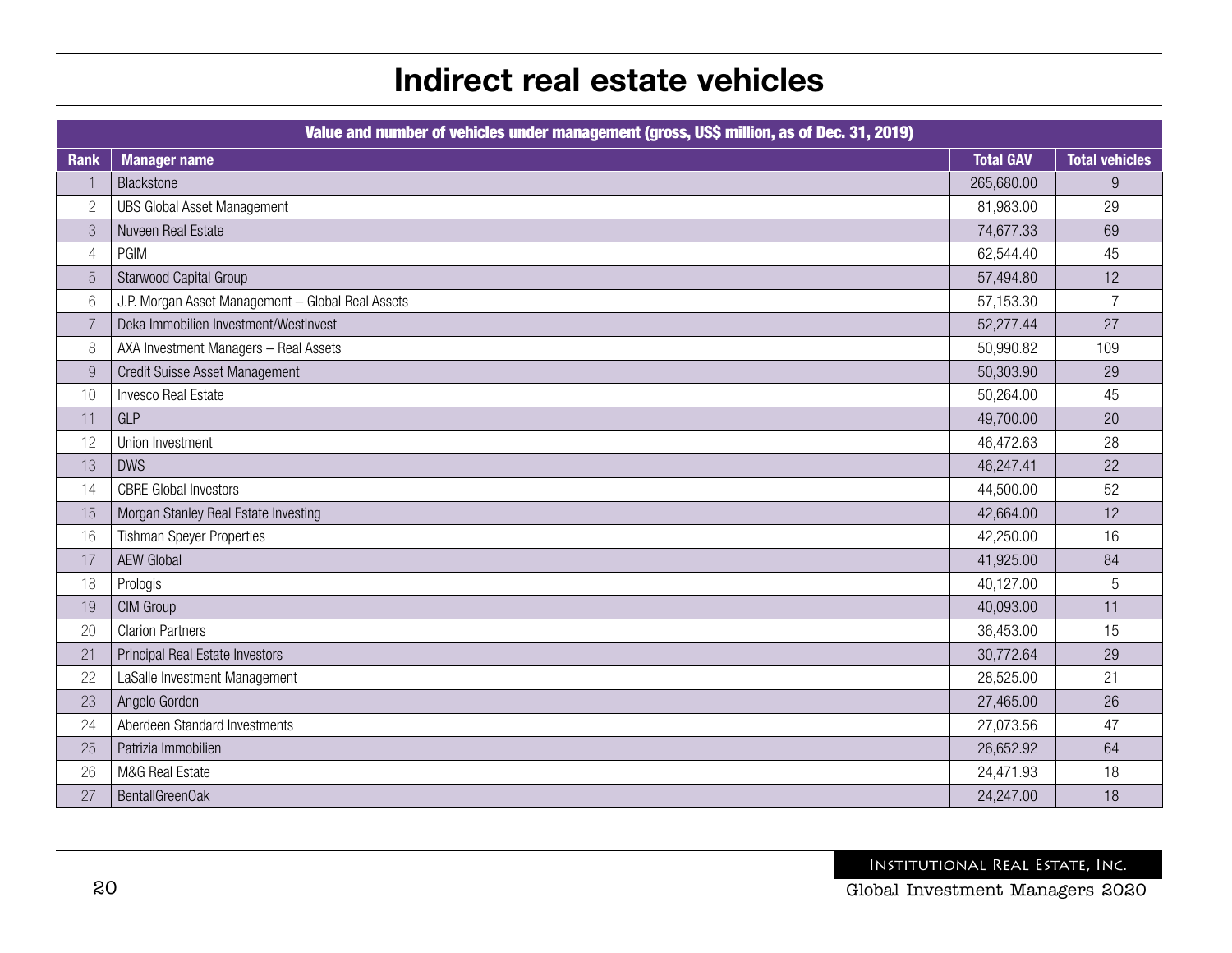|             | Value and number of vehicles under management (gross, US\$ million, as of Dec. 31, 2019) |                  |                       |
|-------------|------------------------------------------------------------------------------------------|------------------|-----------------------|
| <b>Rank</b> | <b>Manager name</b>                                                                      | <b>Total GAV</b> | <b>Total vehicles</b> |
| 28          | Harrison Street Real Estate Capital                                                      | 23,748.70        | 10                    |
| 29          | Heitman                                                                                  | 21,605.00        | 14                    |
| 30          | <b>LGIM Real Assets</b>                                                                  | 20,463.55        | 19                    |
| 31          | <b>Bridge Investment Group Partners</b>                                                  | 20,166.00        | 14                    |
| 32          | Rockpoint Group                                                                          | 20,069.80        | 10                    |
| 33          | Dexus                                                                                    | 19,568.78        | $\mathfrak{S}$        |
| 34          | LendLease Investment Management                                                          | 19,471.77        | 14                    |
| 35          | Cohen & Steers Capital Management                                                        | 19,002.00        | 12                    |
| 36          | <b>BlackRock</b>                                                                         | 17,983.00        | 28                    |
| 37          | <b>Charter Hall</b>                                                                      | 17,755.16        | 25                    |
| 38          | Swiss Life Asset Managers                                                                | 17,583.74        | 23                    |
| 39          | ESR Cayman                                                                               | 17,020.00        | 30                    |
| 40          | Aviva Investors                                                                          | 15,254.99        | 15                    |
| 41          | <b>AMP Capital</b>                                                                       | 15,146.51        | 8                     |
| 42          | BNP Paribas Real Estate Investment Management                                            | 15,029.59        | 19                    |
| 43          | Samsung                                                                                  | 14,512.93        | 43                    |
| 44          | Mirae Asset Global Investments                                                           | 13,444.10        | 67                    |
| 45          | Greystar                                                                                 | 13,258.00        | $5\phantom{.}$        |
| 46          | Ares Management                                                                          | 13,224.00        | 43                    |
| 47          | <b>ISPT</b>                                                                              | 13,041.56        | $\sqrt{5}$            |
| 48          | <b>Westbrook Partners</b>                                                                | 13,034.30        | $6\,$                 |
| 49          | Northwood Investors                                                                      | 12,121.66        |                       |
| 50          | <b>Tristan Capital Partners</b>                                                          | 11,818.67        | $\overline{7}$        |
| 51          | Phoenix Property Investors                                                               | 11,722.00        | 15                    |
| 52          | Paramount Group Real Estate Investment Advisors                                          | 11,485.90        | $6\,$                 |
| 53          | Great West LifeCo.                                                                       | 11,447.67        | $\overline{7}$        |
| 54          | Stockbridge Capital Group                                                                | 10,933.00        | 12                    |
| 55          | QIC                                                                                      | 10,702.44        | 5                     |
| 56          | Schroder Real Estate Investment Management                                               | 10,584.82        | 23                    |
| 57          | Walton Street Capital                                                                    | 10,527.00        | 11                    |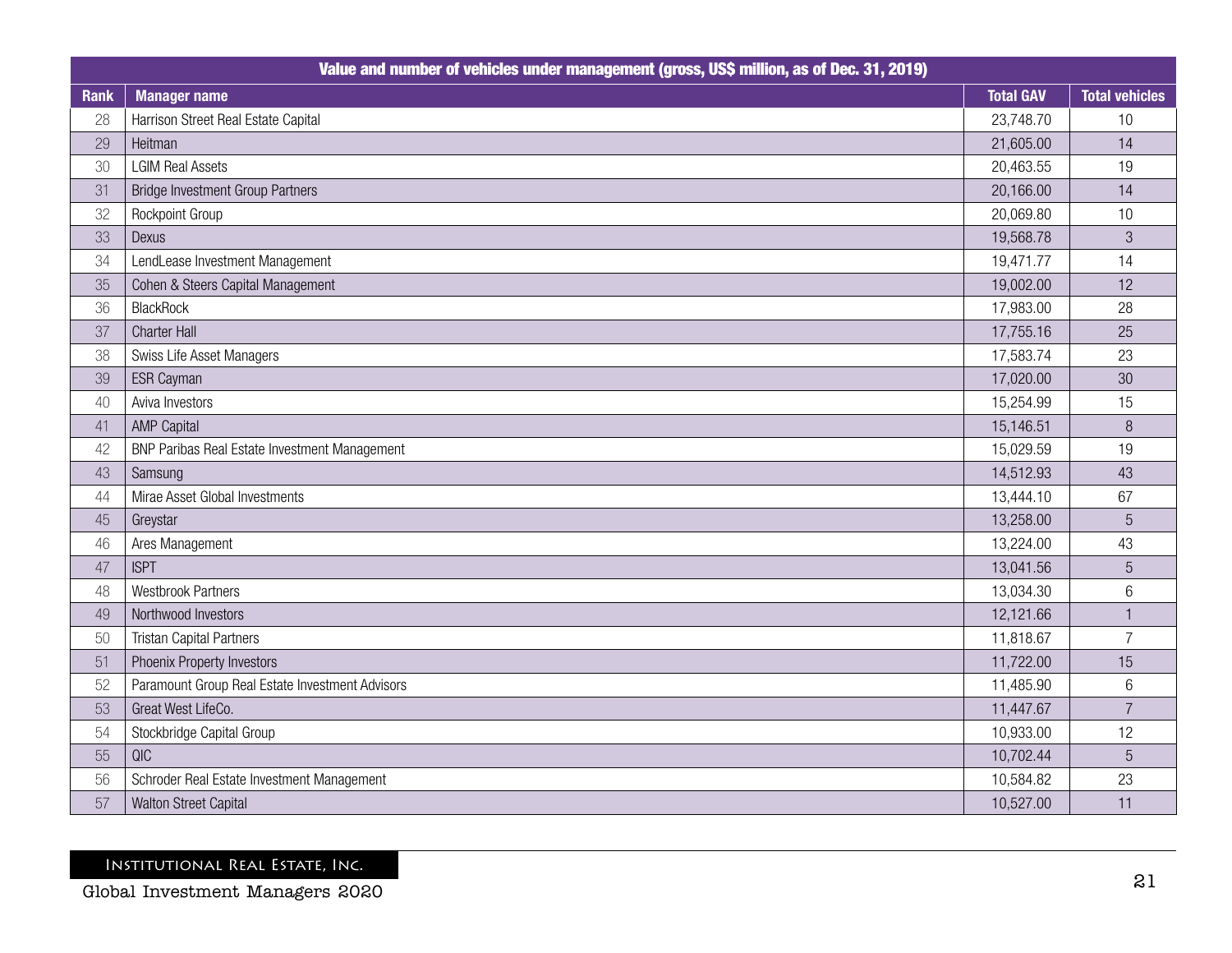|      | Value and number of vehicles under management (gross, US\$ million, as of Dec. 31, 2019) |                  |                       |
|------|------------------------------------------------------------------------------------------|------------------|-----------------------|
| Rank | <b>Manager name</b>                                                                      | <b>Total GAV</b> | <b>Total vehicles</b> |
| 58   | Edmond de Rothschild Real Estate Investment Management                                   | 10,066.13        | 11                    |
| 59   | IGIS Asset Management                                                                    | 10,023.16        | 130                   |
| 60   | Intercontinental Real Estate Corp.                                                       | 9,836.20         | 3                     |
| 61   | Generali Real Estate                                                                     | 9,778.72         | 12                    |
| 62   | <b>USAA Real Estate</b>                                                                  | 9,488.50         | 6                     |
| 63   | <b>GPT Group</b>                                                                         | 9,374.57         | $\overline{2}$        |
| 64   | Jamestown                                                                                | 9,261.41         | $\mathfrak{S}$        |
| 65   | American Realty Advisors                                                                 | 9,105.95         | 3                     |
| 66   | <b>Crow Holdings Capital Partners</b>                                                    | 8,817.30         | 10                    |
| 67   | Hines                                                                                    | 8,758.80         | $\, 8$                |
| 68   | Savills Investment Management                                                            | 8,250.84         | 32                    |
| 69   | Columbia Threadneedle Investments                                                        | 8,114.41         | 5                     |
| 70   | Luber-Adler Partners                                                                     | 7,990.00         | 11                    |
| 71   | MetLife Investment Management                                                            | 7,954.20         | $\overline{2}$        |
| 72   | <b>TA Realty</b>                                                                         | 7,097.10         | 5                     |
| 73   | PAG Investment Management                                                                | 7,012.00         | $\overline{5}$        |
| 74   | Exeter Property Group                                                                    | 6,836.00         | 8                     |
| 75   | <b>PCCP</b>                                                                              | 6,819.33         | 9                     |
| 76   | Oak Street Real Estate Capital                                                           | 6,818.30         | 17                    |
| 77   | <b>Barings</b>                                                                           | 6,422.10         | 12                    |
| 78   | Madison International Realty                                                             | 6,250.40         | 12                    |
| 79   | <b>KBS</b>                                                                               | 6,167.00         | $\overline{4}$        |
| 80   | Manulife Investment Management                                                           | 5,849.70         | $\overline{4}$        |
| 81   | <b>Carmel Partners</b>                                                                   | 5,692.30         | $\overline{7}$        |
| 82   | Unite Integrated Solutions                                                               | 5,552.46         | 3                     |
| 83   | <b>Beacon Capital Partners</b>                                                           | 5,448.00         | 3                     |
| 84   | CenterSquare Investment Management                                                       | 5,245.00         | 27                    |
| 85   | Madison Realty Capital                                                                   | 5,118.00         | $\overline{7}$        |
| 86   | <b>BMO Real Estate Partners</b>                                                          | 4,903.67         | $\boldsymbol{9}$      |
| 87   | Berkshire Group                                                                          | 4,822.60         | 9                     |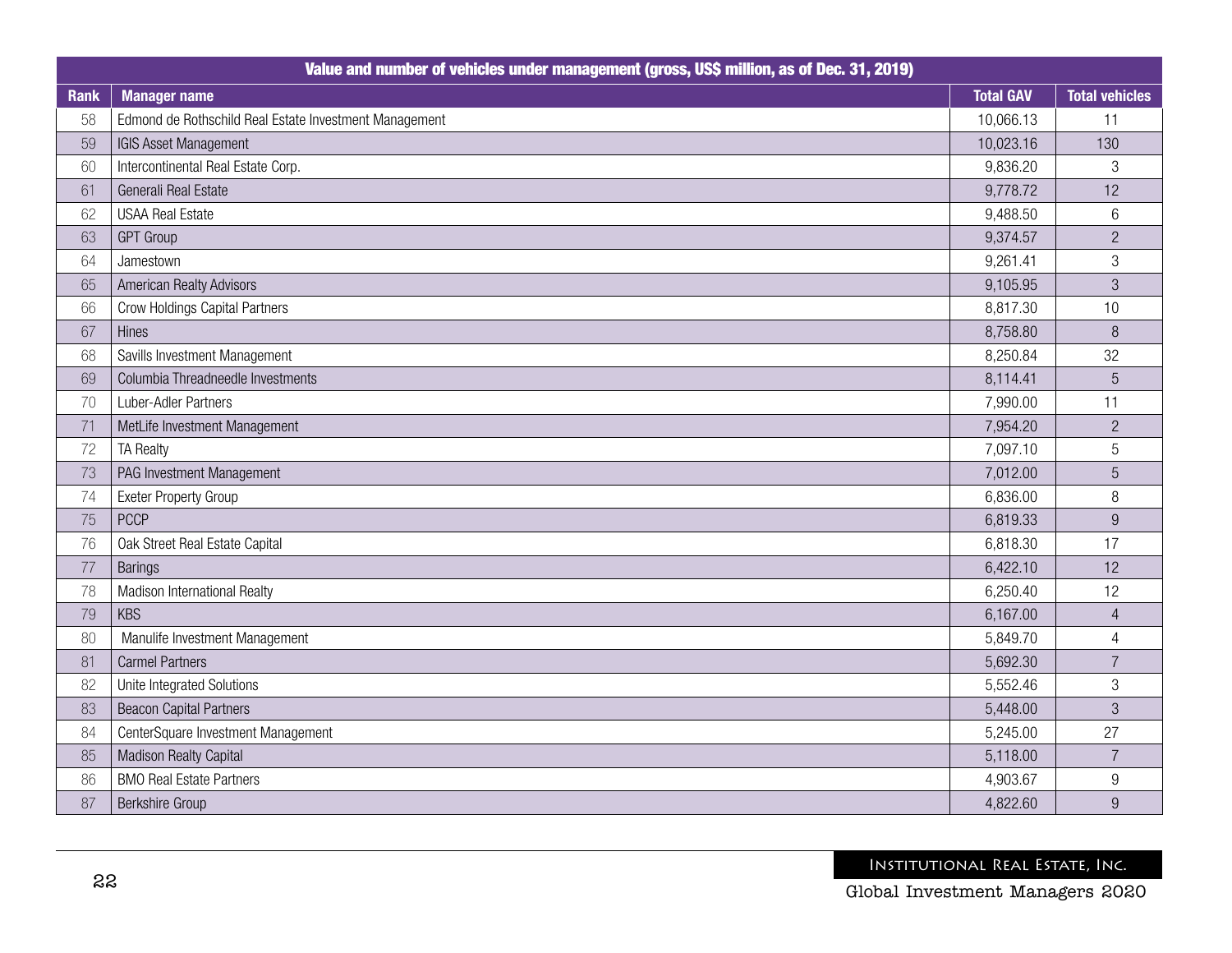| Value and number of vehicles under management (gross, US\$ million, as of Dec. 31, 2019) |                                      |                  |                       |  |  |
|------------------------------------------------------------------------------------------|--------------------------------------|------------------|-----------------------|--|--|
| <b>Rank</b>                                                                              | <b>Manager name</b>                  | <b>Total GAV</b> | <b>Total vehicles</b> |  |  |
| 88                                                                                       | Dune Real Estate                     | 4,760.00         | 4                     |  |  |
| 89                                                                                       | Royal London Asset Management        | 4,471.15         | $\overline{c}$        |  |  |
| 90                                                                                       | Amvest REIM                          | 4,439.16         | $\overline{2}$        |  |  |
| 91                                                                                       | National Real Estate Advisors        | 4,399.40         | $\overline{2}$        |  |  |
| 92                                                                                       | FPA Multifamily                      | 4,230.00         | 5                     |  |  |
| 93                                                                                       | <b>NREP</b>                          | 4,225.85         | 14                    |  |  |
| 94                                                                                       | Investa Property Group               | 4,188.61         | -1                    |  |  |
| 95                                                                                       | Carroll Organization                 | 4,102.00         | $\overline{4}$        |  |  |
| 96                                                                                       | <b>GTIS Partners</b>                 | 4,022.10         | 16                    |  |  |
| 97                                                                                       | Diamond Realty Management            | 3,990.64         | 14                    |  |  |
| 98                                                                                       | <b>NIAM</b>                          | 3,987.83         | $6\,$                 |  |  |
| 99                                                                                       | Meyer Bergman                        | 3,929.45         | $\overline{2}$        |  |  |
| 100                                                                                      | MEAG MUNICH ERGO                     | 3,694.47         | 5                     |  |  |
| 101                                                                                      | Rockwood Capital                     | 3,530.00         | $\overline{4}$        |  |  |
| 102                                                                                      | Patron Capital                       | 3,428.73         | 5                     |  |  |
| 103                                                                                      | Intermediate Capital Group (ICG)     | 3,388.52         | $\overline{6}$        |  |  |
| 104                                                                                      | <b>Blue Vista Capital Management</b> | 3,298.00         | $\overline{7}$        |  |  |
| 105                                                                                      | Timbercreek Asset Management         | 3,037.87         | 32                    |  |  |
| 106                                                                                      | <b>Sculptor Real Estate Advisors</b> | 2,993.80         | $\overline{7}$        |  |  |
| 107                                                                                      | Canyon Partners Real Estate          | 2,945.00         | $6\phantom{.}6$       |  |  |
| 108                                                                                      | <b>Encore Capital Management</b>     | 2,931.00         | $\overline{4}$        |  |  |
| 109                                                                                      | Neuberger Berman                     | 2,912.90         | 17                    |  |  |
| 110                                                                                      | Altera Vastgoed                      | 2,902.18         | 3                     |  |  |
| 111                                                                                      | <b>Torchlight Investors</b>          | 2,882.00         | $\overline{4}$        |  |  |
| 112                                                                                      | Amherst Holdings                     | 2,814.30         | 5                     |  |  |
| 113                                                                                      | M7 Real Estate                       | 2,781.83         | 13                    |  |  |
| 114                                                                                      | Artemis Real Estate Partners         | 2,766.00         | 5                     |  |  |
| 115                                                                                      | Cheyne Capital                       | 2,621.00         | 8                     |  |  |
| 116                                                                                      | Wheelock Street Capital              | 2,572.00         | 5                     |  |  |
| 117                                                                                      | Sentinel Real Estate Corp.           | 2,514.00         | $\overline{4}$        |  |  |
| 118                                                                                      | InfraRed Capital Partners            | 2,469.00         | 3                     |  |  |

Global Investment Managers 2020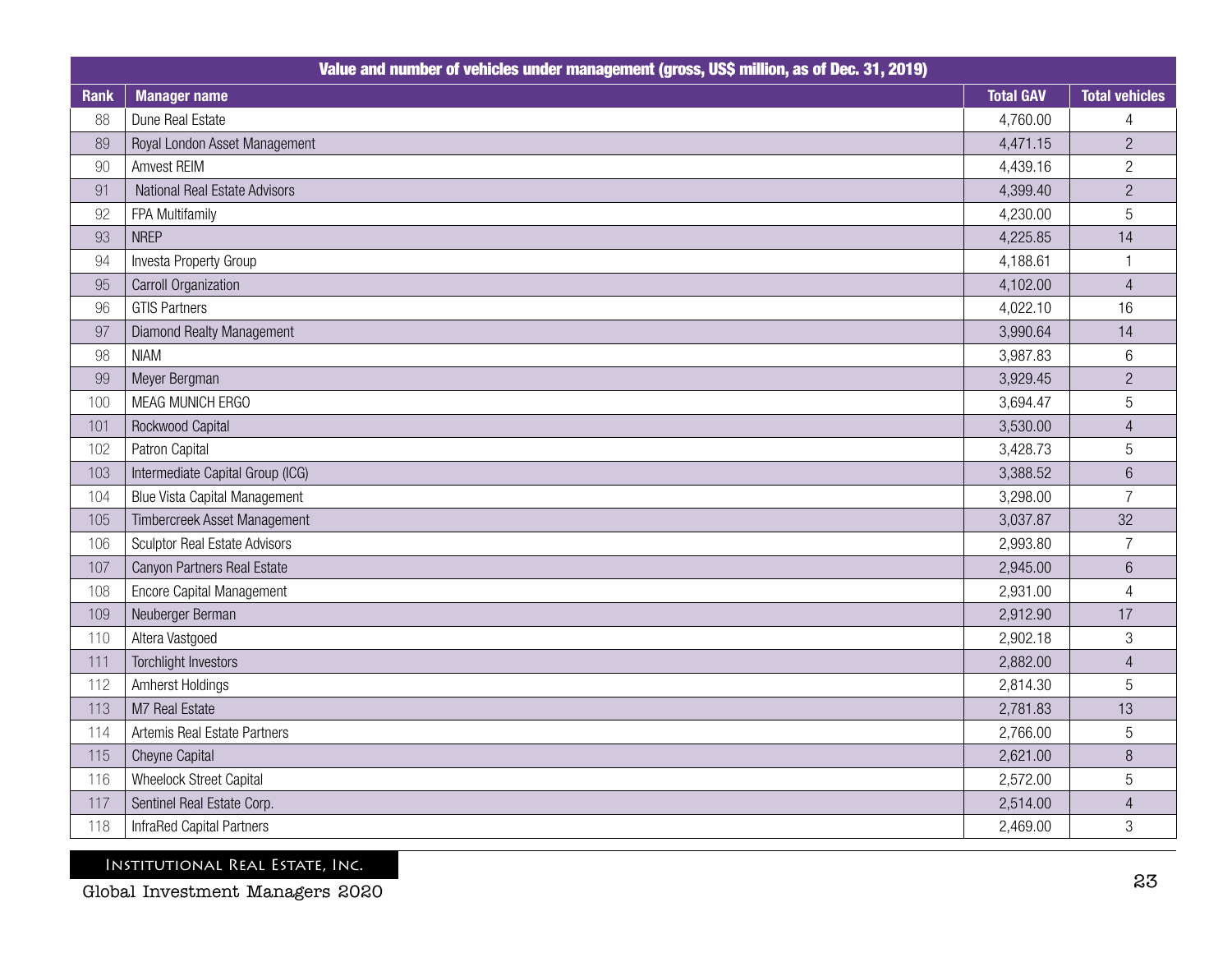|      | Value and number of vehicles under management (gross, US\$ million, as of Dec. 31, 2019) |                  |                       |  |  |  |
|------|------------------------------------------------------------------------------------------|------------------|-----------------------|--|--|--|
| Rank | <b>Manager name</b>                                                                      | <b>Total GAV</b> | <b>Total vehicles</b> |  |  |  |
| 119  | <b>NYL Investors</b>                                                                     | 2,321.00         | $\overline{5}$        |  |  |  |
| 120  | Lothbury Investment Management                                                           | 2,271.33         | $\overline{c}$        |  |  |  |
| 120  | Realterm                                                                                 | 2,250.50         | 5                     |  |  |  |
| 122  | Davis Cos.                                                                               | 2,061.00         | 5                     |  |  |  |
| 123  | <b>LEM Capital</b>                                                                       | 1,966.90         | 3                     |  |  |  |
| 124  | <b>HSI</b>                                                                               | 1,922.60         | $\overline{7}$        |  |  |  |
| 125  | Fidelity International                                                                   | 1,888.49         | $\overline{c}$        |  |  |  |
| 126  | Avanath Capital Management                                                               | 1,771.60         | $\overline{4}$        |  |  |  |
| 127  | KGAL                                                                                     | 1,725.25         | $\overline{7}$        |  |  |  |
| 128  | Lionstone Investments                                                                    | 1,669.00         | 3                     |  |  |  |
| 129  | Degroof Petercam Asset Management                                                        | 1,635.77         | $\overline{5}$        |  |  |  |
| 130  | Western National Group                                                                   | 1,600.00         | 18                    |  |  |  |
| 131  | <b>GLL Real Estate Partners</b>                                                          | 1,569.54         | $\overline{7}$        |  |  |  |
| 132  | Acore Capital                                                                            | 1,554.30         | $\overline{c}$        |  |  |  |
| 133  | Brookfield Asset Management (Public Securities Group)                                    | 1,551.00         | $\overline{4}$        |  |  |  |
| 134  | Kairos Investment Management Co.                                                         | 1,441.20         | 5                     |  |  |  |
| 135  | Long Wharf Real Estate Partners                                                          | 1,426.00         | $\mathfrak{S}$        |  |  |  |
| 136  | <b>Equus Capital Partners</b>                                                            | 1,393.20         | $\,6$                 |  |  |  |
| 137  | AviaRent Invest                                                                          | 1,329.50         | $\boldsymbol{9}$      |  |  |  |
| 138  | Pradera                                                                                  | 1,314.68         | $\overline{4}$        |  |  |  |
| 139  | <b>Elion Partners</b>                                                                    | 1,314.00         | $\, 8$                |  |  |  |
| 140  | <b>Everwest Advisors</b>                                                                 | 1,300.00         | $\overline{1}$        |  |  |  |
| 141  | <b>BKM Capital Partners</b>                                                              | 1,280.00         | 18                    |  |  |  |
| 142  | <b>Argosy Real Estate Partners</b>                                                       | 1,258.50         | $\overline{7}$        |  |  |  |
| 143  | Hahn Group                                                                               | 1,234.97         | $\mathfrak{S}$        |  |  |  |
| 144  | Areim AB                                                                                 | 1,199.04         | $\overline{4}$        |  |  |  |
| 145  | <b>Trigate Capital</b>                                                                   | 1,112.70         | $\overline{4}$        |  |  |  |
| 146  | <b>VBI Real Estate</b>                                                                   | 1,098.50         | 10                    |  |  |  |
| 147  | <b>Grubb Properties</b>                                                                  | 1,058.80         | $\boldsymbol{9}$      |  |  |  |
| 148  | Knight Frank Investment Management                                                       | 1,050.79         | $\mathbf{1}$          |  |  |  |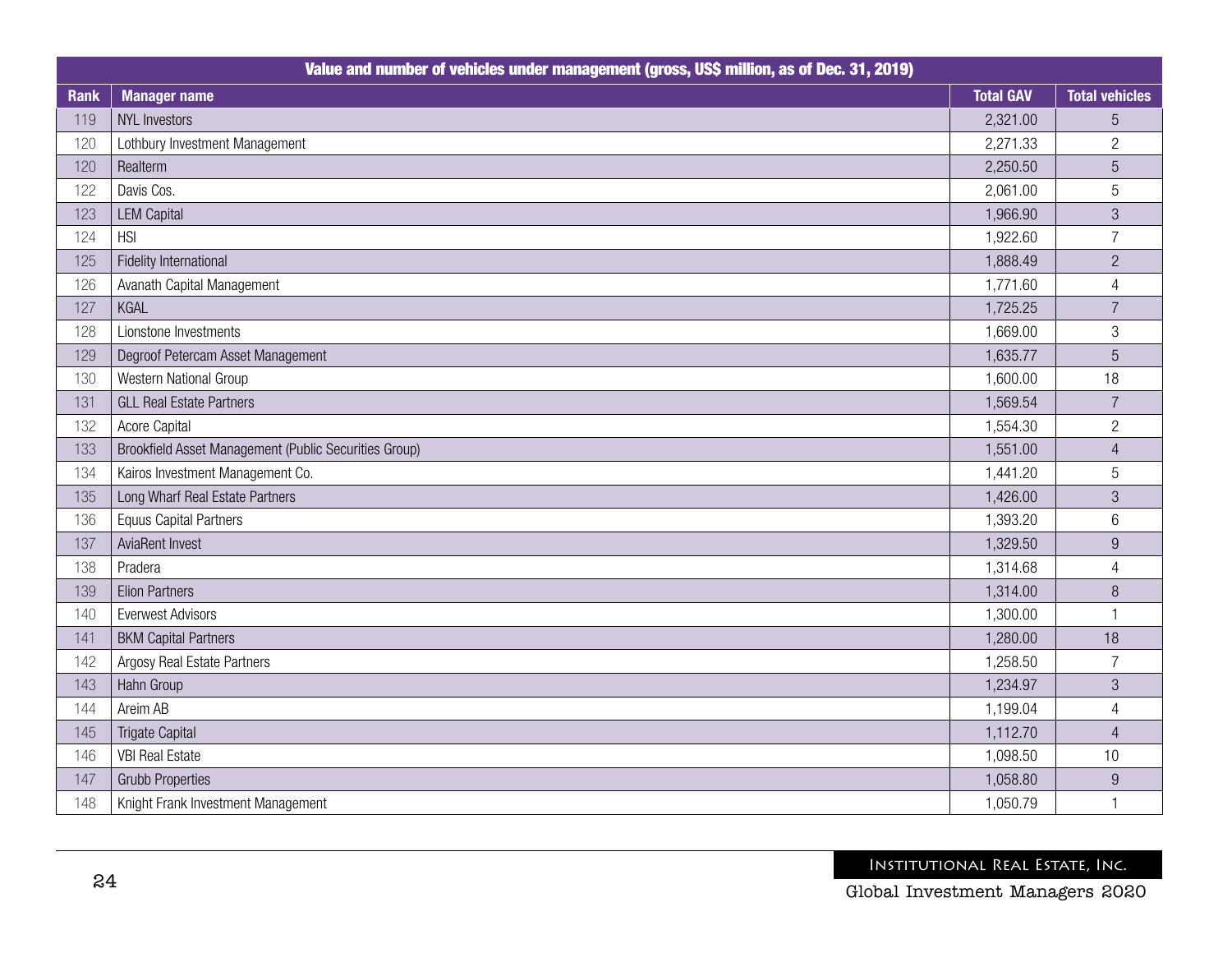|             | Value and number of vehicles under management (gross, US\$ million, as of Dec. 31, 2019) |                  |                           |  |  |
|-------------|------------------------------------------------------------------------------------------|------------------|---------------------------|--|--|
| <b>Rank</b> | <b>Manager name</b>                                                                      | <b>Total GAV</b> | <b>Total vehicles</b>     |  |  |
| 149         | Covenant Capital Group                                                                   | 1,042.90         | $\overline{2}$            |  |  |
| 150         | Conundrum Capital Corp.                                                                  | 1,009.27         | $\ensuremath{\mathsf{3}}$ |  |  |
| 151         | China Visionary Group                                                                    | 1,008.00         | $\overline{c}$            |  |  |
| 152         | <b>Clearbell Fund Management</b>                                                         | 957.12           | 3                         |  |  |
| 153         | Greenman                                                                                 | 954.30           |                           |  |  |
| 154         | Pamfleet                                                                                 | 849.54           | $\overline{4}$            |  |  |
| 155         | Velocis                                                                                  | 837.60           | 3                         |  |  |
| 156         | Pearlmark                                                                                | 787.30           | $\overline{4}$            |  |  |
| 157         | Alex. Brown Realty                                                                       | 708.20           | $\mathbf{1}$              |  |  |
| 158         | <b>Bristol Group</b>                                                                     | 675.90           | $\mathfrak{S}$            |  |  |
| 159         | Presima                                                                                  | 674.74           | $\,6\,$                   |  |  |
| 160         | Locust Point Capital                                                                     | 642.00           | $\mathbf{2}$              |  |  |
| 161         | Gresham House                                                                            | 610.84           | $\overline{c}$            |  |  |
| 162         | Fiera Real Estate                                                                        | 610.56           | $\, 8$                    |  |  |
| 163         | Paloma Capital                                                                           | 606.11           | $\overline{c}$            |  |  |
| 164         | Ram Realty Advisors                                                                      | 587.90           | $\overline{4}$            |  |  |
| 165         | <b>Berkeley Partners</b>                                                                 | 488.00           | $\overline{c}$            |  |  |
| 166         | Mosaic Real Estate Credit                                                                | 468.90           | $\ensuremath{\mathsf{3}}$ |  |  |
| 167         | <b>Barwood Capital</b>                                                                   | 437.83           | 5                         |  |  |
| 168         | <b>Curlew Capital</b>                                                                    | 437.83           | $\overline{2}$            |  |  |
| 169         | Novare Fund Manager                                                                      | 422.00           | $\overline{2}$            |  |  |
| 170         | Thorofare Capital                                                                        | 418.50           | $\,3$                     |  |  |
| 171         | LendInvest Capital                                                                       | 413.95           |                           |  |  |
| 172         | MaxCap Investment Management                                                             | 367.15           | $\mathfrak{S}$            |  |  |
| 173         | Newport Capital Partners                                                                 | 332.00           | $\sqrt{2}$                |  |  |
| 174         | <b>L&amp;B Realty Advisors</b>                                                           | 284.00           | $\mathbf{1}$              |  |  |
| 175         | Round Hill Capital                                                                       | 234.00           | $\overline{c}$            |  |  |
| 176         | Newcore Capital Management                                                               | 145.94           | $\ensuremath{\mathsf{3}}$ |  |  |
| 177         | <b>DTZ Investors</b>                                                                     | 128.60           | $\sqrt{3}$                |  |  |
| 178         | <b>Brasa Capital Management</b>                                                          | 120.00           |                           |  |  |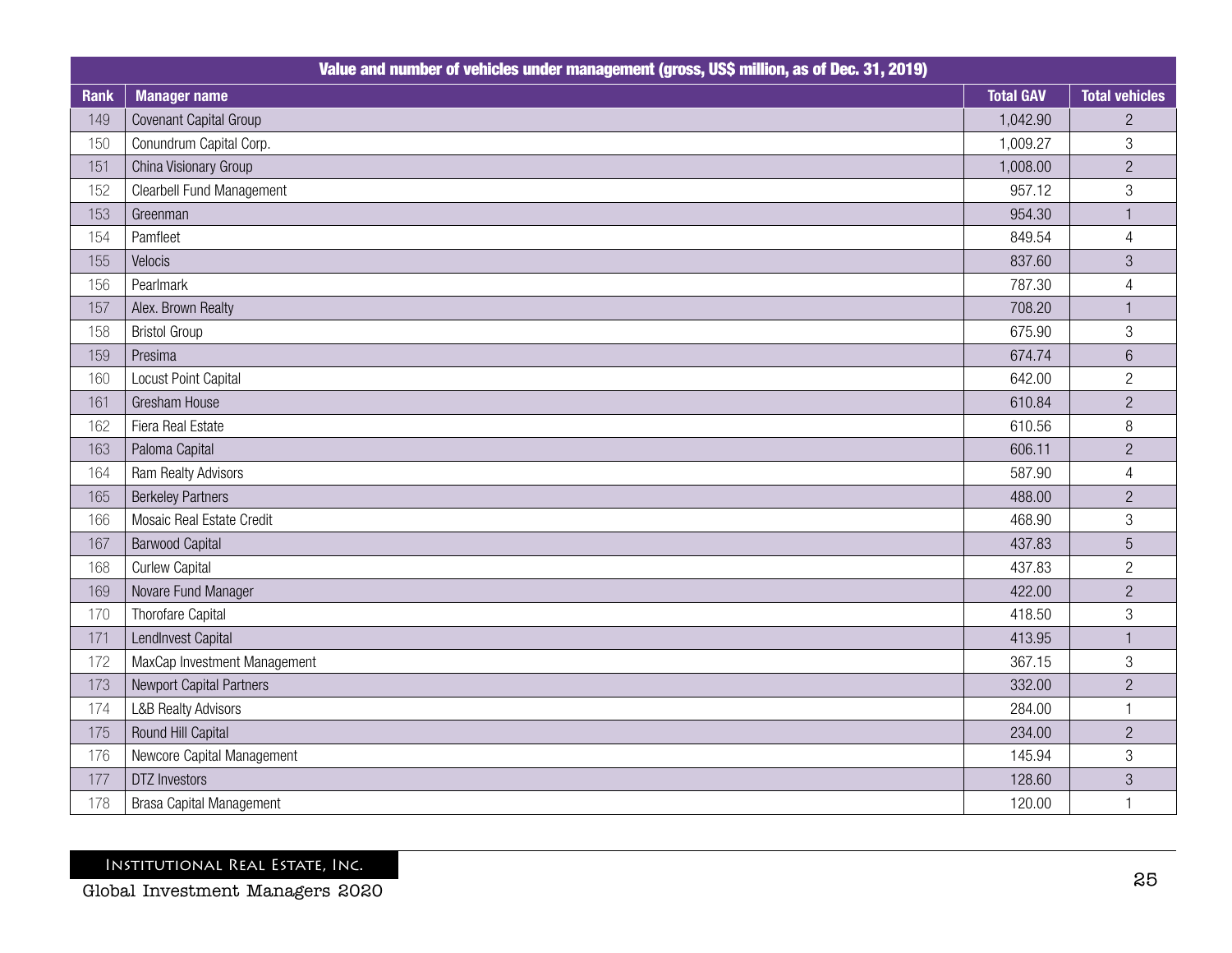| Value and number of vehicles under management (gross, US\$ million, as of Dec. 31, 2019) |                            |                               |                       |  |  |  |
|------------------------------------------------------------------------------------------|----------------------------|-------------------------------|-----------------------|--|--|--|
| Rank                                                                                     | <b>Manager name</b>        | <b>Total GAV</b>              | <b>Total vehicles</b> |  |  |  |
| 179                                                                                      | Hunt Investment Management | 52.90                         |                       |  |  |  |
| 180                                                                                      | <b>Resmark Companies</b>   | 40.80                         |                       |  |  |  |
| 181                                                                                      | AmCap                      | 14.20                         |                       |  |  |  |
| 182                                                                                      | Stepstone Real Estate      | $\overbrace{\phantom{13333}}$ |                       |  |  |  |

### **End notes**

Ares Management Net figures supplied

Columbia Threadneedle Investments Data as of Dec. 31, 2018

Gresham House Data as of June 26, 2020

Madison Realty Capital Data as of end Q1/2020

Neuberger Berman Data as of end Q1/2020

Patron Capital All figures as of March 31, 2020

### PGIM

Also manages 22 legacy funds which are currently in various stages of liquidation.

### TA Realty

Includes uncalled capital

### Tishman Speyer Properties

Includes 42 joint-ventures which indirectly own either operating-property or development-property. Excludes AUM owned through separate account vehicles of approximately \$5.5 billion.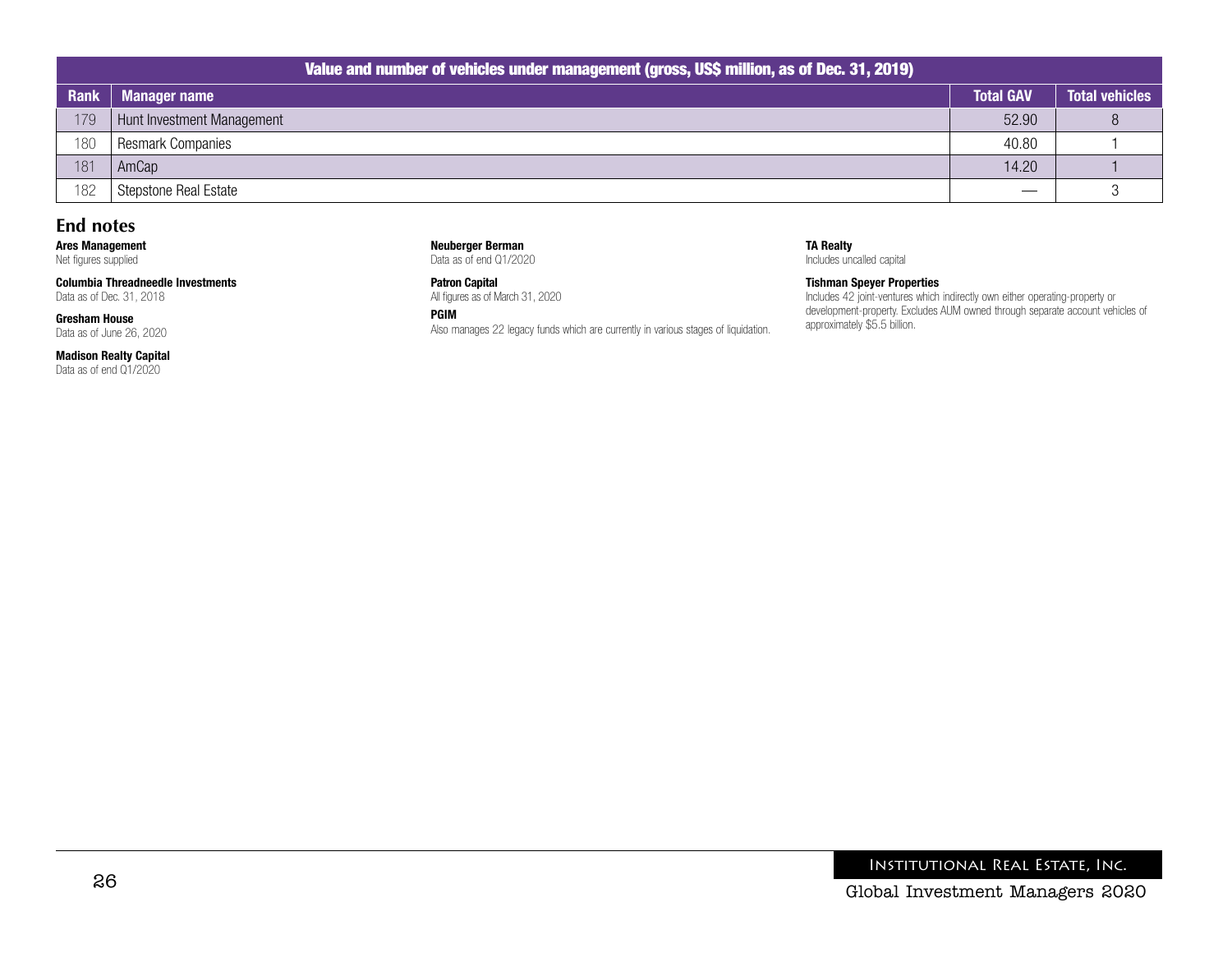

Founded in 1987, Institutional Real Estate, Inc. (IREI) is an<br>real information company focused on providing institutional<br>real estate investors with decision-making tools through withi<br>its publications conferences and cons ounded in 1987, Institutional Real Estate, Inc. (IREI) is an  $\rightarrow$  information company focused on providing institutional real estate investors with decision-making tools through its publications, conferences and consulting. IREI publishes a diversified portfolio of news publications, special reports and investment guides for the benefit of the global institutional real estate investment community. Each publication provides subscribers with news, insights and perspective on the trends and events shaping the real estate investment landscape across the globe. The firm publishes four daily email newslines, a number of special reports, as well as six regular news publications. The firm's flagship publication, *Institutional Real Estate Americas,* has covered the industry for more than 30 years. Other IREI titles include *Institutional Real Estate Europe, Institutional Real Estate Asia Pacific, Real Assets Adviser, Institutional Real Estate Newsline, Institutional Investing in Infrastructure* and *Institutional Real Estate FundTracker.*

In 2006, the firm launched a conference and seminar division. IREI's events have gained a stellar reputation and solid following within the industry. The firm's menu of events includes Visions, Insights & Perspectives (VIP) conferences in North America, Europe and Infrastructure as well as IREI Springboard, an event launched in 2014 for young industry executives.

In 2017, IREI launched the Institute for Real Estate Operating Companies (iREOC). iREOC is a for-profit, exclusive membership organization designed to benefit the interests of institutional investors, their investment managers, and those real estate operating companies who seek to access and serve institutional capital via structures that are deemed most suitable to investor needs. On the consulting side, IREI has nearly three decades of experience providing research and advice to the investment-management, brokerage, development and technology communities.

For more information about IREI's products and services, please visit www.irei.com.

# **About Property Funds Research**

**Property Funds Research is an independent management-owned**<br>business that provides confidential research, strategic consult-<br>ing and investment advice for investors in European real estate.<br>PFR's foundations are an expert business that provides confidential research, strategic consulting and investment advice for investors in European real estate. PFR's foundations are an expert team, a suite of products for underwriting investments in the European market, and access to a unique dataset describing the major investors, vehicles, and managers in the European and global institutional property markets. Founded in 2001, under its previous name, Oxford Property Consultants (OPC), the firm established the first European and global dataset of unlisted property vehicles, the major sources of capital and investment managers. OPC was sold to CBRE in 2006, and the research and information

business (renamed Property Funds Research) was re-acquired by its management. PFR is now chaired by Andrew Baum, who is also visiting professor of management practice at the Säid Business School, Oxford, and managed by Jane Fear.

PFR's global database includes nearly 3,000 unlisted funds, 1,500 fund managers and 3,000 investors. With this resource, PFR provides high-quality confidential research and strategic consulting for institutional real estate investment managers, investors and industry bodies around the world.

For more information about PFR, please contact Jane Fear at jf@propertyfundsresearch.com.